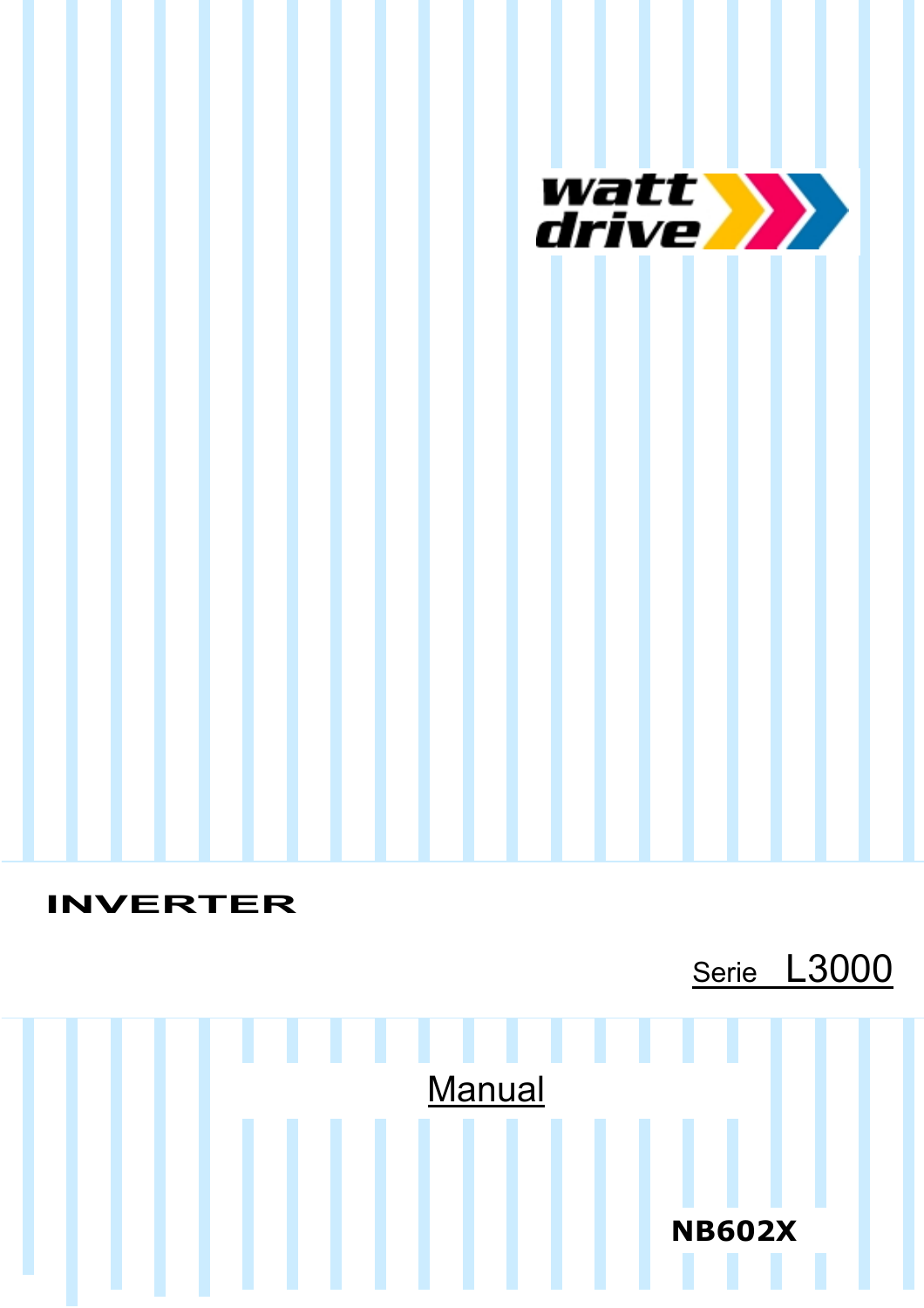

## **MANUAL**

These two manuals provide you with the general information how to use L3000 frequency converters and how to apply, if needed, special applications.

L3000 Installationmanual provides you with the information necessary to install, start-up and operate the L3000 frequency converters. It is recommended that this manual is read thoroughly before powering up the frequency converter for the first time.

If any problem occurs, please contact your local distributors. WATT DRIVE Antriebstechnik GmbH is not responsible of the use of the frequency converters against the instructions.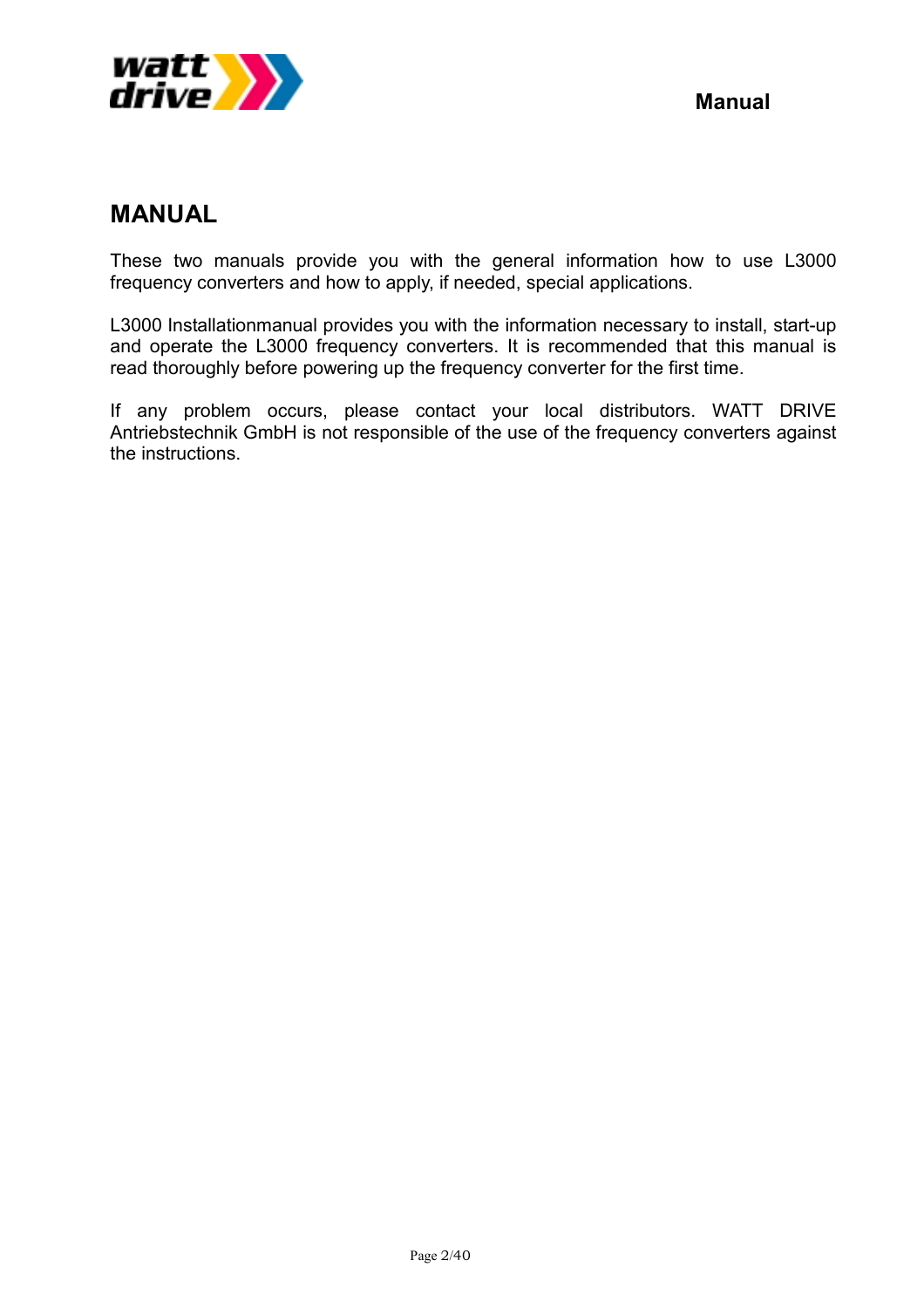

**Manual**

# **WATT DRIVE WORLDWIDE**

WATT DRIVE Antriebstechnik GmbH<br>Tel.: +43/2633/404-0 Fax: +43/2633/404-220 Wöllersdorferstraße 68 Internet: http:\\www.wattdrive.com

WATT DRIVE Nord GmbH<br>
Tel.: +49/2932/9681-0 Fax: +49/2932/9681-81 e-mail: watt-arnsbe

WATT DRIVE Süd GmbH<br>
Tel.: +49/7471/9685-0 Fax: +49/7471/9865-29 e-mail: watt-sued@t-o

**WATT DRIVE Nord GmbH D-51429 Bergisch Gladbach** Vertriebs- und Servicecenter Köln<br>Tel.: +49/2204/84-2800 Fax: +49/2204/84-2819

WATT DRIVE D-97044 Würzburg Vertriebs- und Servicecenter Max LAMB KG<br>Tel.: +49/931/2794-0<br>Fax: +49/931/27455

WATT EURO DRIVE (Far East) PTE LT<br>Tel.: +65/86 23 220 Fax: +65/86 23 33 e-mail: watteuro@pacific

WATT EURO DRIVE (Malaysia) SDN BH 40400 Selangor, Malaysia<br>Tel: +603/736 89 81 40400 Fax: +603/736 89 76 4 ani: cmfoo98@tm.net.n

Tax: +43/2633/404-220 Wöllersdorferstraße 68<br>1 e-mail: watt@wattdrive.com

e-mail: watt-arnsberg@t-online.de

**Tel.: +49/7471/9685-0 Fax: +49/7471/9865-29 e-mail:** watt-sued@t-online.de

e-mail: watt-koeln@t-online.de

e-mail: ant@lamb.de

e-mail: watteuro@pacific.net.sg

e-mail: **cmfoo98@tm.net.my** 

| Version: | BA-FBE UR.013.R004.10 00                                |
|----------|---------------------------------------------------------|
| l File:  | N: Bedienungsanleitungen / BA-FBE UR.013.R004.10 00.doc |
| Datum:   | 13. Oktober 2000 / CL                                   |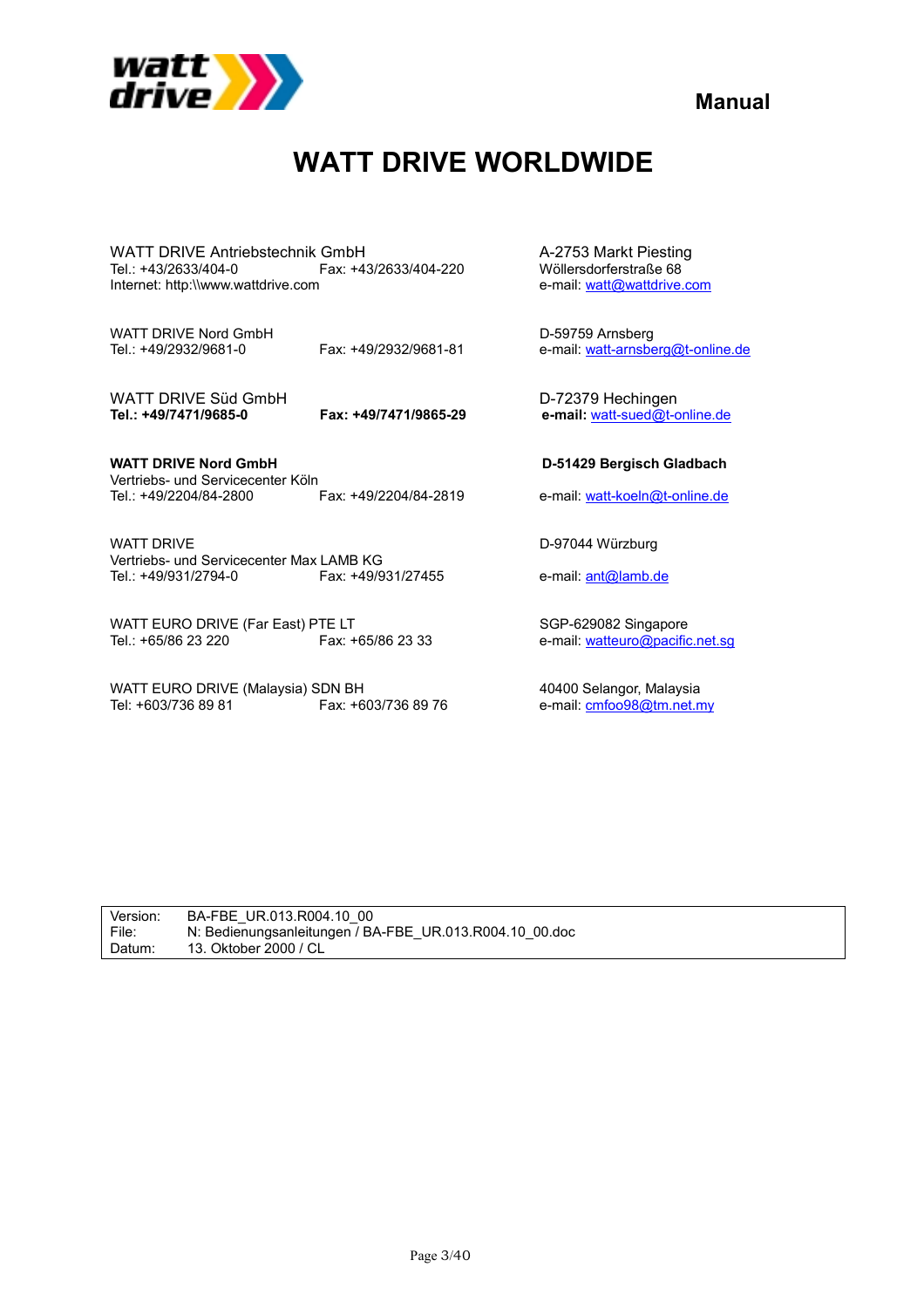

| CONTENTS |  |
|----------|--|
|          |  |
|          |  |
|          |  |
|          |  |
|          |  |
|          |  |
|          |  |
|          |  |
|          |  |
|          |  |
|          |  |
|          |  |
|          |  |
|          |  |
|          |  |
|          |  |
|          |  |
|          |  |
|          |  |
|          |  |
|          |  |
|          |  |
|          |  |
|          |  |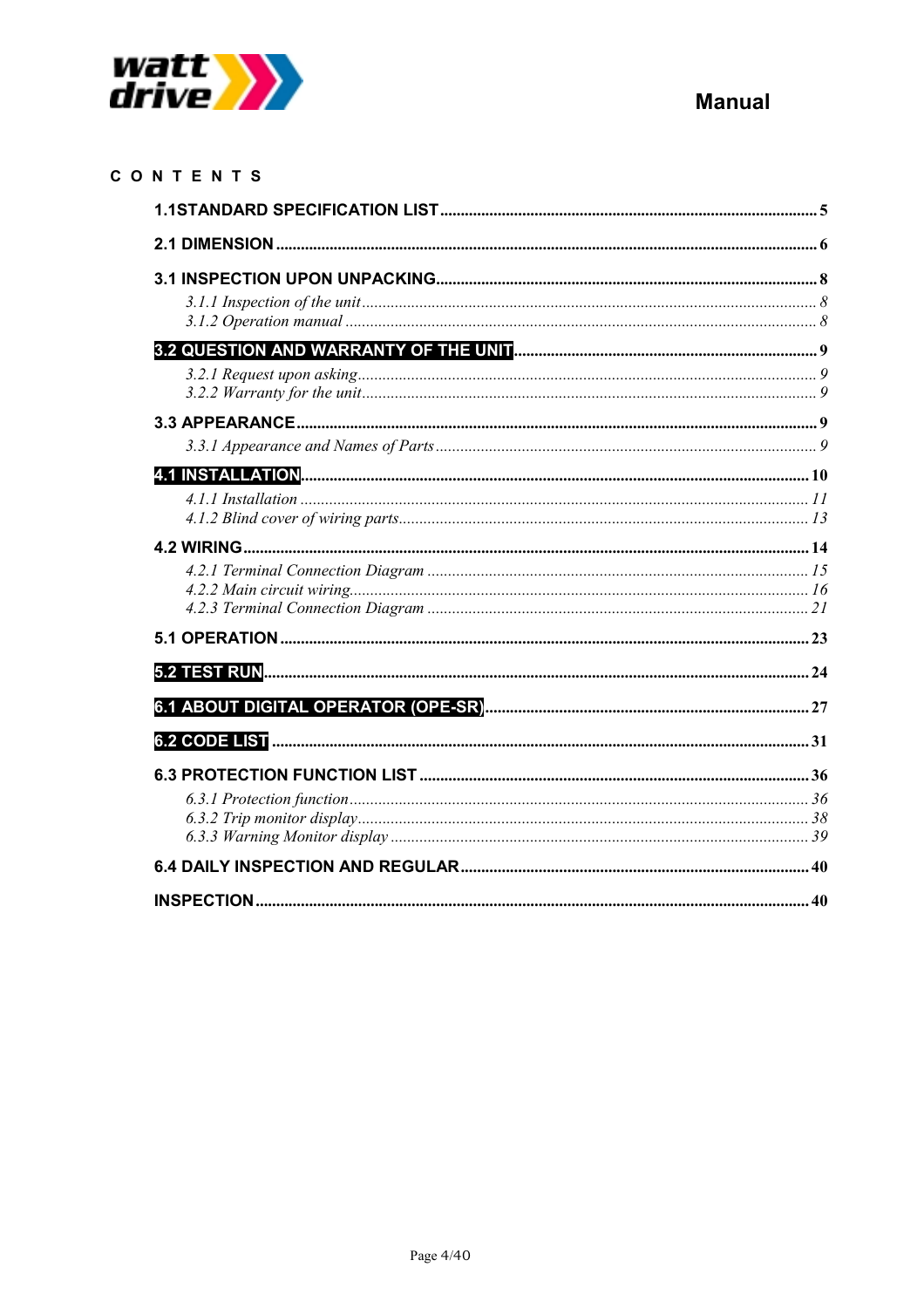

### **Technical Datas**

### 1.1Standard specification list

|                                 |                                                          |                      |                                                                                                                                                                                                    | 400V class                                                                                                                                                                                                                                                                                                                                                                                                                                                                                                                                                                                                                                                                                                                |                                                                                                   |                  |                  |                  |                                |                  |   |                      |                                     |    |    |    |                                |    |
|---------------------------------|----------------------------------------------------------|----------------------|----------------------------------------------------------------------------------------------------------------------------------------------------------------------------------------------------|---------------------------------------------------------------------------------------------------------------------------------------------------------------------------------------------------------------------------------------------------------------------------------------------------------------------------------------------------------------------------------------------------------------------------------------------------------------------------------------------------------------------------------------------------------------------------------------------------------------------------------------------------------------------------------------------------------------------------|---------------------------------------------------------------------------------------------------|------------------|------------------|------------------|--------------------------------|------------------|---|----------------------|-------------------------------------|----|----|----|--------------------------------|----|
|                                 | <b>Inverter Model</b>                                    |                      | L3000-<br>110HFE                                                                                                                                                                                   | L3000-<br>150HFE                                                                                                                                                                                                                                                                                                                                                                                                                                                                                                                                                                                                                                                                                                          | L3000-<br>185HFE                                                                                  | L3000-<br>220HFE | L3000-<br>300HFE | L3000-<br>370HFE | L3000-<br>450HFE               | L3000-<br>550HFE |   |                      |                                     |    |    |    |                                |    |
| Protection structure<br>(note1) |                                                          |                      |                                                                                                                                                                                                    | IP20(NEMA1)                                                                                                                                                                                                                                                                                                                                                                                                                                                                                                                                                                                                                                                                                                               |                                                                                                   |                  |                  |                  |                                |                  |   |                      |                                     |    |    |    |                                |    |
| Max. Applicadie Motor           |                                                          | 11                   | 15                                                                                                                                                                                                 | 18.5                                                                                                                                                                                                                                                                                                                                                                                                                                                                                                                                                                                                                                                                                                                      | 22                                                                                                | 30               | 37               | 45               | 55                             |                  |   |                      |                                     |    |    |    |                                |    |
|                                 | 4P (kW) (note2)<br>Rated input<br>Alternating            | 200V<br>/400         | 15.2                                                                                                                                                                                               | 20.0                                                                                                                                                                                                                                                                                                                                                                                                                                                                                                                                                                                                                                                                                                                      | 25.6                                                                                              | 29.7             | 39.4             | 48.4             | 58.8                           | 72.7             |   |                      |                                     |    |    |    |                                |    |
|                                 | voltage(kVA)                                             | V<br>240V<br>/480    | 18.2                                                                                                                                                                                               | 24.1                                                                                                                                                                                                                                                                                                                                                                                                                                                                                                                                                                                                                                                                                                                      | 30.7                                                                                              | 35.7             | 47,3             | 58.1             | 70.1                           | 87.2             |   |                      |                                     |    |    |    |                                |    |
|                                 | Rated input alternating                                  | v                    |                                                                                                                                                                                                    |                                                                                                                                                                                                                                                                                                                                                                                                                                                                                                                                                                                                                                                                                                                           |                                                                                                   |                  |                  |                  |                                |                  |   |                      |                                     |    |    |    |                                |    |
|                                 | voltage<br>Rated output voltage                          |                      |                                                                                                                                                                                                    | Three-phase 380-480V (+-10%) 50Hz/60Hz                                                                                                                                                                                                                                                                                                                                                                                                                                                                                                                                                                                                                                                                                    |                                                                                                   |                  |                  |                  |                                |                  |   |                      |                                     |    |    |    |                                |    |
|                                 | (note3)<br>Rated output current                          |                      |                                                                                                                                                                                                    | Three-phase 380-480V (This corresponds to receiving voltage.)                                                                                                                                                                                                                                                                                                                                                                                                                                                                                                                                                                                                                                                             |                                                                                                   |                  |                  |                  |                                |                  |   |                      |                                     |    |    |    |                                |    |
| (A)                             | Control system                                           |                      | 22                                                                                                                                                                                                 | 29                                                                                                                                                                                                                                                                                                                                                                                                                                                                                                                                                                                                                                                                                                                        | 37                                                                                                | 43               | 57               | 70               | 85                             | 105              |   |                      |                                     |    |    |    |                                |    |
|                                 | Output frequency<br>range (note4)                        |                      |                                                                                                                                                                                                    | Sine-wave modulation PWM system.<br>$0.1 - 400$ Hz                                                                                                                                                                                                                                                                                                                                                                                                                                                                                                                                                                                                                                                                        |                                                                                                   |                  |                  |                  |                                |                  |   |                      |                                     |    |    |    |                                |    |
|                                 | Frequency accuracy                                       |                      |                                                                                                                                                                                                    | Digital command +/-0.01% for Max. frequency, analog frequency +/-0.2%(25+-10C)                                                                                                                                                                                                                                                                                                                                                                                                                                                                                                                                                                                                                                            |                                                                                                   |                  |                  |                  |                                |                  |   |                      |                                     |    |    |    |                                |    |
| power                           | Frequency resolving                                      |                      |                                                                                                                                                                                                    | Digital setting: 0.01Hz, analog setting: Max. frequency /400                                                                                                                                                                                                                                                                                                                                                                                                                                                                                                                                                                                                                                                              |                                                                                                   |                  |                  |                  |                                |                  |   |                      |                                     |    |    |    |                                |    |
|                                 | Voltage/frequency<br>characteristic                      |                      |                                                                                                                                                                                                    | V/f option variable, V/f control, (constant torque, reduced torque)                                                                                                                                                                                                                                                                                                                                                                                                                                                                                                                                                                                                                                                       |                                                                                                   |                  |                  |                  |                                |                  |   |                      |                                     |    |    |    |                                |    |
|                                 | Overload current rate                                    |                      |                                                                                                                                                                                                    | 120% for 60 seconds, 150% for 0.5second                                                                                                                                                                                                                                                                                                                                                                                                                                                                                                                                                                                                                                                                                   |                                                                                                   |                  |                  |                  |                                |                  |   |                      |                                     |    |    |    |                                |    |
|                                 | Acceleration/<br>deceleration time                       |                      |                                                                                                                                                                                                    | 0.01-3,600 seconds (straight or S-Curve on acceleration, deceleration is optional setting individually), 2 <sup>nd</sup> adjustable setting is possible.                                                                                                                                                                                                                                                                                                                                                                                                                                                                                                                                                                  |                                                                                                   |                  |                  |                  |                                |                  |   |                      |                                     |    |    |    |                                |    |
|                                 | Regenerative<br>Control<br>(short duration)<br>(note5)   |                      |                                                                                                                                                                                                    | <b>BRD</b> circuit built-in<br>(Discharge resistance is required.)                                                                                                                                                                                                                                                                                                                                                                                                                                                                                                                                                                                                                                                        |                                                                                                   |                  |                  |                  | Regenerative unit is required. |                  |   | BRD circuit built-in | (Discharge resistance is required.) |    |    |    | Regenerative unit is required. |    |
| Control                         | DC Braking                                               |                      |                                                                                                                                                                                                    | On starting and decelerating by stop command, inverter operates under operation setting frequency. Or inverter operates with external input<br>(Breaking power, time, frequency can be set.)                                                                                                                                                                                                                                                                                                                                                                                                                                                                                                                              |                                                                                                   |                  |                  |                  |                                |                  |   |                      |                                     |    |    |    |                                |    |
|                                 |                                                          | Operator             | N7<br>$\bigwedge$<br>Setting by<br>keys                                                                                                                                                            |                                                                                                                                                                                                                                                                                                                                                                                                                                                                                                                                                                                                                                                                                                                           |                                                                                                   |                  |                  |                  |                                |                  |   |                      |                                     |    |    |    |                                |    |
|                                 |                                                          | Volume               | Setting with potentiometer on the digital operator (Built-in as standard) (Analog setting)                                                                                                         |                                                                                                                                                                                                                                                                                                                                                                                                                                                                                                                                                                                                                                                                                                                           |                                                                                                   |                  |                  |                  |                                |                  |   |                      |                                     |    |    |    |                                |    |
|                                 | Freq-<br>uency                                           | External<br>Signal   |                                                                                                                                                                                                    | DC 0 to 5V, -5 to +5V, 0 to 10V, -10 to +10V (input impedance 10k ohm), 4-20mA (input impedance 100 ohm)                                                                                                                                                                                                                                                                                                                                                                                                                                                                                                                                                                                                                  |                                                                                                   |                  |                  |                  |                                |                  |   |                      |                                     |    |    |    |                                |    |
|                                 |                                                          | External<br>port     | Setting with RS485 communication<br>Run/Stop (forward changes with code)                                                                                                                           |                                                                                                                                                                                                                                                                                                                                                                                                                                                                                                                                                                                                                                                                                                                           |                                                                                                   |                  |                  |                  |                                |                  |   |                      |                                     |    |    |    |                                |    |
|                                 |                                                          | Operator<br>External |                                                                                                                                                                                                    |                                                                                                                                                                                                                                                                                                                                                                                                                                                                                                                                                                                                                                                                                                                           |                                                                                                   |                  |                  |                  |                                |                  |   |                      |                                     |    |    |    |                                |    |
| signal                          | Run/<br>Stop                                             | signal<br>External   |                                                                                                                                                                                                    | Forward Run/Stop (1a connect), reverse command is impossible on assigning of terminal (selection of 1a, 1b is possible), input of 3 wires is possible.                                                                                                                                                                                                                                                                                                                                                                                                                                                                                                                                                                    |                                                                                                   |                  |                  |                  |                                |                  |   |                      |                                     |    |    |    |                                |    |
| Input                           |                                                          | port                 | Setting with RS485.                                                                                                                                                                                |                                                                                                                                                                                                                                                                                                                                                                                                                                                                                                                                                                                                                                                                                                                           |                                                                                                   |                  |                  |                  |                                |                  |   |                      |                                     |    |    |    |                                |    |
|                                 | Intelligent input<br>terminal                            |                      |                                                                                                                                                                                                    | Use by selecting terminals from;<br>Reverse command (RV), multi-speed1-4 (CF1-CF4), jogging (JG), external dc braking (DB), 2 <sup>nd</sup> control (SET),<br>2 <sup>nd</sup> acceleration (2CH), free-run stop (FRS), external trip (EXT), USP function (USP), commercial change (CS),<br>software lock (SFT), analog input voltage / current / select (AT), reset inverter (RS), 3 wire run (STA)<br>3 wire keep (STP), 3 wire direction selection (F/R), PID selection valid/invalid (PID), PID integrating reset (PIDC), remote control,<br>up function (UP), remote control down function (DWN), remote control data clear (UDC), multi-speed bit 1-7(SF1-SF7),<br>overload ristriction change (OLR), no assign (NO) |                                                                                                   |                  |                  |                  |                                |                  |   |                      |                                     |    |    |    |                                |    |
|                                 | Thermistor input<br>terminal                             |                      | 1 terminal                                                                                                                                                                                         |                                                                                                                                                                                                                                                                                                                                                                                                                                                                                                                                                                                                                                                                                                                           |                                                                                                   |                  |                  |                  |                                |                  |   |                      |                                     |    |    |    |                                |    |
|                                 | Intelligent output<br>terminal                           |                      | 2 relay outputs (1a contact), relay(1c contact), output relay selection as follows;<br>(selection from during running, on arrival with constant speed, over setting frequency, PID over-deviation) |                                                                                                                                                                                                                                                                                                                                                                                                                                                                                                                                                                                                                                                                                                                           |                                                                                                   |                  |                  |                  |                                |                  |   |                      |                                     |    |    |    |                                |    |
| Output                          | Intelligent monitor<br>output terminal                   |                      | Analog voltage output, analog current output, pulse line output                                                                                                                                    |                                                                                                                                                                                                                                                                                                                                                                                                                                                                                                                                                                                                                                                                                                                           |                                                                                                   |                  |                  |                  |                                |                  |   |                      |                                     |    |    |    |                                |    |
|                                 | Display monitor                                          |                      |                                                                                                                                                                                                    | Output frequency, output current, frequency conversion value, trip history, input output terminal state, input electric power, output voltage.                                                                                                                                                                                                                                                                                                                                                                                                                                                                                                                                                                            |                                                                                                   |                  |                  |                  |                                |                  |   |                      |                                     |    |    |    |                                |    |
|                                 | Other function                                           |                      |                                                                                                                                                                                                    | V/f free setting (5 points), Upper / lower frequency limitter, Frequency jump, Curve adjustable speed, Manual torque boost level / Braking point,<br>Analog meter adjustment, Starting frequency, Carrier frequency adjustment, Electronic thermal free setting, External start/end (frequency/rate),<br>Analog input selection, Trip retry, Reduced voltage start, Overload restriction                                                                                                                                                                                                                                                                                                                                  |                                                                                                   |                  |                  |                  |                                |                  |   |                      |                                     |    |    |    |                                |    |
| range                           | Carrier frequency                                        |                      | 0.5-15 kHz                                                                                                                                                                                         |                                                                                                                                                                                                                                                                                                                                                                                                                                                                                                                                                                                                                                                                                                                           |                                                                                                   |                  |                  |                  |                                |                  |   |                      |                                     |    |    |    |                                |    |
|                                 | Protection function                                      |                      |                                                                                                                                                                                                    | Over-current, over-voltage, under-voltage, electronic thermal level, abnormal trouble, ground fault current on starting, instantaneous stop, USP error, open-phase<br>error, control resistor overload, CT error, external trip, communication error                                                                                                                                                                                                                                                                                                                                                                                                                                                                      |                                                                                                   |                  |                  |                  |                                |                  |   |                      |                                     |    |    |    |                                |    |
| Usage<br>surroundings           | Frequency<br>temperature<br>/Preservation<br>temperature | (note6) /humidty     |                                                                                                                                                                                                    |                                                                                                                                                                                                                                                                                                                                                                                                                                                                                                                                                                                                                                                                                                                           | -10 to 40 degrees (note7) / -20 to 65 degrees / 25 to 90% RH (installed with no dew condensation) |                  |                  |                  |                                |                  |   |                      |                                     |    |    |    |                                |    |
|                                 | Using place                                              | Vibration (note7)    |                                                                                                                                                                                                    | $5.9m2$ / S (0.6G), 10-55Hz<br>Under 1,000m above sea level, indoors (installed away from corrosive gasses, dust)(note8)                                                                                                                                                                                                                                                                                                                                                                                                                                                                                                                                                                                                  |                                                                                                   |                  |                  |                  |                                |                  |   |                      |                                     |    |    |    |                                |    |
|                                 | Paint color                                              |                      |                                                                                                                                                                                                    | Blue (D.I.C14 version No.436)                                                                                                                                                                                                                                                                                                                                                                                                                                                                                                                                                                                                                                                                                             |                                                                                                   |                  |                  |                  |                                |                  |   |                      |                                     |    |    |    |                                |    |
|                                 | Options                                                  |                      |                                                                                                                                                                                                    | Remote operator, copy unit, cable for each operator, braking resistor, regenerative control unit, alternating reactor, D.C. reactor, EMC Mains filter, higher harmonic<br>control unit, LCR filter, applied control installation                                                                                                                                                                                                                                                                                                                                                                                                                                                                                          |                                                                                                   |                  |                  |                  |                                |                  |   |                      |                                     |    |    |    |                                |    |
|                                 | Remote operator                                          |                      |                                                                                                                                                                                                    | OPE-SR, cable for remote operation ICS-1(1m), ICS3(3m)                                                                                                                                                                                                                                                                                                                                                                                                                                                                                                                                                                                                                                                                    |                                                                                                   |                  |                  |                  |                                |                  |   |                      |                                     |    |    |    |                                |    |
|                                 | Schematic mass (kg)                                      |                      | 5                                                                                                                                                                                                  | 5                                                                                                                                                                                                                                                                                                                                                                                                                                                                                                                                                                                                                                                                                                                         | 12                                                                                                | 12               | 12               | 20               | 30                             | 30               | 5 | 5                    | 12                                  | 12 | 12 | 20 | 30                             | 30 |

(note1) Protective system bases on JME1030.<br>(note2) Applicable motor indicates WATT three-phase motor. When you use other motor, set so that the motor current doesn't exceed the rated current of the inverter.<br>(note2) Appli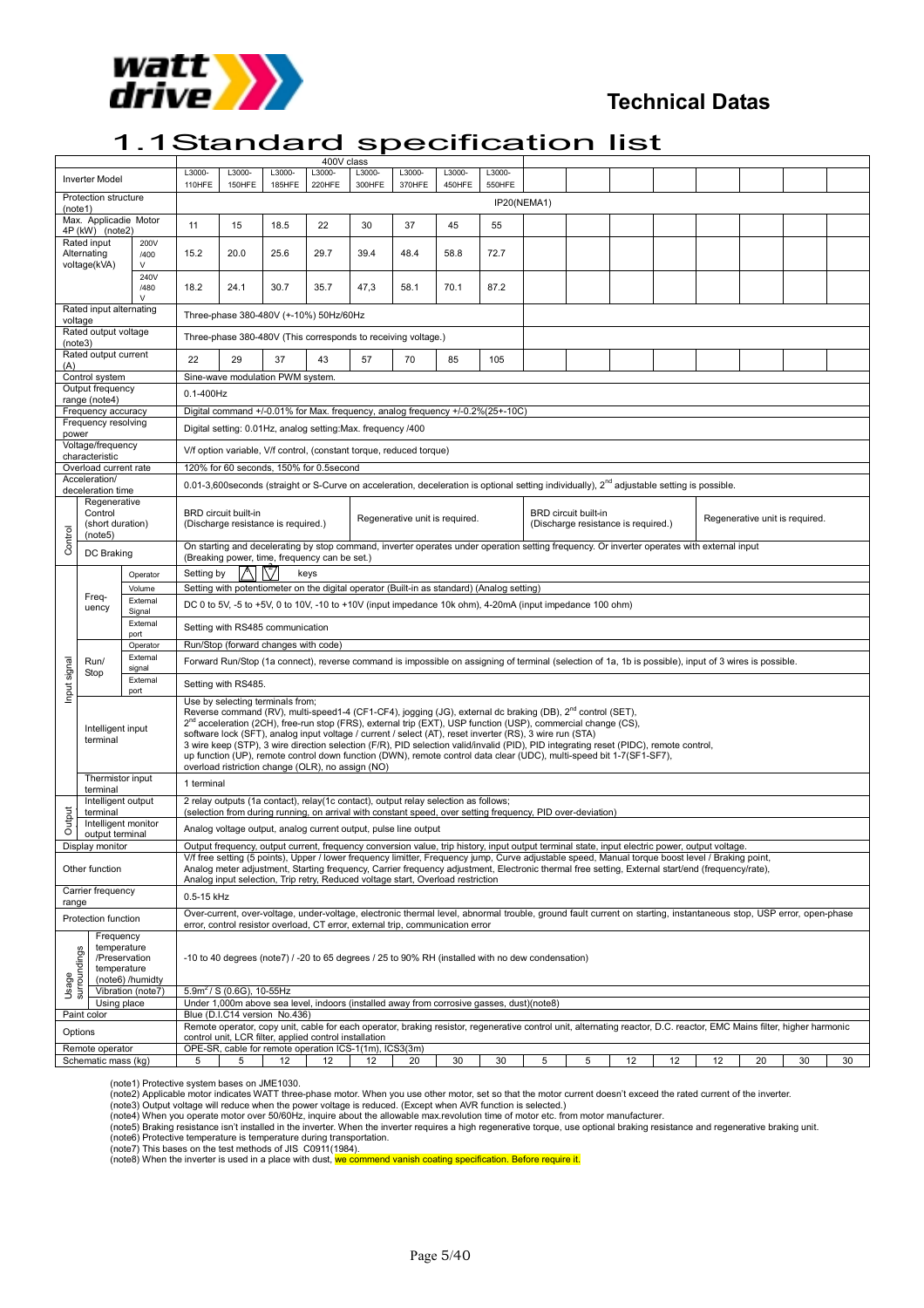

## 2.1 Dimension

#### L3000-110,150HFE



L3000-185-300HFE



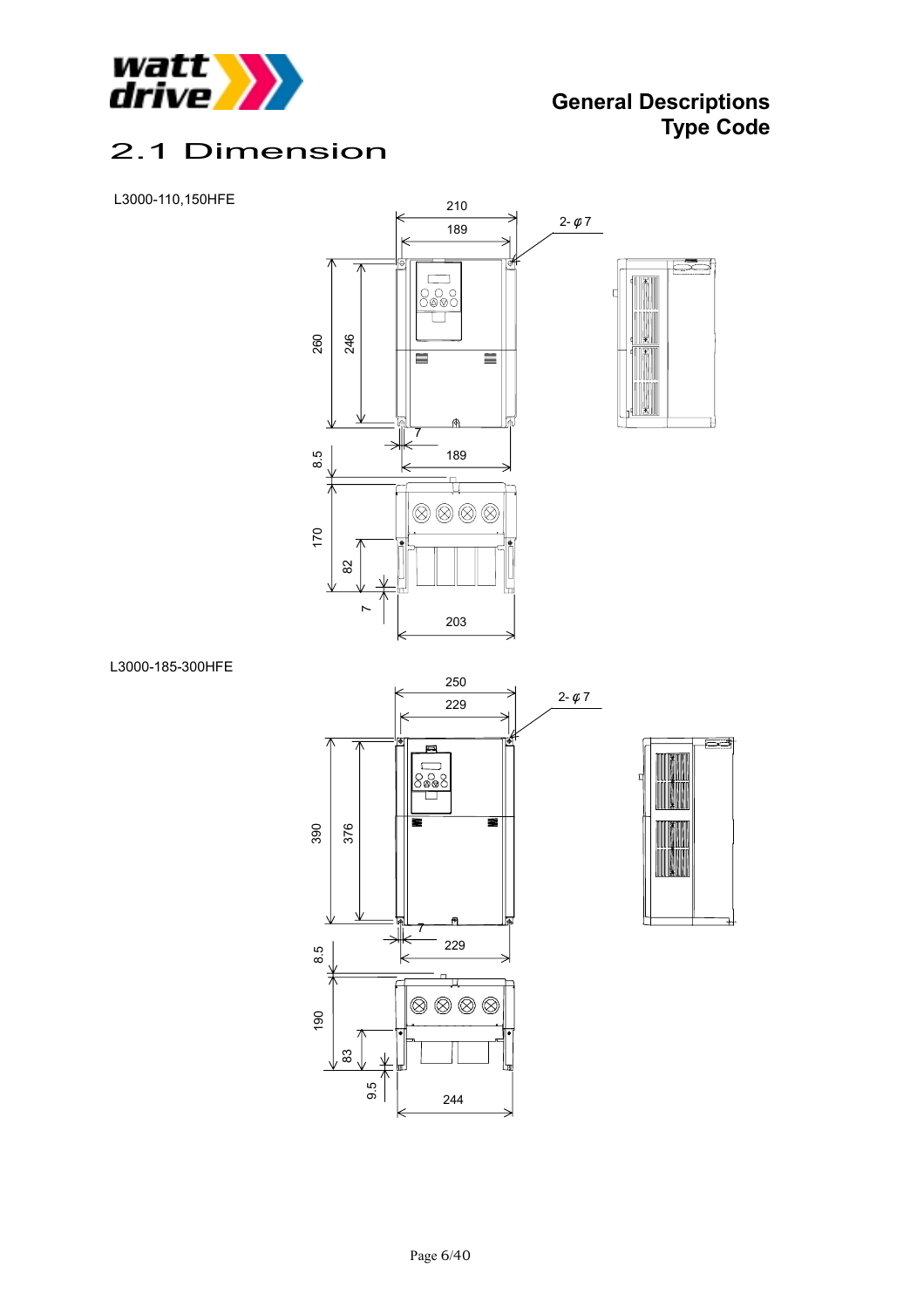

### **General Descriptions Type Code**

L3000-370HFE



L3000-450,550HFE

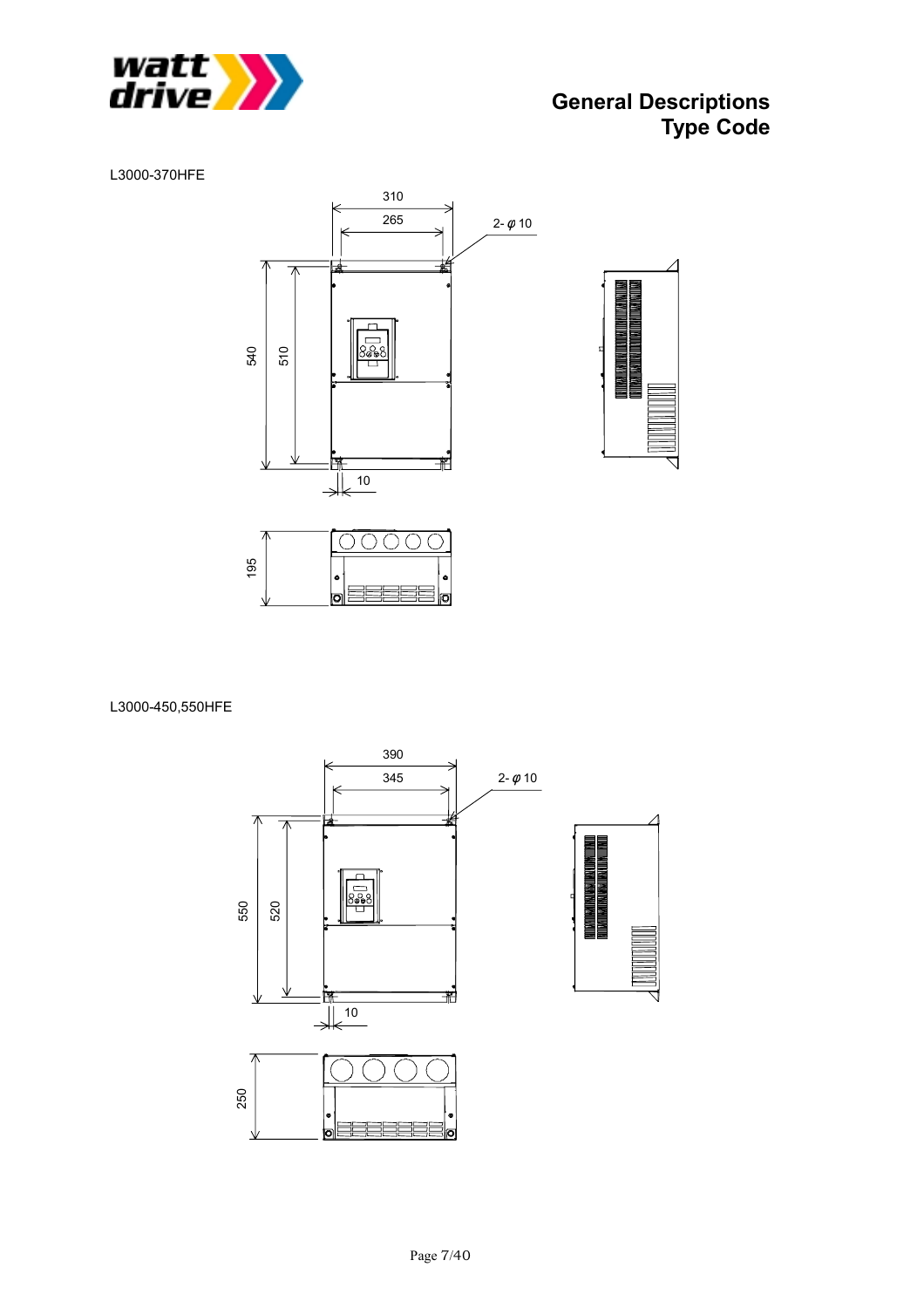

### **General Descriptions Type Code**

## 3.1 Inspection upon Unpacking

### 3.1.1 Inspection of the unit

Open the package and pick out the inverter, please check the following item.

 If you discover any unknown parts or the unit is in bad condition, please contact your supplier or the local WATT Distributor.

(1) Make sure that there was no damage (injury, falling or dents in the body) during transportation of the unit.

- (2) After unpacking the unit, make sure that the package contains one operation manual for the Inverter.
- (3) Make sure that the product is the one you ordered by checking the specification label.



### 3.1.2 Operation manual

This operation manual is the manual for the WATT Inverter L3000 Series.

 Before operation of the Inverter, read the manual carefully. After Reading this manual, keep it to hand for future reference.

 When using optional units for this inverter; please refer to the operation manuals packed with the optional units. This operation manual was correct at the time of going to press.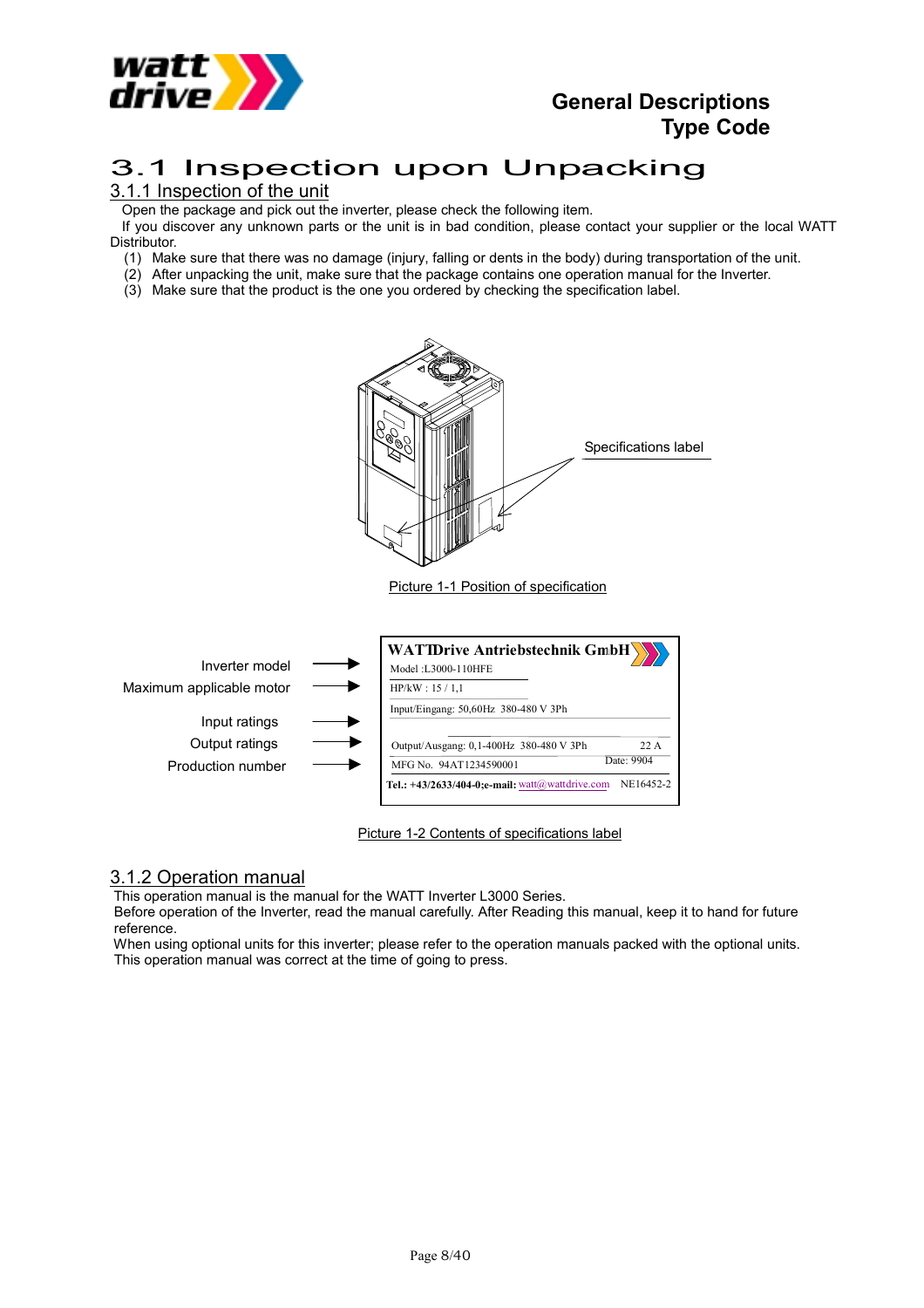

## 3.2 Question and Warranty of the Unit

### 3.2.1 Request upon asking

If you have any questions regarding damage to the unit, unknown parts or for general enquiries please contact your supplier or the local WATT Distributor with the following information.

- (1) Inverter Model
- (2) Production Number (MFG, NO)
- (3) Date of Purchase
- (4) Reason for Calling
	- Damaged part and its condition etc. Unknown parts and their contents etc.

#### 3.2.2 Warranty for the unit

 The warranty period of the unit is one year after the purchase date. However within the warranty period, the warranty will be void if the fault is due to;

- (1) Incorrect use as directed in this manual, or attempted repair by unauthorised personnel
- (2) Any damage sustained, other than from transportation (Which should be reported immediately)
- (3) Using the unit beyond the limits of the specification.
- (4) Act of God (Natural Disasters: Earthquakes, Lightning, etc)

 The warranty is for the inverter only, any damage caused to third party equipment by malfunction of the inverter is not covered by the warranty.

Any examination or repair after the warranty period (one year) is not covered. And within the warranty period any repair and examination which results in information showing the fault was caused by any of the items mentioned above,. the repair and examination cost are not covered.

If you have any questions regarding the warranty please contact either your supplier or the local WATT Distributor.

Please refer to the back cover for a list of the local WATT Distributors.

### 3.3 Appearance 3.3.1 Appearance and Names of Parts



Appearance from the front

Front cover removed

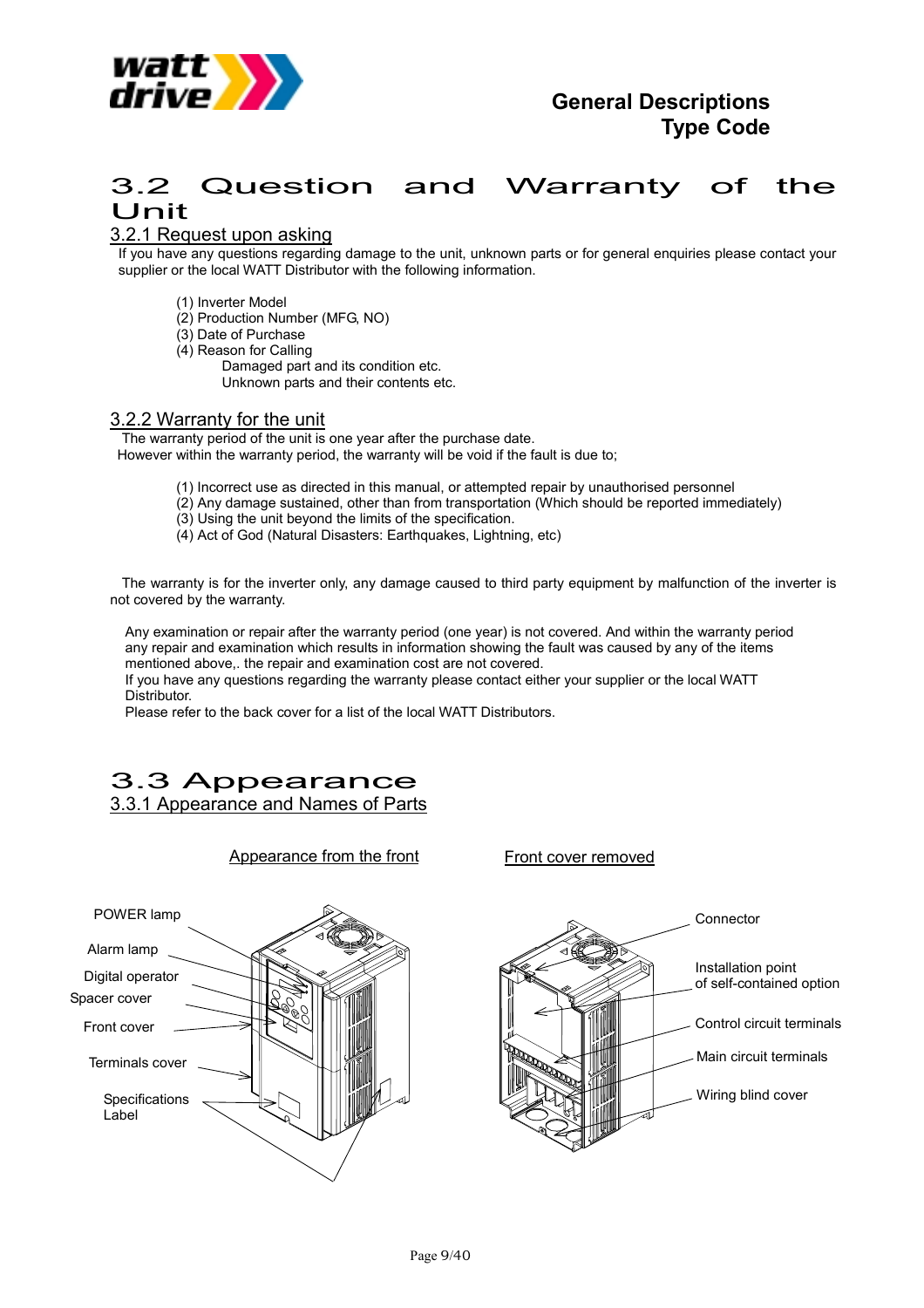

# 4.1 Installation

| <b>DANGER</b>                                                                                                                                                                                                   |
|-----------------------------------------------------------------------------------------------------------------------------------------------------------------------------------------------------------------|
| Do not remove the rubber bush. Due to the possibility that a wire may be damaged, shorted or may have a<br>ground fault with the edge of the wiring cover.                                                      |
| CAUTION                                                                                                                                                                                                         |
| Install using non-combustible materials (metal etc.)<br>It is a fire risk.<br>Do not install combustible materials nearby.                                                                                      |
| It is a fire risk.<br>Do not carry unit by top cover, always carry by supporting base of unit.<br>There is a risk of falling and injury.                                                                        |
| Do not allow substance of cutting waste, sputtering of welding, waste of iron, wire and dust etc. to come into<br>contact with the unit.<br>It is a fire risk.                                                  |
| Make sure the surface the unit is installed onto can support the weight of the unit comfortably.<br>There is a risk of falling and injury.                                                                      |
| Do not install or operate the unit if the unit appears damaged.<br>There is a risk of injury.<br>Avoid locations of high temperatures, high humidity, dew condensation, dust, corrosive gases, explosive gases, |
| combustible gases, coolant mist and sea damage etc. Install indoors, to avoid direct sunlight and the unit should<br>be well ventilated.                                                                        |
|                                                                                                                                                                                                                 |
|                                                                                                                                                                                                                 |
|                                                                                                                                                                                                                 |
|                                                                                                                                                                                                                 |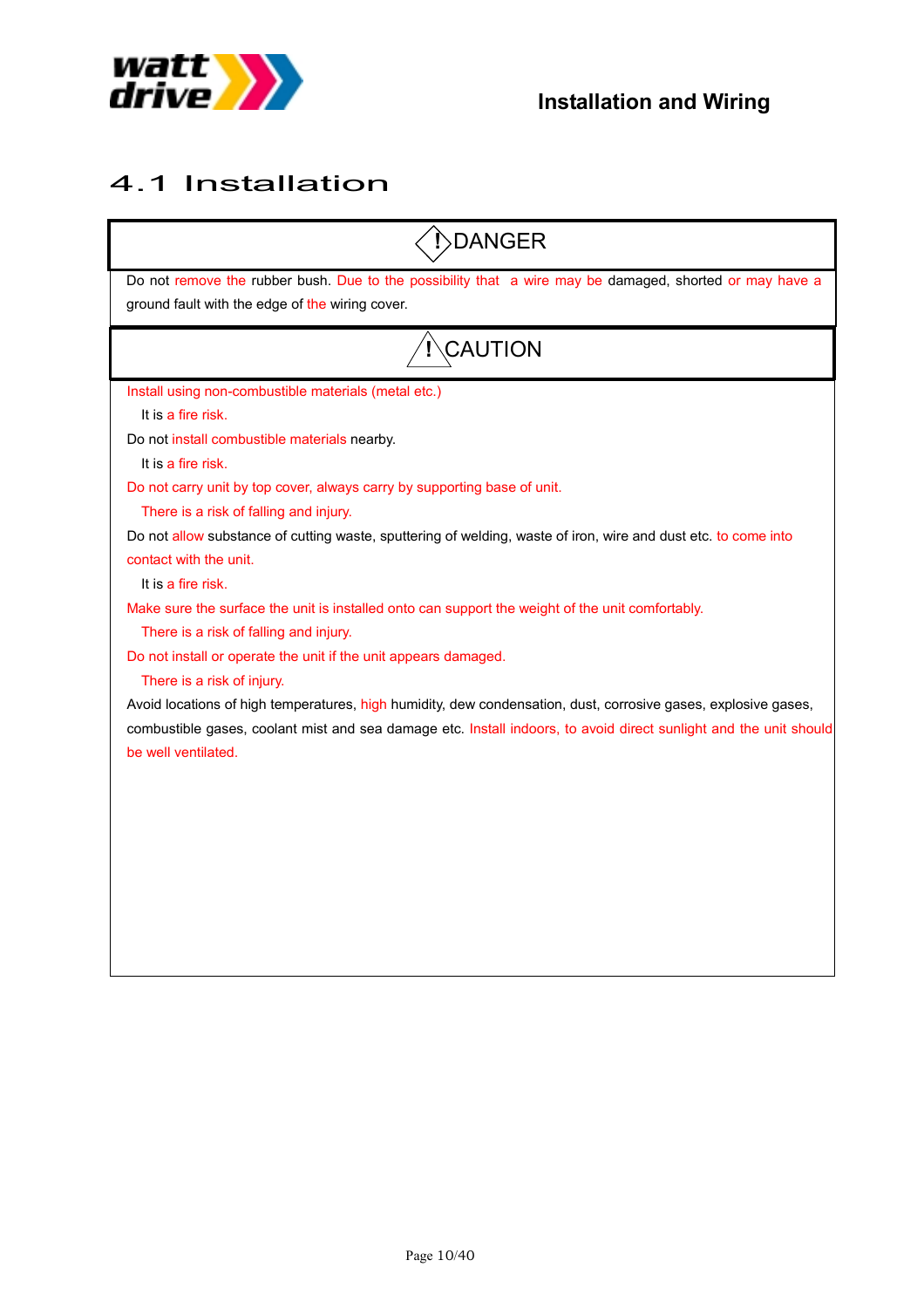

### 4.1.1 Installation

#### 1. Transportation

This inverter has plastic parts. So handle with care.

Do not over tighten the wall mounting fixings as the mountings may crack, causing is a risk of falling. Do not install or operate the inverter if there appears to be damage or parts missing.

2. Surface for Mounting of Inverter

The temperature of the Inverter heatsink can become very high (the highest being about 150ºC). The surface, which you are mounting the Inverter onto, must be made of a non-flammable material (i.e steel) due to the possible risk of fire. Attention should also be made to the air gap surrounding the Inverter. Especially when there is a heat source such as a breaking resistor or a reactor.



3. Operating Environment - Ambient Temperature

 The ambient temperature surrounding the Inverter should not exceed the allowable temperature range (usually  $-10$  to  $50^{\circ}$ C).

 The temperature should be measured in the air gap surrounding the Inverter, shown in the diagram above. If the temperature exceeds the allowable temperature, the component life will become shortened especially in the case of the Capacitors.

4.Operating Environment - Humidity

 The humidity surrounding the Inverter should be within the limit of the allowable percentage range (usually 5% to 90%). Under no circumstances should the Inverter be in an environment where there is the possibility of moisture entering the Inverter.

Also avoid having the Inverter mounted in a place that is exposed to the direct sunlight.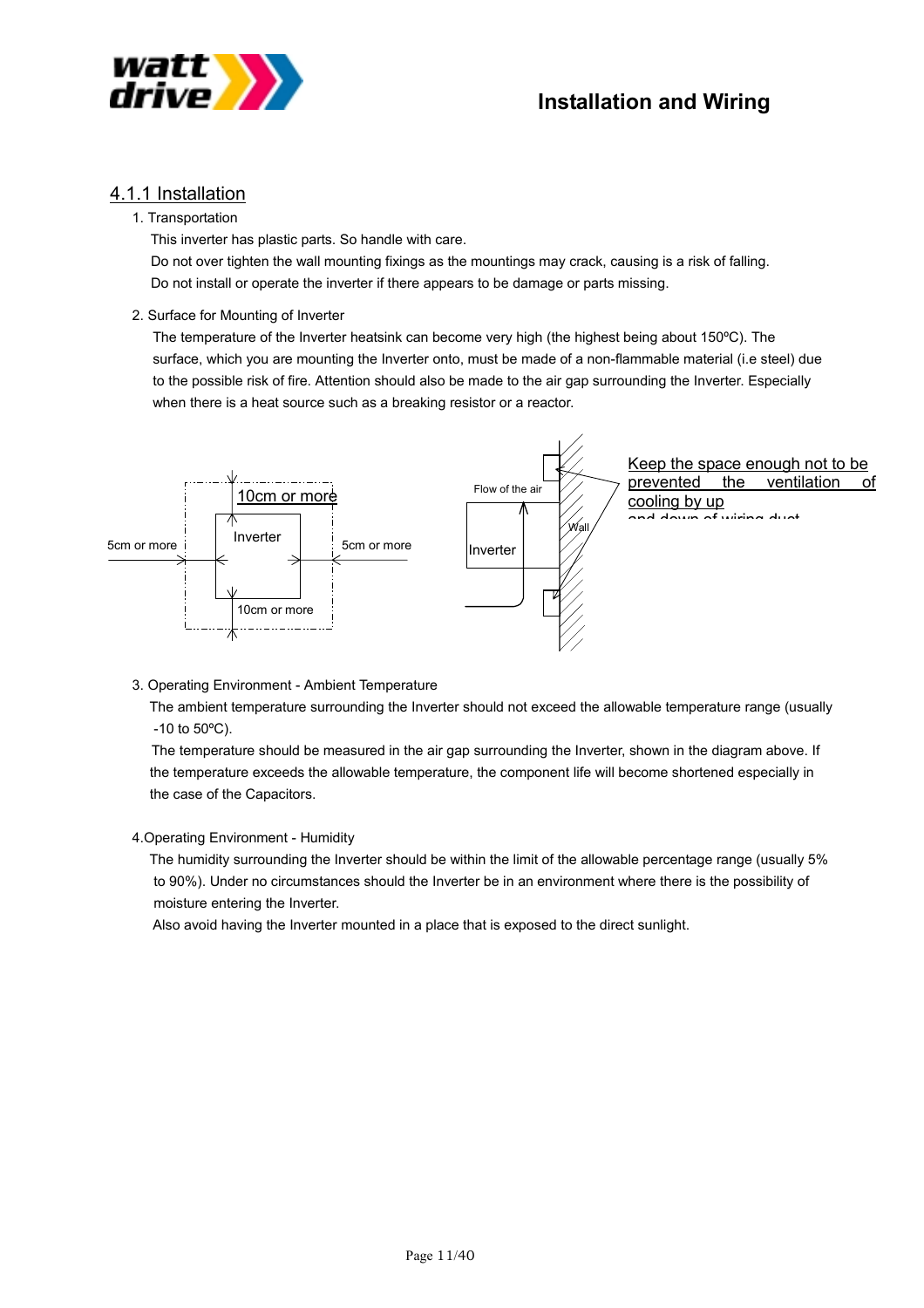

#### 5. Operating Environment - Air

 Install the Inverter avoiding any place that has dust, corrosive gas, explosive gas, combustible gas, mist of coolant and sea damage.

#### 6. Mounting Position

Mount the Inverter in a vertical position using screws or bolts. The surface you mount onto should also be free from vibration and can easily hold the weight of the Inverter.



#### 7. Ventilation within an Enclosure

If you are installing one or more Inverters in an enclosure a ventilation fan should be installed. Below is a guide to the positioning of the fan to take the airflow into consideration. The positioning of Inverter, cooling fans and air intake is very important. If these positions are wrong, airflow around the Inverter decreases and the temperature surrounding the Inverter will rise. So please make sure that the temperature around is within the limit of the allowable range.



8.External cooling of Inverter

It is possible to install the inverter so that the heatsink is out of the back of the enclosure. This method has two advantages, cooling of the inverter is greatly increased and the size of the enclosure will be smaller.

To install it with the heatsink out of the enclosure, a metal fitting option is required to ensure heat transfer.

Do not install in a place where water, oil mist, flour and dust etc can come in contact with the inverter as there are cooling fans fitted to the heatsink.

| Inverter capacity (kW)   |      | 15   | 18.5 | 22   | 30   | 37   | 45   | 55   |  |  |  |
|--------------------------|------|------|------|------|------|------|------|------|--|--|--|
| 70% of rated output (W)  | 435  | 575  | 698  | 820  | 1100 | 1345 | 1625 | 1975 |  |  |  |
| 100% of rated output (W) | 600  | 800  | 975  | 1150 | 1550 | 1900 | 2300 | 2800 |  |  |  |
| $\frac{1}{2}$            | 94.5 | 94.6 | 94.7 | 94.8 | 94.8 | 94.9 | 94.9 | 94.9 |  |  |  |

#### 9. Approximate loss for each capacity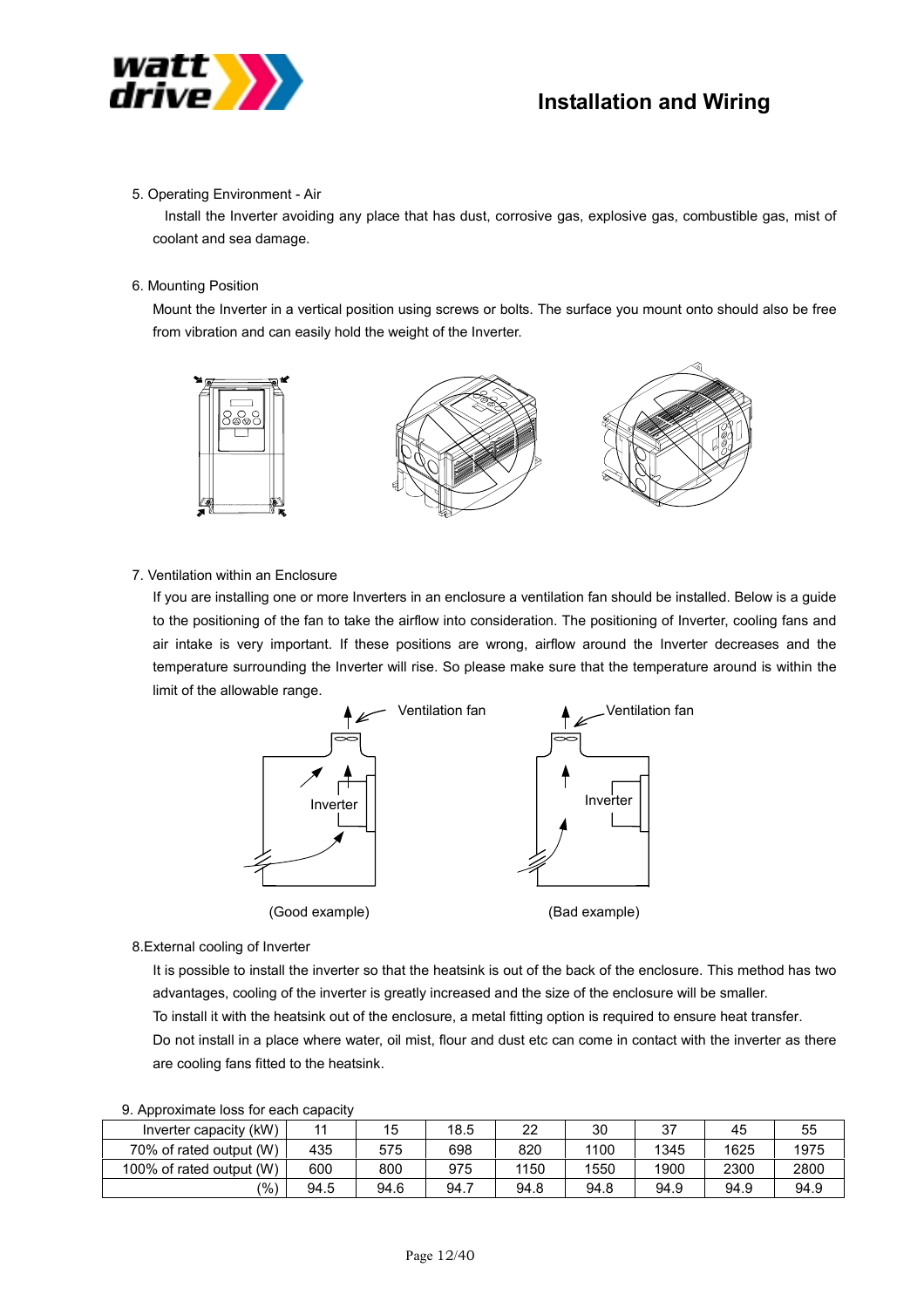

### 4.1.2 Blind cover of wiring parts

(1) Cable entry through Rubber Bushes

The wiring should be done after making a cut in the rubber bushes with nippers or cutters.



#### (2) Cable entry through Conduit

After taking out the rubber bushes, connect the conduit.



Note; Except for when connecting conduit, Do not take out the rubber bushes. It is possible that the wiring insulation is broken and a possible earth fault is caused.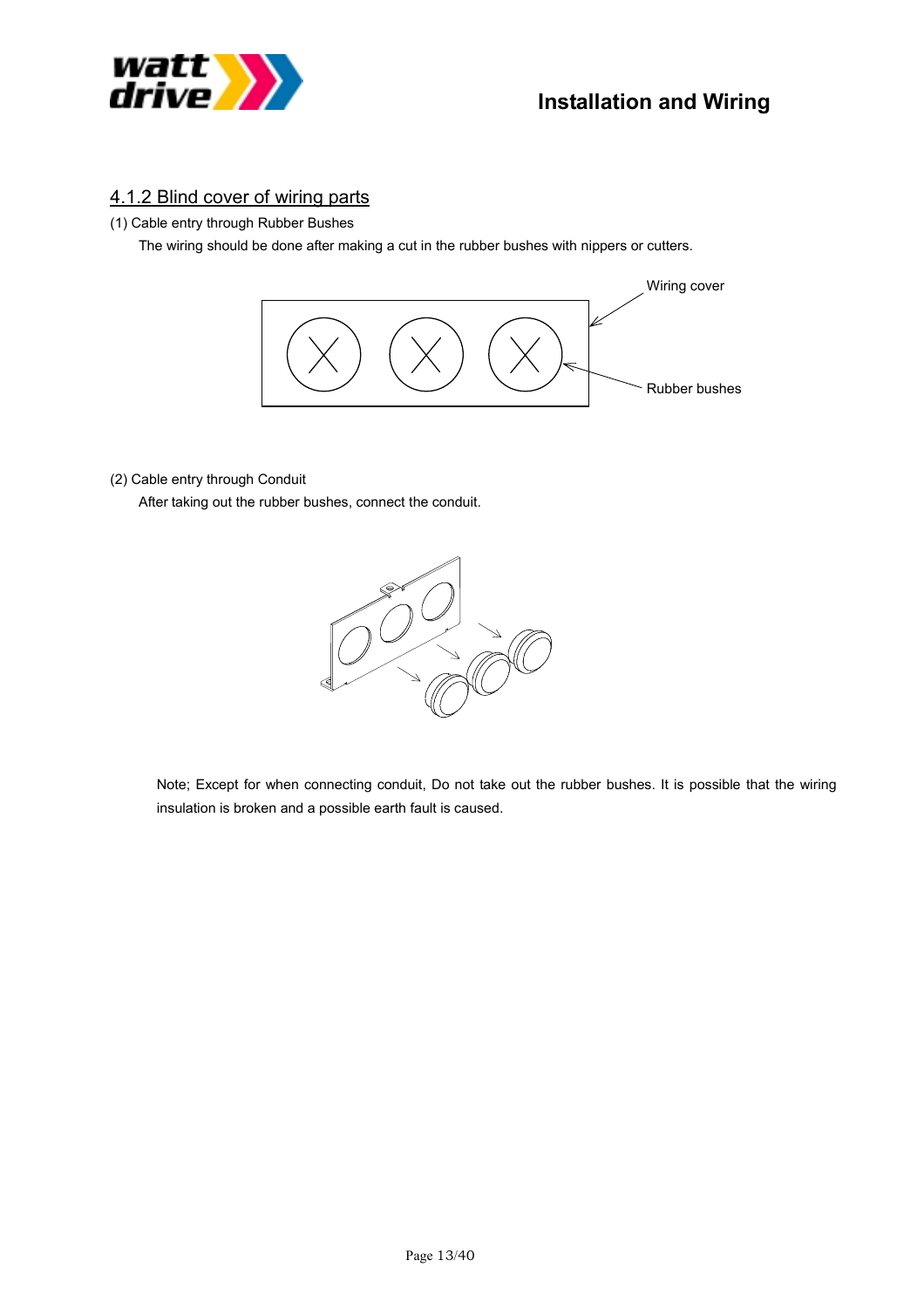

## 4.2 Wiring

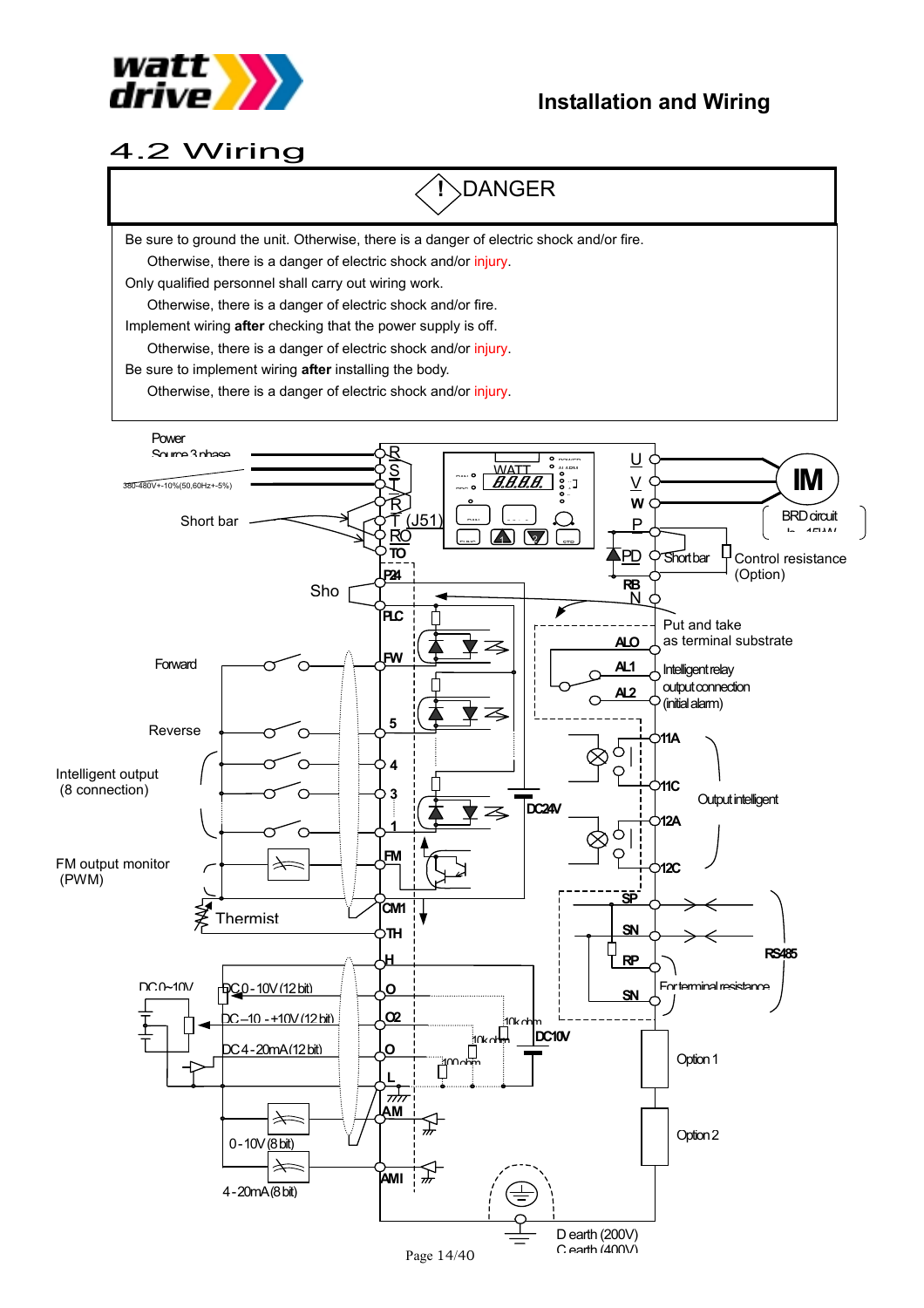

### 4.2.1 Terminal Connection Diagram

#### (1) Explanation of main circuit terminals

| Symbol            |                            |        | <b>Terminal Name</b>                        | <b>Explanation of contents</b>                                                              |  |  |  |  |
|-------------------|----------------------------|--------|---------------------------------------------|---------------------------------------------------------------------------------------------|--|--|--|--|
|                   | R, S, T                    |        | Main power                                  | Connect alternating power supply. When using regenerative converter and                     |  |  |  |  |
|                   | (L1,L2,L3)                 |        |                                             | RG series, don't connect.                                                                   |  |  |  |  |
|                   | <b>U.V.W</b><br>(T1,T2,T3) |        | Inverter output                             | Connect three-phase motor.                                                                  |  |  |  |  |
|                   |                            |        |                                             |                                                                                             |  |  |  |  |
| PD, P<br>$(+1,+)$ |                            |        | D.C.reactor                                 | Remove the short bar between PD and P, connect optional Power factor<br>reactor (DCL-XX).   |  |  |  |  |
|                   | P, RB                      |        | External braking resistor                   | Connect optional External braking resistor.                                                 |  |  |  |  |
|                   | $(+, RB)$                  |        |                                             | (Installed on 11Kw and below)                                                               |  |  |  |  |
|                   | P, N                       |        | External braking unit                       | Connect optional Braking unit (BRD-XX).                                                     |  |  |  |  |
|                   | $(+,-)$                    |        |                                             |                                                                                             |  |  |  |  |
|                   | G<br>⊜                     |        | Inverter earth terminals                    | It is earth terminals of inverter case.                                                     |  |  |  |  |
|                   |                            |        | (2) Explanation of control circuit terminal |                                                                                             |  |  |  |  |
|                   |                            | Symbol | <b>Terminal Name</b>                        | <b>Explanation of contents</b>                                                              |  |  |  |  |
|                   |                            |        | Analogue power common                       | It is common terminal of frequency command signal (0, 02, 01) and analogue output, AM, AMI. |  |  |  |  |
|                   | uce<br>ğ                   |        |                                             | Don't earth.                                                                                |  |  |  |  |

|                      |                   |                 |                 |                          | Don't earth.                                                                            |                                     |  |  |
|----------------------|-------------------|-----------------|-----------------|--------------------------|-----------------------------------------------------------------------------------------|-------------------------------------|--|--|
|                      | Power<br>Source   |                 | H               | Frequency power          | It is the DC+10V power for terminals.                                                   | Allowable load current              |  |  |
| Analogue             |                   |                 |                 |                          |                                                                                         | 20 <sub>m</sub> A                   |  |  |
|                      |                   |                 |                 | Frequency command power  | When inputting DCO - 10V, it is maximum frequency on 10V.                               | Input Impedance                     |  |  |
|                      |                   |                 |                 | terminal (voltage)       | When maximum frequency is expected to be on being less than 10V,                        | 10k ohm                             |  |  |
|                      |                   |                 | $\circ$         |                          | set with A014.                                                                          | Allowable maximum                   |  |  |
|                      |                   |                 |                 |                          |                                                                                         | voltage 12V                         |  |  |
|                      | Frequency setting | Analogue input  |                 | Frequency command        | When inputting DCO -+-10V, this signal is added to frequency                            | Input Impedance                     |  |  |
|                      |                   |                 | O <sub>2</sub>  | support (voltage)        | command of 0 or 01 terminal.                                                            | 10k ohm                             |  |  |
|                      |                   |                 |                 |                          |                                                                                         | Allowable maximum                   |  |  |
|                      |                   |                 |                 |                          |                                                                                         | load current 20mA                   |  |  |
|                      |                   |                 |                 | Frequency command        | When inputting DC4 - 20mA, 20mA is maximum frequency.                                   | Input Impedance                     |  |  |
|                      |                   |                 | O <sub>1</sub>  | Terminal (current)       | When only At terminal is ON, this input signal is effective.                            | 100 ohm                             |  |  |
|                      | Pulse             |                 |                 |                          |                                                                                         | Allowable maximum                   |  |  |
|                      |                   |                 |                 |                          |                                                                                         | current 24mA                        |  |  |
|                      |                   |                 | AM              | Digital monitor          |                                                                                         | Allowable maximum                   |  |  |
|                      |                   | Analogue output |                 | (voltage)                | Output one selected from monitor item, output frequency, output                         | current 2mA                         |  |  |
|                      | Monitor           |                 |                 | Analogue monitor         | current, torque, output voltage, input current, electric thermal rate.                  | Allowable output less               |  |  |
|                      |                   |                 | AMI             | (current)                |                                                                                         | than Impedance<br>250               |  |  |
|                      |                   |                 |                 |                          |                                                                                         | ohm                                 |  |  |
|                      |                   |                 |                 |                          |                                                                                         | Allowable<br>maximum<br>current 1mA |  |  |
|                      |                   |                 | <b>FM</b>       | Digital monitor          | Output the output frequency with digital besides above monitor.                         | Maximum<br>frequency                |  |  |
|                      |                   |                 |                 | (voltage)                |                                                                                         | 3.6khz                              |  |  |
|                      |                   |                 |                 |                          |                                                                                         | Allowable maximum                   |  |  |
|                      |                   |                 | P <sub>24</sub> | Interface power          | It is DC24W power for connection input signal. When selecting source                    | output current                      |  |  |
|                      |                   | Power<br>Source |                 |                          | logic, it's for connection input common.                                                | 100mA                               |  |  |
|                      |                   |                 | CM <sub>1</sub> |                          | The common terminal is FW terminal, 1 - 8 terminal, TH terminal, FM terminal,           |                                     |  |  |
| Digital (connection) |                   |                 |                 | Interface power common   | Don't earth.                                                                            |                                     |  |  |
|                      |                   | Setting         | <b>PLC</b>      |                          | Change sink type and source type by short bar on control terminals.                     |                                     |  |  |
|                      | Connection input  |                 |                 | Intelligent input common | P24-PLC : Sink type CM1-PLC : Source type                                               |                                     |  |  |
|                      |                   |                 | <b>FW</b>       |                          |                                                                                         |                                     |  |  |
|                      |                   | etc.            |                 | Forward command          | About FW signal, ON is Forward and OFF is stop command.                                 |                                     |  |  |
|                      |                   | Selection       | $\mathbf{1}$    |                          |                                                                                         | Allowable maximum                   |  |  |
|                      |                   |                 | $\overline{c}$  |                          |                                                                                         | voltage 27V                         |  |  |
|                      |                   |                 | 3               | Input intelligent        | Select 8 functions from 33 functions, and divide between 1 terminal<br>and 8 terminals. |                                     |  |  |
|                      |                   |                 | 4               |                          |                                                                                         |                                     |  |  |
|                      |                   |                 | 5               |                          |                                                                                         |                                     |  |  |
|                      |                   |                 | 11A             |                          |                                                                                         |                                     |  |  |
|                      |                   |                 | 11 <sub>C</sub> |                          |                                                                                         |                                     |  |  |
|                      |                   |                 | 12A             |                          |                                                                                         |                                     |  |  |
|                      |                   |                 | 12C             |                          |                                                                                         |                                     |  |  |
|                      |                   |                 | AL <sub>1</sub> |                          |                                                                                         |                                     |  |  |
| Analogue             | Sensor            |                 | AL <sub>2</sub> |                          |                                                                                         |                                     |  |  |
|                      |                   |                 | AL <sub>0</sub> |                          |                                                                                         |                                     |  |  |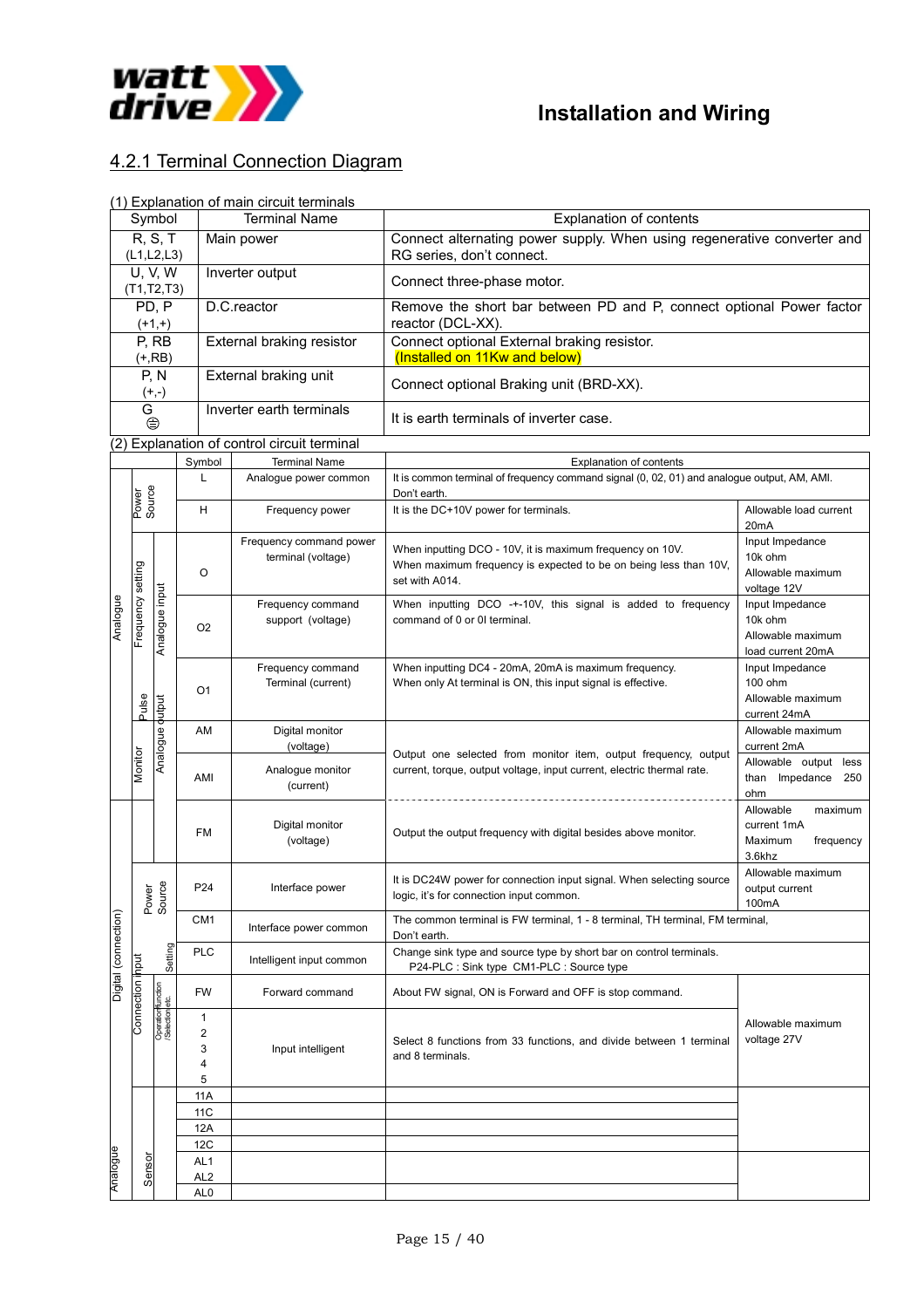



|--|--|

### 4.2.2 Main circuit wiring

(1) Warning on wiring

1. Main power terminals(R, S, T)

Connect the main power terminals (R, S, and T) to the power supply through a electromagnetic contactor or an earth-leakage breaker.

We recommend connecting the electromagnetic contactor to the main power terminals. Because when the protective function of inverter operates, it isolates the power supply and prevent the spread of damages and accidents.

This unit is for the three-phase power supply. It isn't for the single-phase power supply. If you require a single phase power supply unit, please contact us.

2. Inverter output terminals (U, V, and W)

Wire with thicker wire than the applicable wire to control the voltage drop.

Particularly when outputting low frequencies, the torque of the motor will reduce by the voltage drop of the wire.

Do not install power factor correction capacitors or a surge absorber to the output.

The inverter will trip or sustain damage to the capacitors or the surge absorber.

In the case of the cable length being more than 20 metres, it is possible that a surge voltage will be generated and damage to the motor is caused by the floating capacity or the inductance in the wire (400V especially).

An EMC Mains Filter is available, please contact us.

In the case of two or more motors, install a thermal relay to each motor.

3. Direct current reactor (DCL) connection terminals (PD, P)

 These are the terminals to connect the current reactor DCL (Option) to help improve the power factor. The short bar is connected to the terminals when shipped from the factory, if you are to connect a DCL you will need to disconnect the short bar first.

When you don't use a DCL, don't disconnect the short bar.

4. External braking resistor connection terminals (P, RB)

The regenerative braking circuit (BRD) is built-in as standard up to the 11kw Inverter.

When braking is required, install an external-braking resistor to these terminals.

The cable length should be less than 5 metres, and twist the two connecting wires to reduce inductance.

Don't connect any other device other than the external braking resistor to these terminals.

 When installing an external braking resistor make sure that the resistance is correctly rated to limit the current drawn through the BRD.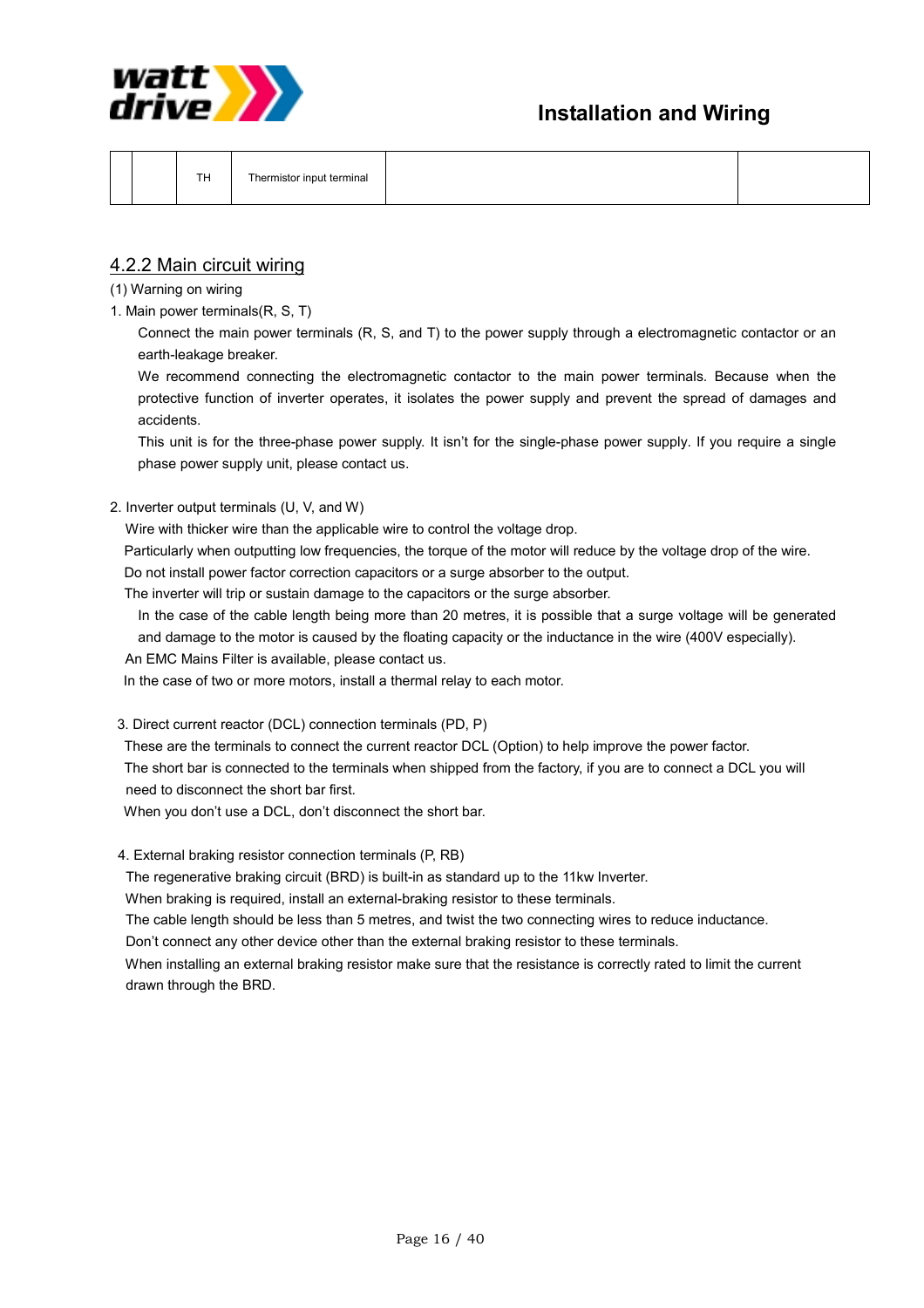

#### 5. Regenerative breaking unit connection terminals

The Inverters rated more than 15kw don't contain a BRD circuit. If regenerative braking is required an external BRD circuit (Option) is required along with the resistor (Option).

Connect external regenerative braking unit terminals (P, N) to terminals (P,N) on the inverter. The braking resistor is then wired into the External Braking unit and not directly to the Inverter.

The cable length should be less than 5 metres, and twist the two connecting wires to reduce inductance.

#### 6. Earth (G  $\circ$

 Make sure that you securely ground the Inverter and motor for prevention of electric shock. The inverter and motor must be connected to an appropriate safety earth and follow the local standard. Failure to do so constitutes an electrical shock hazard.

#### 7. No Title

 When carrying out work on the Inverter wiring make sure to wait for at least ten minutes before you remove the cover. Making sure to check that the charge lamp is not illuminated.

A final check should always be made with a voltage meter.

After removing the power supply, there is a time delay before the capacitors will dissipate their charge.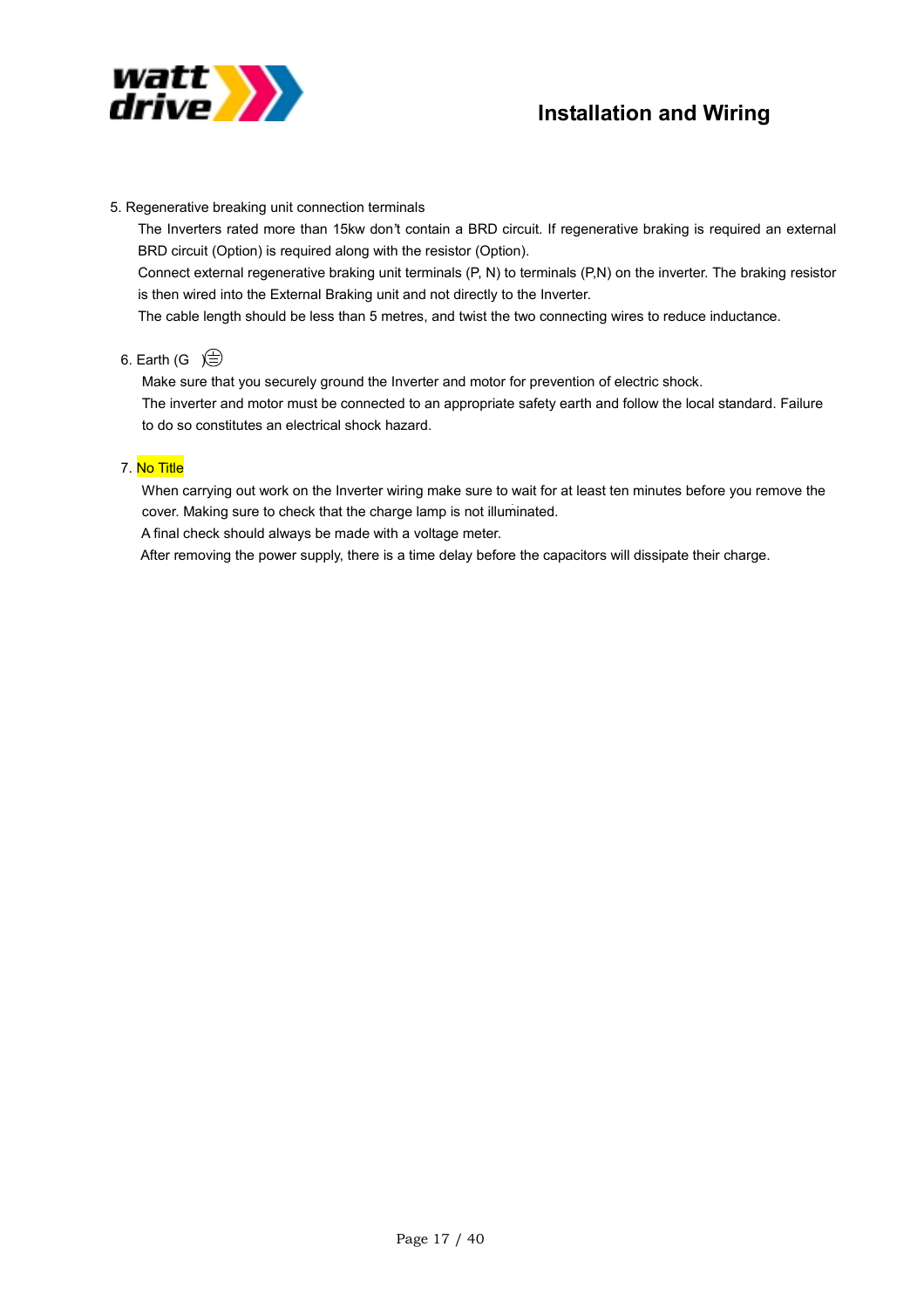

#### (2) Wiring of main circuit terminals

The wiring of main circuit terminals for inverter is the following picture.

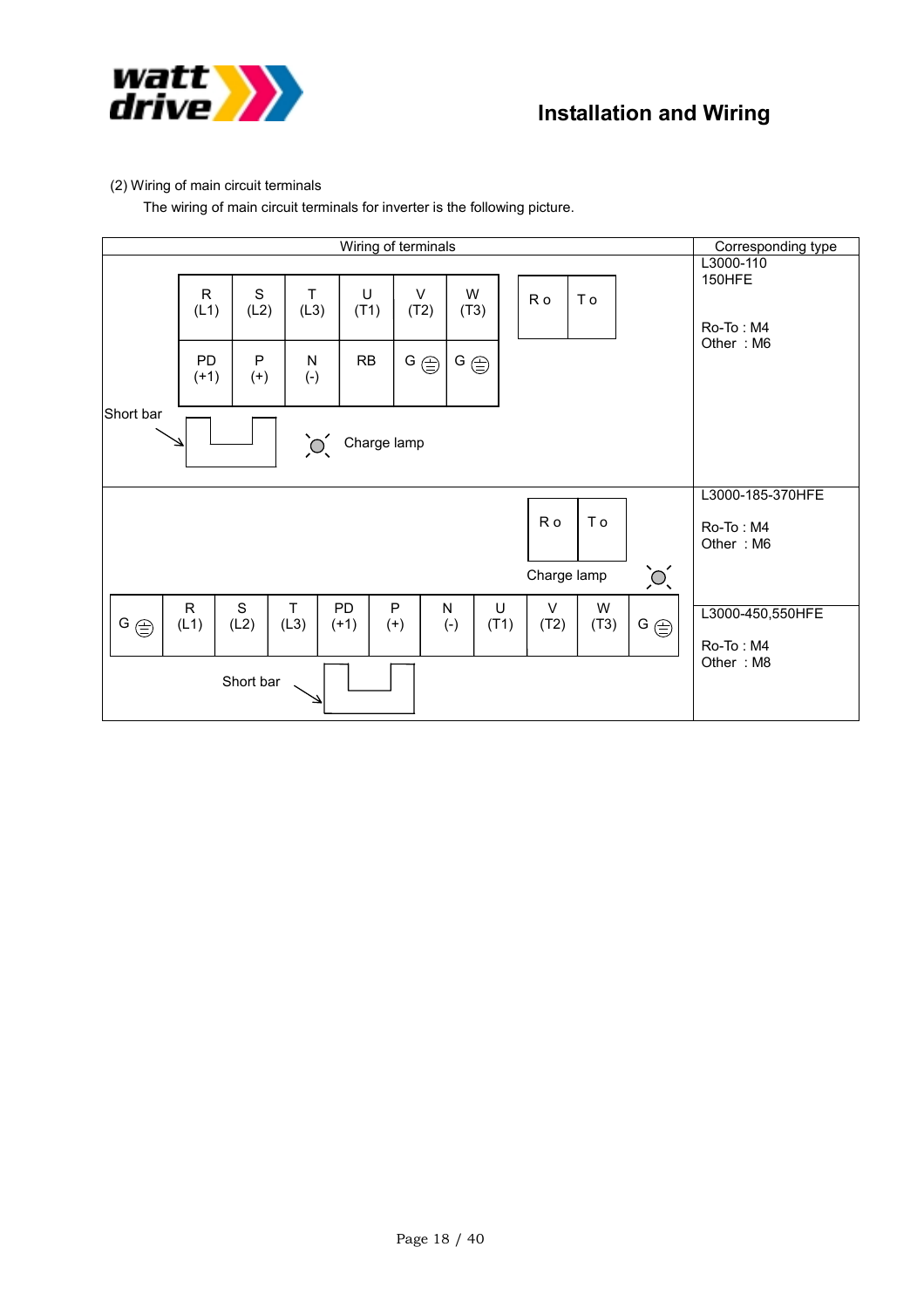



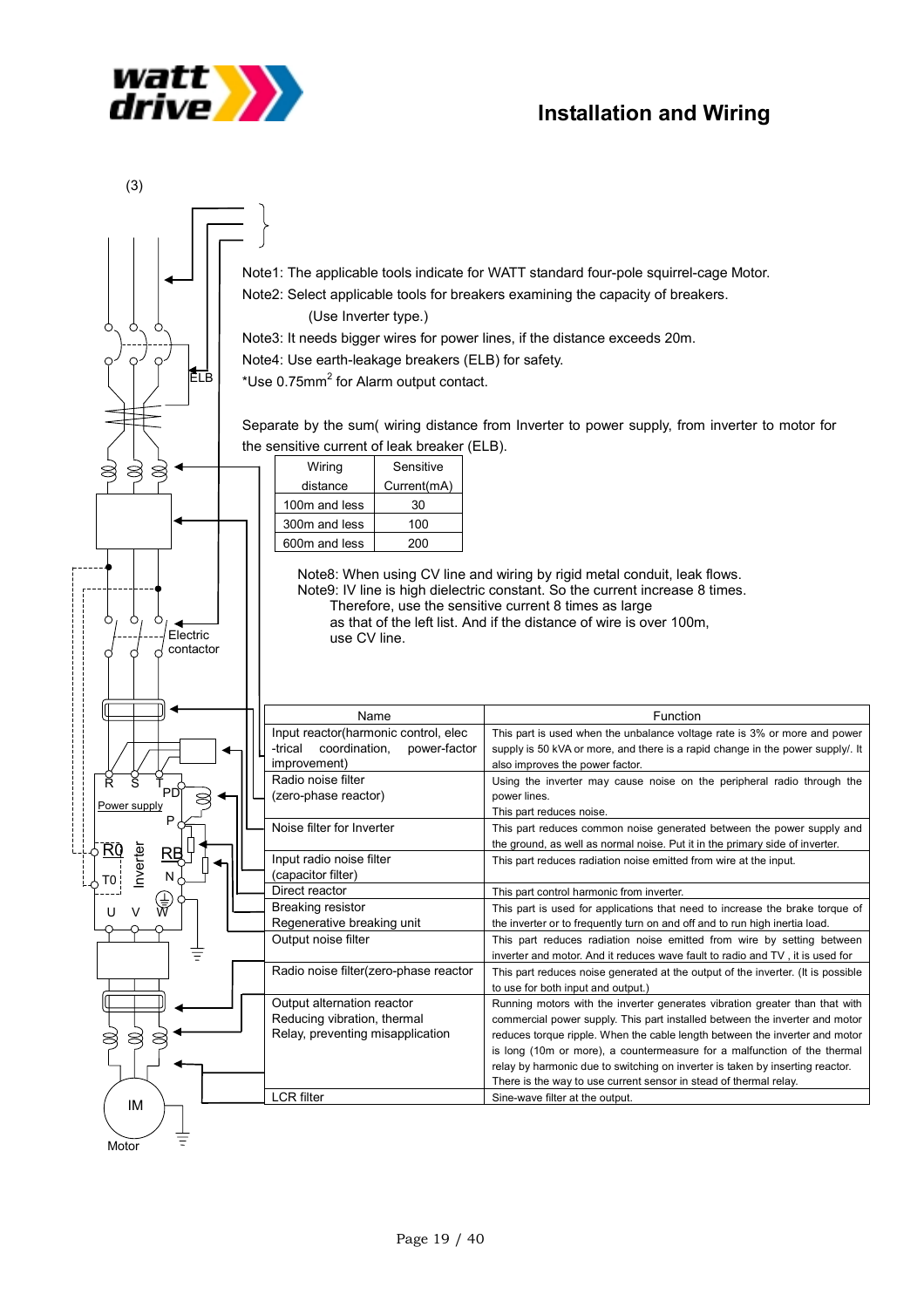

#### (4) Common applicable tools

|       |        |              |                               | External              |                |           |        | Applicable tools |                  |
|-------|--------|--------------|-------------------------------|-----------------------|----------------|-----------|--------|------------------|------------------|
|       | Motor  | Applicable   | Power lines                   | resist                | Screw          |           | Torque |                  | Electro          |
|       | Output | Inverter     | R.S.T.U.V.                    | -er                   | size of        | Terminal  | Nm     | Leak breaker     | -magnetic        |
|       | (kW)   | model        | W, P, PD, N                   | <b>Between</b>        | terminal       |           |        | (ELB)            | controller       |
|       |        |              |                               | P and RB              |                |           |        |                  | (Mg)             |
|       | 11     | L3000-110HFE | $5.5$ mm <sup>2</sup> or more | $5.5$ mm <sup>2</sup> | M <sub>6</sub> | $5.5 - 6$ | 2.5    | EX50C(50A)       | H <sub>25</sub>  |
|       | 15     | L3000-150HFE | $8$ mm <sup>2</sup> or more   | $5.5$ mm <sup>2</sup> | M6             | $8-6$     | 2.5    | EX60B(60A)       | H <sub>35</sub>  |
|       | 18.5   | L3000-185HFE | 14 mm <sup>2</sup> or more    |                       | M6             | $14-6$    | 2.5    | EX60B(60A)       | H <sub>50</sub>  |
| class | 22     | L3000-220HFE | 14 mm <sup>2</sup> or more    |                       | M6             | $14-6$    | 2.5    | RX100(75A)       | H <sub>50</sub>  |
| 400V  | 30     | L3000-300HFE | 22 mm <sup>2</sup> or more    |                       | M6             | $22 - 6$  | 2.5    | RX100(100A)      | H65              |
|       | 37     | L3000-370HFE | 38 mm <sup>2</sup> or more    |                       | M6             | $38-6$    | 2.5    | RX100(100A)      | H80              |
|       | 45     | L3000-450HFE | 38 mm <sup>2</sup> or more    |                       | M8             | $38 - 8$  | 6      | RX225B(150A)     | H <sub>100</sub> |
|       | 55     | L3000-550HFE | 60 mm <sup>2</sup> or more    |                       | M8             | $60 - 8$  | 6      | RX225B(175A)     | H <sub>125</sub> |

5) Connecting power to the control circuit, separating from main power

 When the protection circuit of inverter is activated and the electromagnetic contactor on the input supply to the inverter isolates the power supply, the control circuit power supply from the inverter will also switch off and the alarm output signal will not be held.

- The power terminals Ro and To are designed to allow a supply to go direct to the control circuit and therefore keep the alarm output signal on.
- In this case, please connect power terminals Ro and To, to the primary side of the electromagnetic contactor. (inverter unit side of ACL, EMI filter, on using input ACL, EMI filter).

(Connection)

 $-$  [2] Take off the wire of J51. [1] Remove the wires connected. [3] Connect power supply for control circuit to power terminals. J51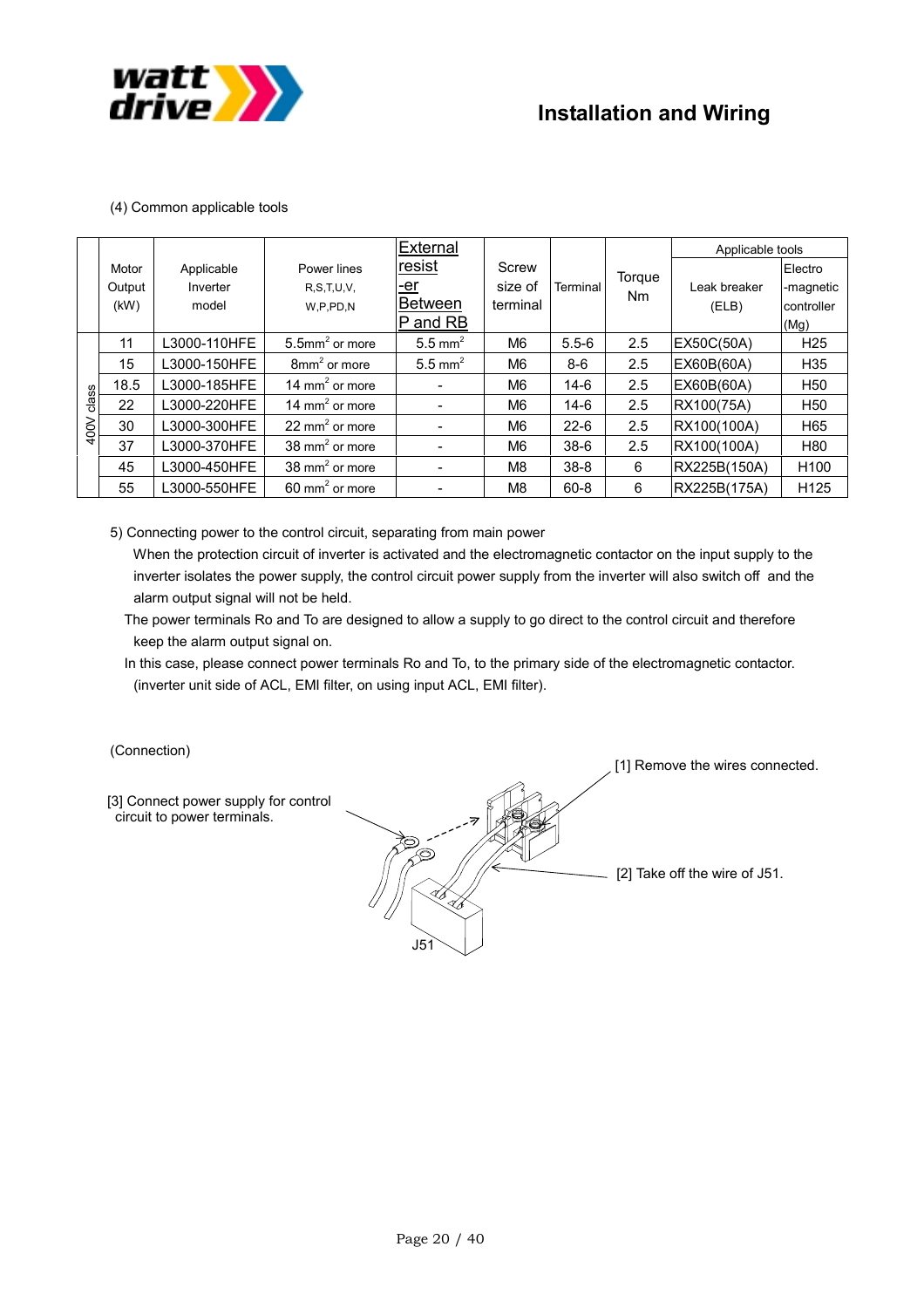

### 4.2.3 Terminal Connection Diagram

#### (1) Wiring

- $1.$  Both the CM1 and  $CM2$  terminal is insulated to both the common terminal of the input and output signal. Do not short or earth these common terminals.
- 2. Use twisted screened cable, for the input and output wires of **6L-terminal** and CM1 terminal, output wire of CM2 terminal. Connect the screen to the common terminal.
- 3. Limit connection wires to 20m. When it is necessary to wire over 20m, use a VX applied controller RCD-A (Remoter operation bar) or a CVD-E (Insulated signal transducer).
- 4. Separate the control circuit wiring from the main power and relay control wiring.
- 5. If control and power wires must cross make sure they cross at 90 degrees to each other.
- 6. When connecting a thermistor to the TH and CM1 terminal, twist the thermistor cables separate from the rest.



- 7. When using relays for the FW terminal or an intelligent input terminal use a control relay as they are designed to work with 24Vdc.
- 8. When the relay is used as an intelligent output, connect a diode for surge protection parallel to the coil.
- 9. Do not short the analogue voltage terminals H and L or the internal power terminals PV24 and CM1. There is risk of Inverter damage.

(2) Layout of control circuit terminals



#### (3)Change of input logic type

The logic type of intelligent input terminals is sink type (Factory Default).

To change the input logic type into source type, take off the short bar between P24 and PLC on the control terminal and connect it between PLC and CM1.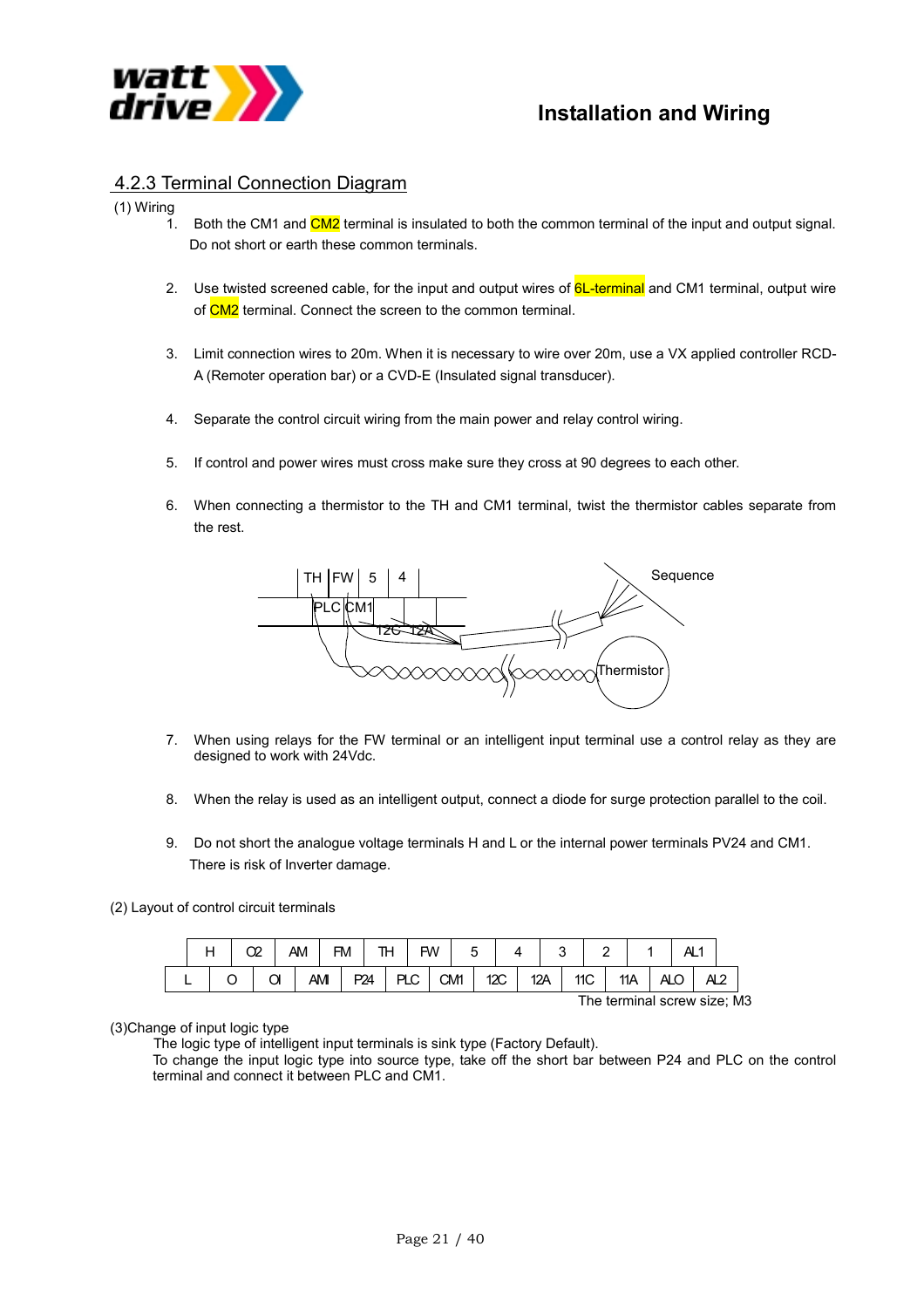



(4) The connection to the input programmable logic controller (sequencer)

(5) Connect output terminals to programmable controllers (sequencer)

In site of the position of short bars, output terminals can be used for both the sink type and source type.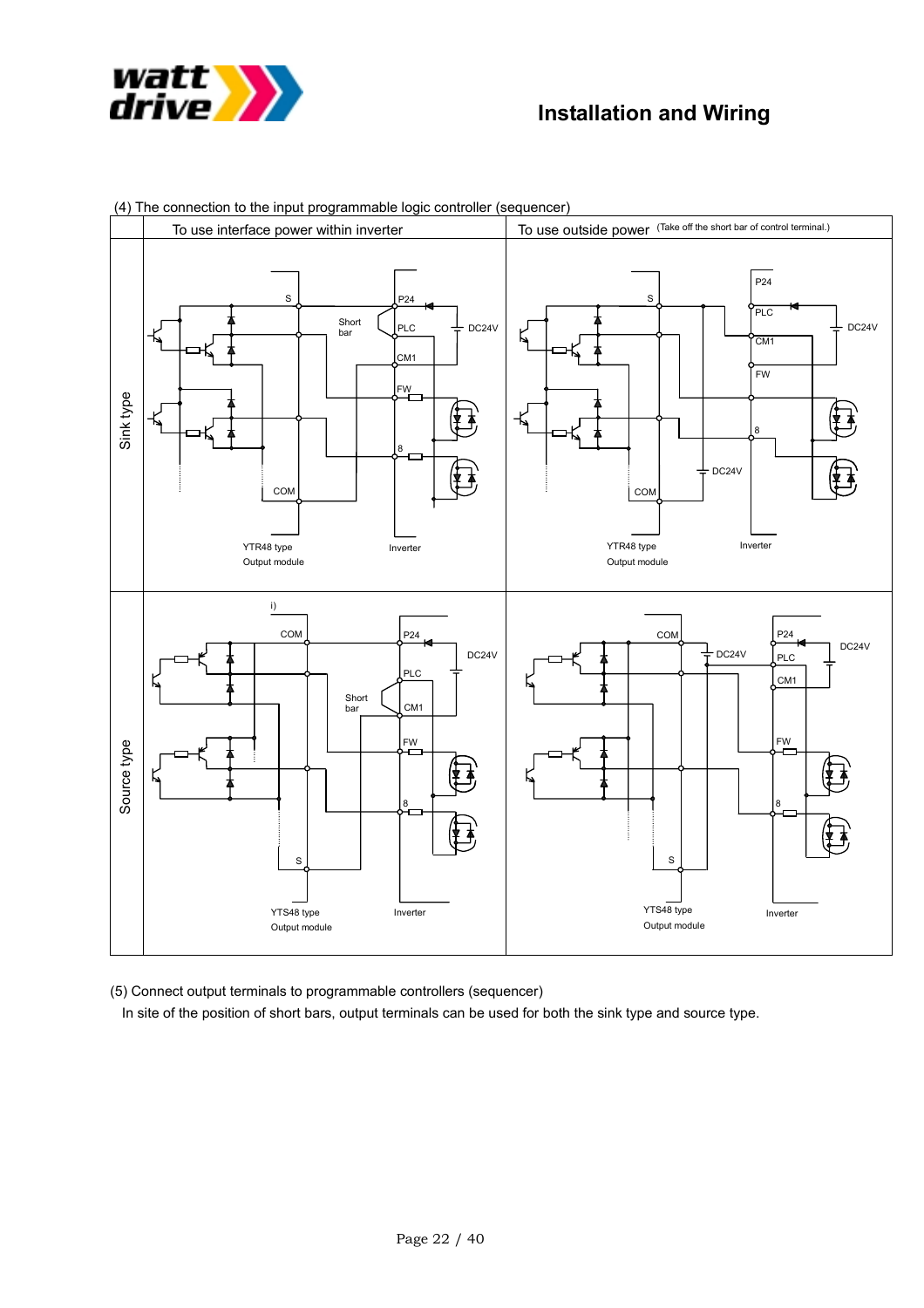

## 5.1 Operation

This inverter requires two different signals in order for the Inverter to operate correctly. The Inverter requires both an operation setting and a frequency setting.

The following indicates the details of each method of operation and the necessary instructions for operation.

(1) Operation setting and a frequency setting by the terminal control.

- This is the method by connecting signals from the outside (the frequency setting, the starting switch etc.) with the control circuit terminals.
- The operation is started when the operation setting (FW, RV) is turned ON while the input power is turned ON. NOTE: The methods of the setting frequency with terminal are the voltage setting and the electric setting.

And they are selective by each system. The control circuit terminal list shows this in detail.

(Necessary things for operation)

[1] The operation setting: switch, relay etc.

[2] The frequency setting: signals from volume or outside (DCO-10V, DC-10-10V, 4-20mA etc.)



(2) Operation setting and frequency setting with the digital operator.

This is the method for operation from the digital operator, which comes equipped with the inverter as standard, or the remote operator keypad.

When the digital operator sets the operation, the terminals (FW, RV) don't need to be linked.

And it is possible to select frequency from the digital operator as a method of the frequency setting too. (Necessary things for operation)

[1] Remote Operator (It's unnecessary in case of digital operator operation)



(3) Operation setting and frequency setting from both digital operator and terminal operator

This is the method of inverter operating from both of the above two operating methods

 It is possible that the operation setting and the frequency setting can be selected for both the digital operator and the terminal operator each separately.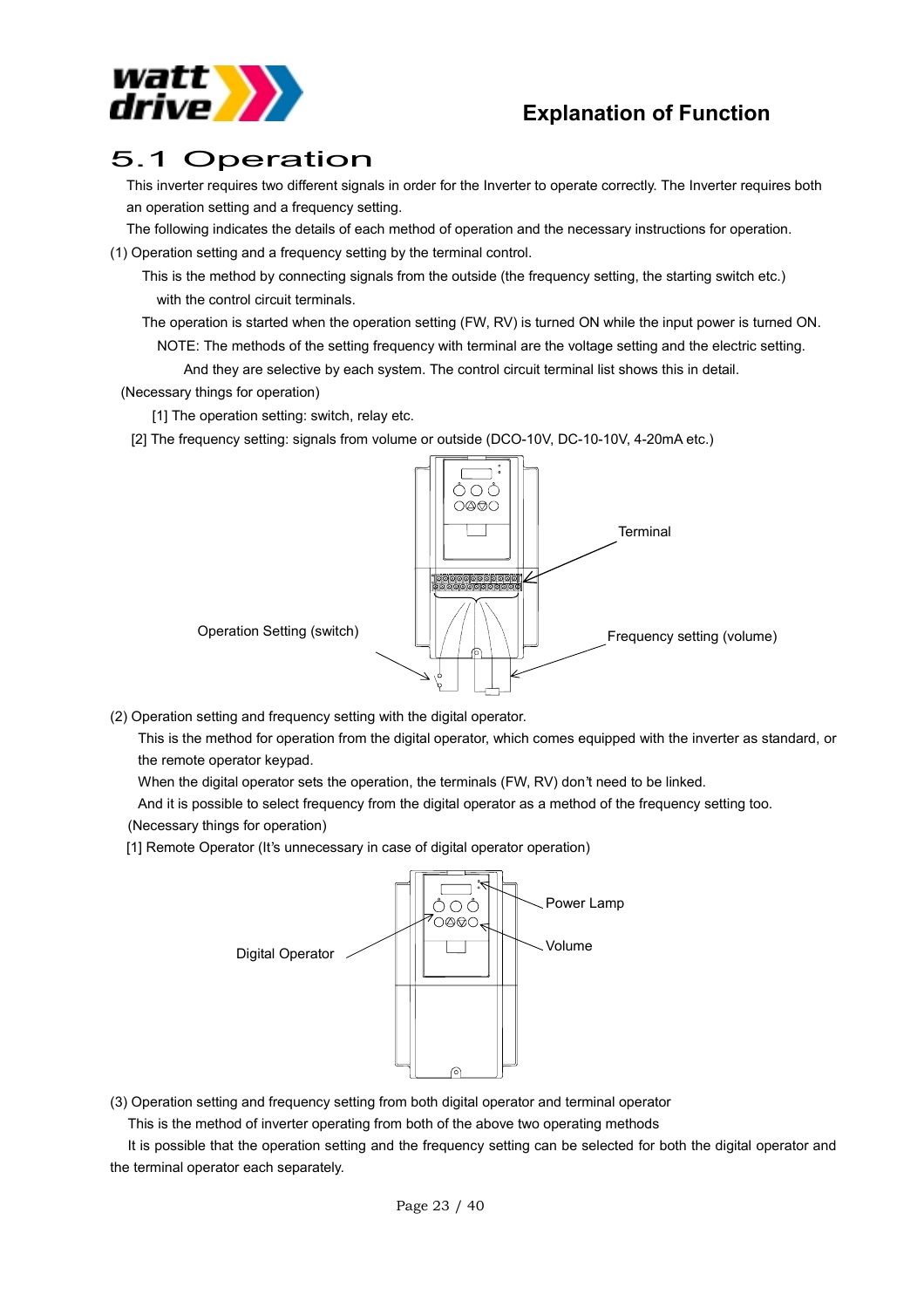

# 5.2 Test Run

This is the common connection example. Please refer to 4.1 Digital Operator, for the detailed use of the digital operator (OPE-SR).

(1) To input the operation setting and the frequency setting from terminal control.



#### (Arrangements)

- [1] Please make sure that the connections are correctly secure.
- [2] Turn the ELB ON to supply power to the inverter.

(The red LED "POWER" on the digital operator should illuminate.)

- [3] Set terminal with the frequency setting selection.
- Set A001 as indication code, press the  $($  $F^{UNC}$ ) key once. (Two figures are shown.)

Set 01 with the  $\langle A \rangle$  key or the  $\langle \hat{z} \rangle$  key, press the  $\langle \hat{z} \rangle$  key once to set the frequency setting for terminal. (Indication code turns back to A001.)

[4] Set terminal with the operation setting selection.

Set A002 as indication code, press the  $\left($  $F_{\text{SNC}}$ ) key once. (Two figures are shown.)

Set 01 with the  $\langle A \rangle$  key or the  $\langle \hat{z} \rangle$  key; press the  $\langle \hat{z} \rangle$  key once to set the operation setting for terminal. (Indication code turns back to A002.)

[5] Set monitor mode.

When monitoring the output frequency, set indication code to d001, and press the  $\bigcirc$  key once. Or when monitoring the operating direction, set indication code to d003, press the  $\int_{-\infty}^{\infty}$  key once. FUNC FUNC

[6] Input starting operation setting.

Turn ON between [FW] and [CM1] of terminal.

Impress voltage between [ O ] and [ L ] of terminal to start operation.

[7] Input ending operation setting.

Turn OFF between [ FW ] and [ CM ] to stop slowly down.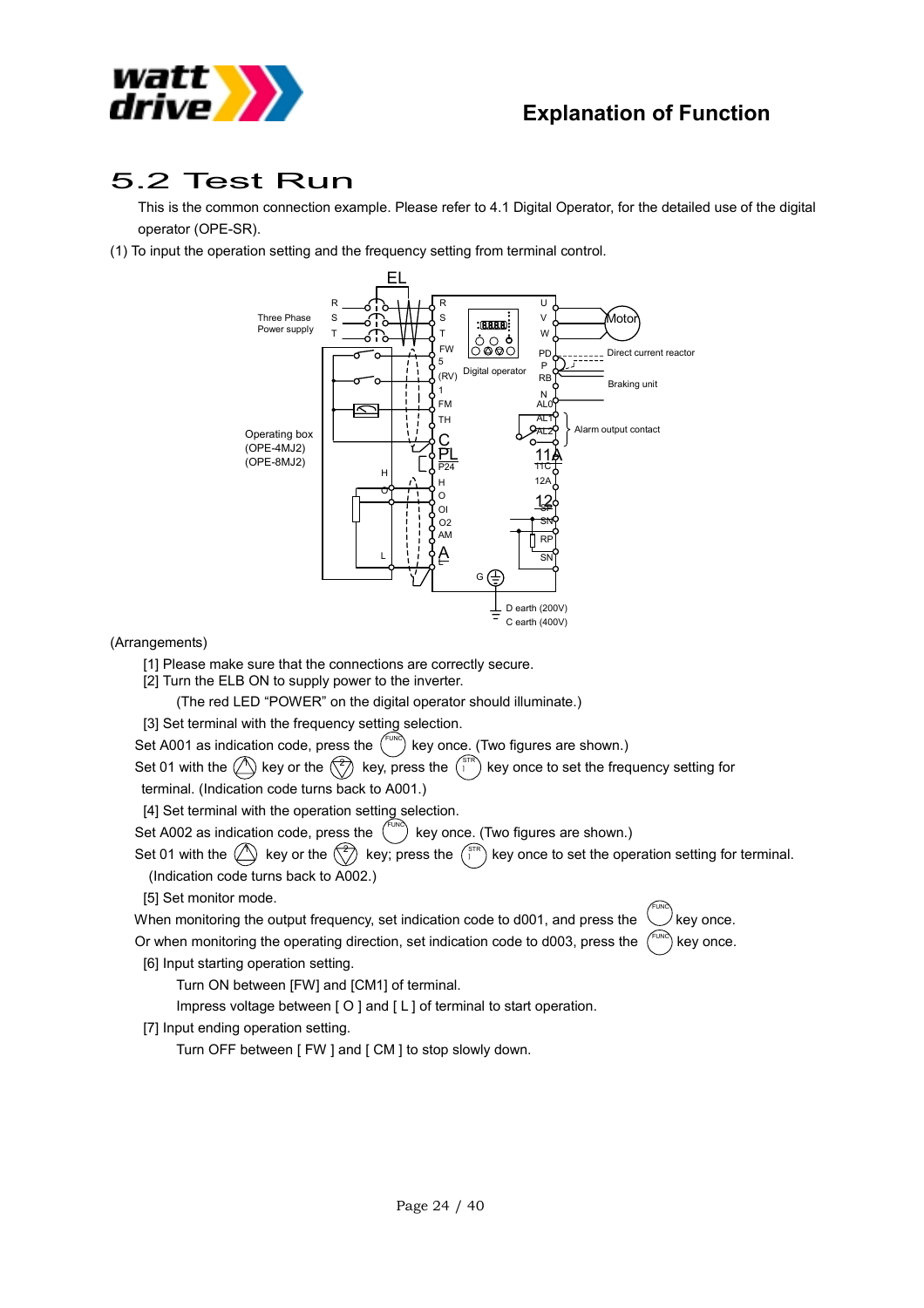

(2) Operation setting and the frequency setting from the digital operator

(Copy unit (SRW) is also same use.)



#### (Arrangements)

- [1] Please make sure that there isn't matter about the connection.
- [2] Turn the ELB on to supply power to the inverter. (The red LED "POWER" on the digital operator should illuminate.)
- [3] Set operator with the frequency setting selection. Set A001 as indication code, press the  $\binom{FUNC}{FUNC}$  key once.

(Two figures are shown.)

Set 02 with the  $\langle A \rangle$  key or the  $\langle \hat{z} \rangle$  key, press the  $\langle \hat{z} \rangle$  key once to set the frequency setting for the operator.

(Indication code turns back to A001.)

[4] Set operator with the operation setting selection.

Set A002 as indication code, press the  $\binom{FUNC}{FUNC}$  key once. (Two figures are shown.)

Set 02 with the  $\bigcircled{2}$  key or the  $\binom{2}{7}$  key, press the  $\binom{37R}{1}$  key once to set the operation setting for the operator. (Indication code turns back to A002.)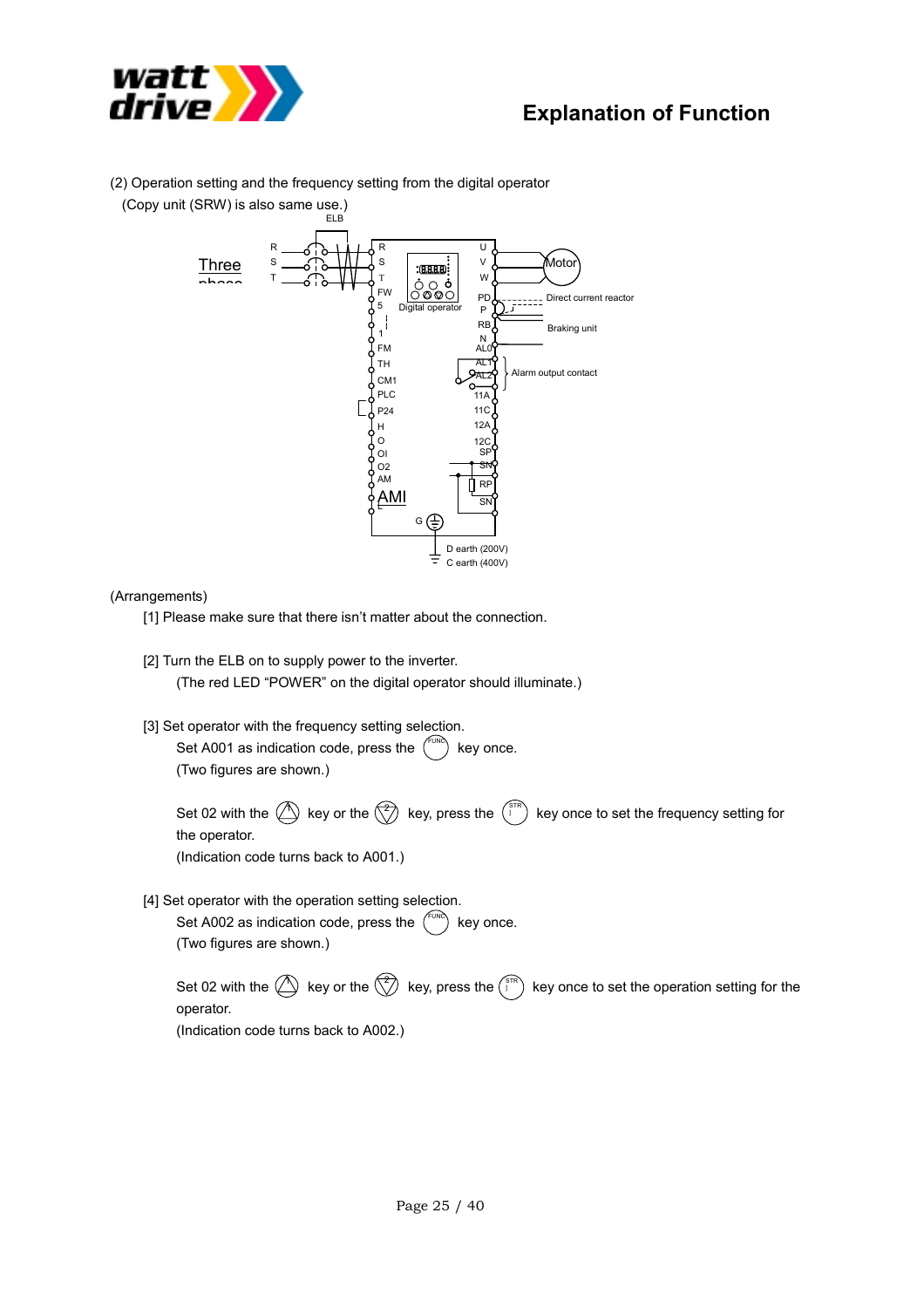

| [5] Set the output frequency<br>Set F001 as indication code, as press the<br>key once.<br>(Indication code of four figures is shown.)<br>Set to the desired output frequency with the $\bigoplus$ key or the $\binom{2}{2}$ key, press the $\binom{37R}{1}$      |
|------------------------------------------------------------------------------------------------------------------------------------------------------------------------------------------------------------------------------------------------------------------|
| key once to<br>store it.<br>(Indication code turns back to F001.)                                                                                                                                                                                                |
| [6] Set the operation direction.<br>Set F004 as indication code, press the<br>key once.<br>(00 or 01 is shown.)                                                                                                                                                  |
| Set operation direction to 00 in case of forward, or to 01 in case of reverse with the<br>$\Box$ key or the $\left(\frac{2}{\sqrt{2}}\right)$ key. Press the $\left(\frac{1}{2}\right)^{1/2}$ key once to establish it.<br>(Indication code turns back to F004.) |
| [7] Set monitor mode.<br>When monitoring the output frequency, set indication code to d001, and press the<br>key once.                                                                                                                                           |
| Or when monitoring the operation direction, set indication code to d003, press the<br>key once.<br>(Indication code are $\begin{bmatrix} 0 & 0 \\ 0 & 0 \end{bmatrix}$ reverse or $\begin{bmatrix} 0 & 0 \\ 0 & 0 \end{bmatrix}$ stop.)                          |
| key to start operating.<br>[8] Press the<br>(The green LED "RUN" turns on a light, and the indication changes in response to the monitor mode set.                                                                                                               |
| [9] Press the $\binom{\text{STOP}}{\text{Reser}}$ key to decelerate to a stop.<br>(When the frequency turn back to 0, the green LED "RUN" light will switch off.)                                                                                                |
| <b>ATTENTION</b>                                                                                                                                                                                                                                                 |

Make sure that the direction of the motor is correct. It is in danger of injury or machine damage.

Make sure there is no abnormal noise and vibration. It is in danger of injury or machine damage.

 Make sure that there is no tripping during the acceleration and deceleration and check that the revolution per minute and the frequency meter are correct.

When overcurrent tripping or overvoltage tripping occurs during the test run, increase the acceleration time or the deceleration time.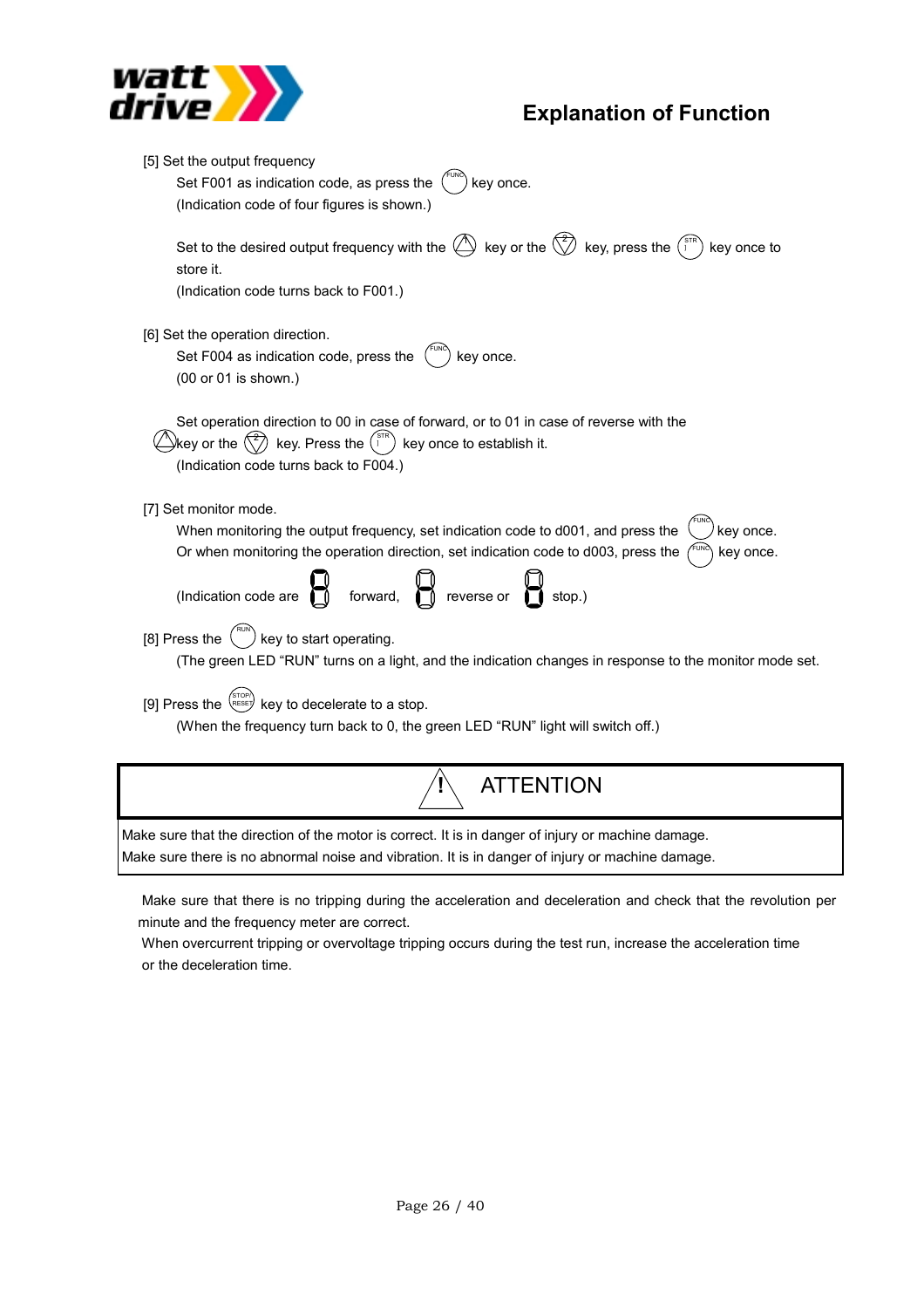

# 5.3 About Digital Operator (OPE-SR)

 Explanation of operating the digital operator (OPE-SR) L3000 series operates by using the digital operator, which is fitted as standard.

1. Name and contents of each part of the digital operator



| Name                       | Contents                                                                                  |  |  |  |  |
|----------------------------|-------------------------------------------------------------------------------------------|--|--|--|--|
| <b>Monitor</b>             | Display of frequency, output current and set value                                        |  |  |  |  |
| Lamp on RUN (Operation)    | Light on when the inverter is running                                                     |  |  |  |  |
| Program lamp               | Light on when displaying set value of each function in monitor section                    |  |  |  |  |
|                            | Light will flash On and Off as a warning (when set value is incorrect)                    |  |  |  |  |
| POWER lamp                 | Power lamp of control circuit                                                             |  |  |  |  |
| ALARM lamp                 | Light on when the Inverter trips                                                          |  |  |  |  |
|                            | Lamp display state of monitor section.                                                    |  |  |  |  |
| Monitor lamp               | Hz: Frequency V: Voltage A: Current kW: Electric power %: Rate                            |  |  |  |  |
| Volume lamp                | Light on when the frequency can be set by the volume for frequency setting                |  |  |  |  |
| Operation command          | Light on only when operating command (RUN/STOP) is set in operator                        |  |  |  |  |
| Display lamp               |                                                                                           |  |  |  |  |
| Run kev                    | Run command to start the motor. But this is only valid when operation command is from the |  |  |  |  |
|                            | operator. (Be sure that the operation command display lamp is illuminated.)               |  |  |  |  |
| Stop (stop/reset) key      | This key is used to stop motor, or reset an alarm.                                        |  |  |  |  |
| Volume<br>for<br>frequency | This can be used to set the output frequency. But this is only valid when the frequency   |  |  |  |  |
| setting                    | command part is set in volume.                                                            |  |  |  |  |
| FUNC (Function) key        | The key containing monitor mode, basic setting mode, extension functions mode.            |  |  |  |  |
| STR (Store) key            | The key to store the data set. (On changing set value, must be pushed or value is lost.)  |  |  |  |  |
| UP/DOWN key                | The keys to change extension function mode, function mode and set value.                  |  |  |  |  |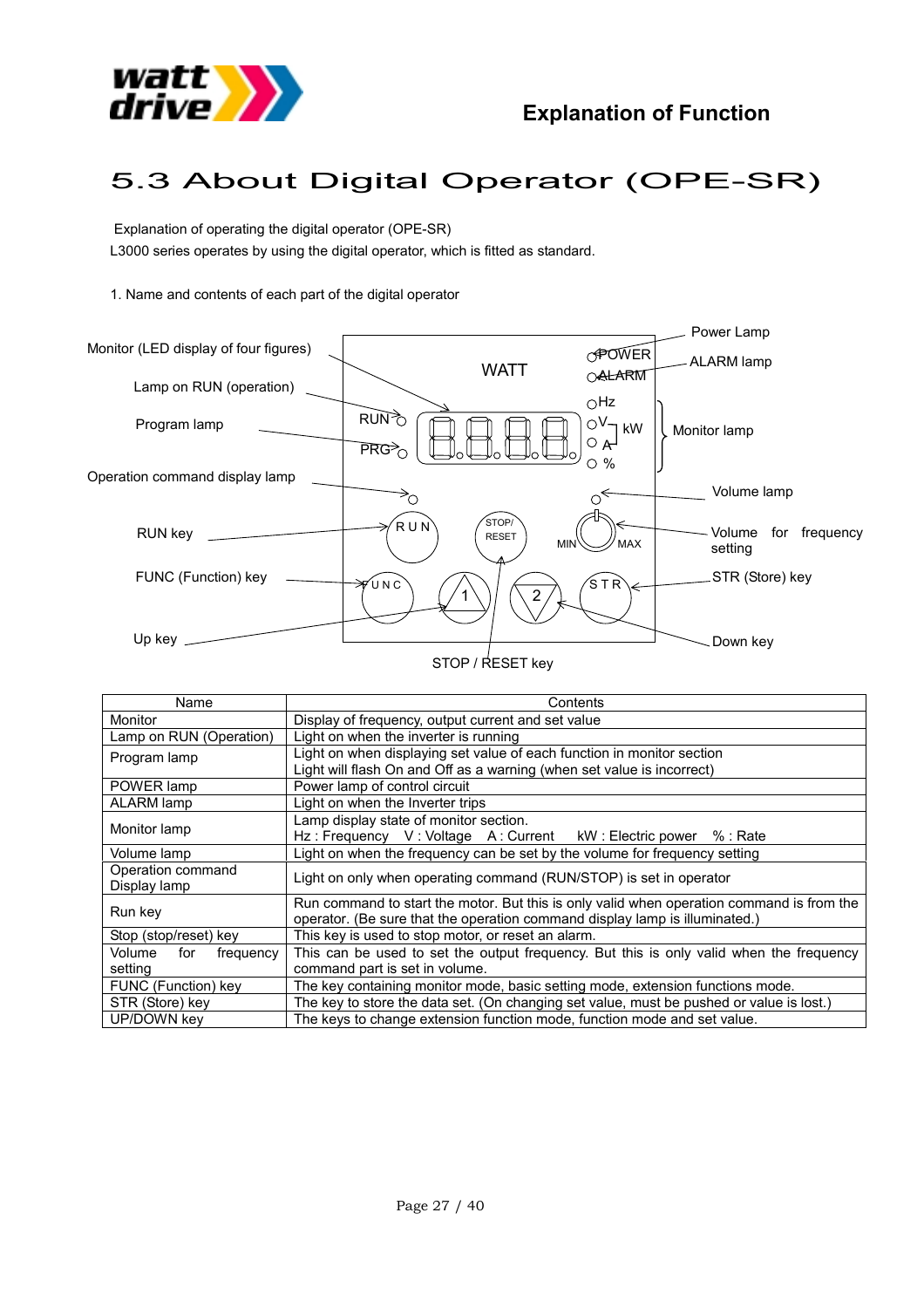

- 2. Operating method
- (1) Method to display monitor mode, basic setting mode, extension function mode

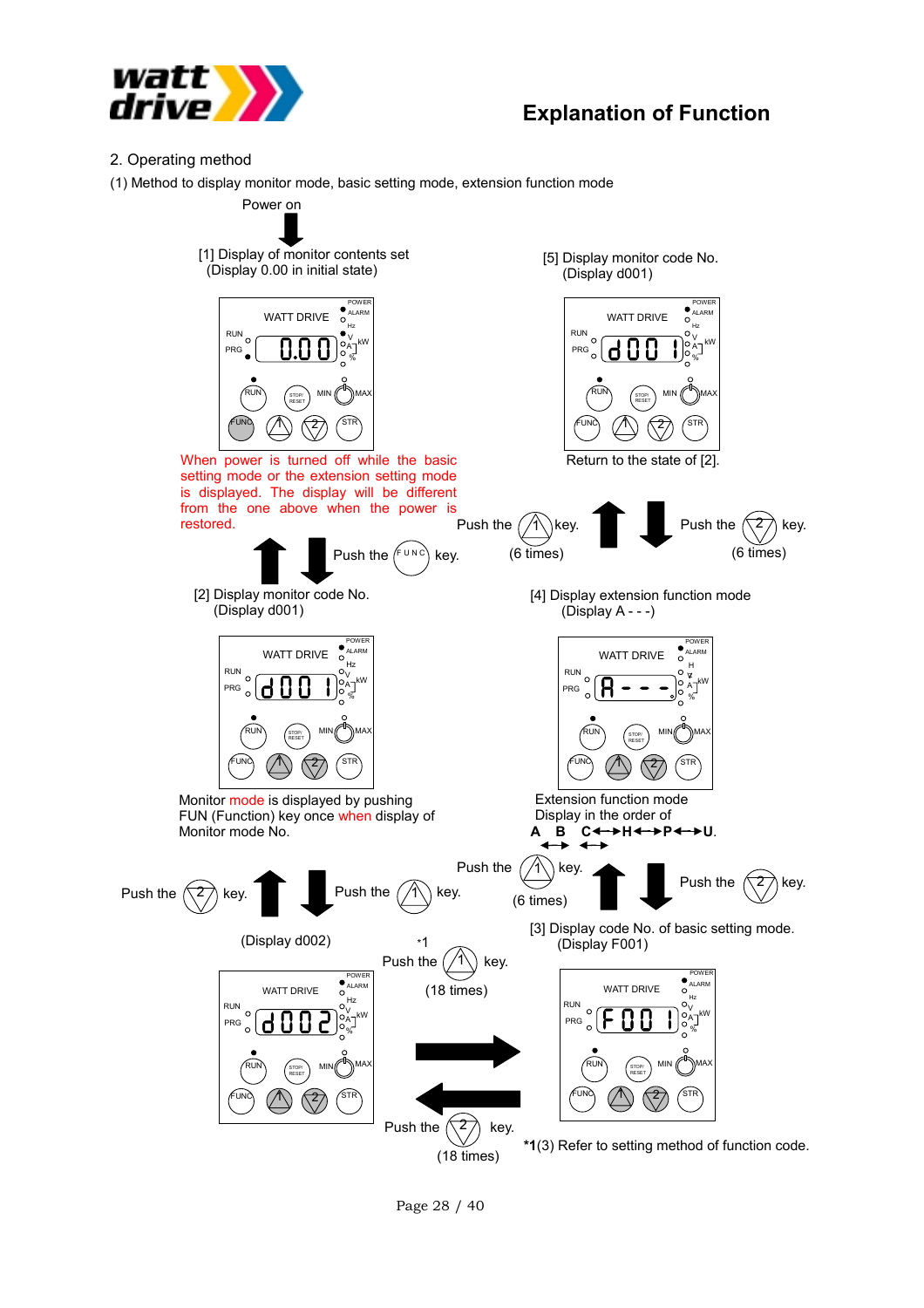

(2) Setting method of function

Change operation command part. (Operator  $\longrightarrow$  Control terminal)

[1] Display extension function mode



Make monitor display "A - - -" by referring to  $(1)$ displaying method.

Now operating command part is by the operator, so operating command display lamp should illuminate.







(Display A002)



Push the  $f_{\text{PUNC}}$  key.

[3] Display contents of function mode Push the  $\left(\sqrt{2}\right)$  key.





Operation command part displays 02(operator). Program (PRG) light on by displaying contents of function mode





[5] Display extension function mode (Display A - - -)



It is possible to shift to other extension function modes, monitor modes and basic modes in this state.



[4] Display code No. of monitor mode. (Display A002)



The changed set value is confirmed by pushing the STR key.

Operation command display lamp light will switch off so that operation command is now changed to the control terminal.

Push the  $\binom{s}{r}$  key.

It is possible to change to other function codes.



command part to control terminal 01.

Page 29 / 40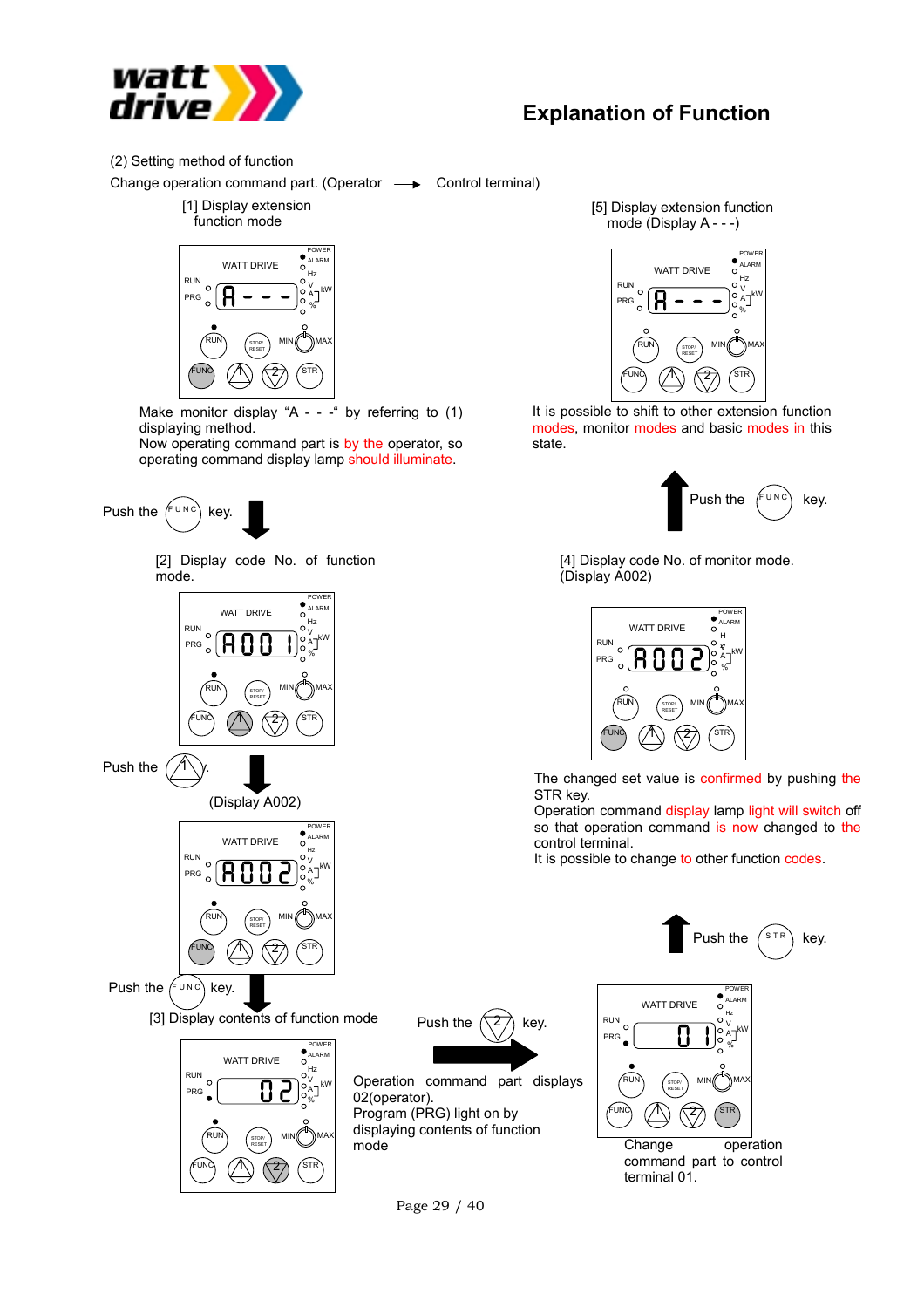

#### (3) Setting method of function code

push the STR key and confirm 0.

Code No. of monitor modes, basic setting modes and extension function codes can be set easily. Indicate the method to change code No.d001 of monitor mode to function code No. A029 simply.

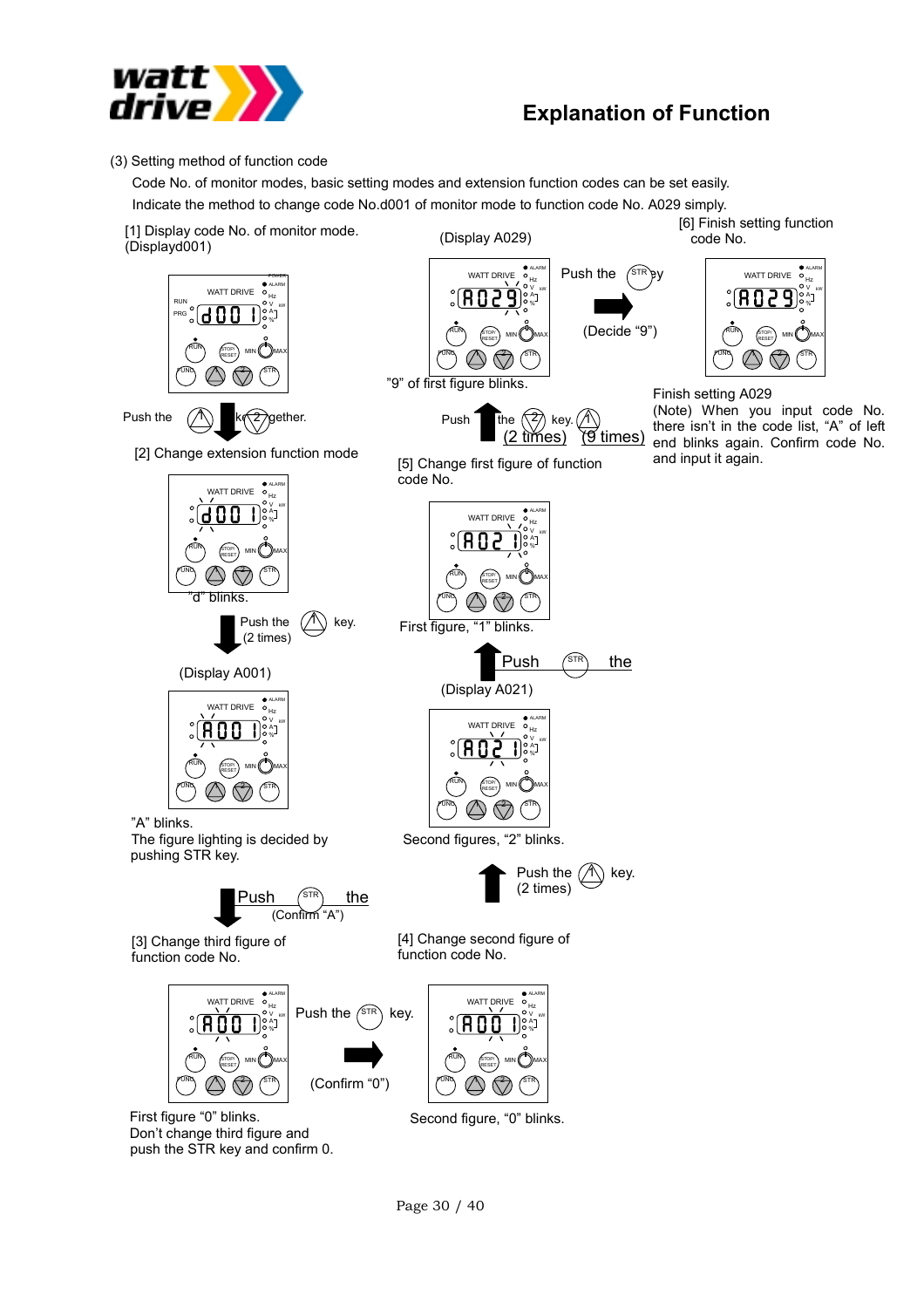

| ◡.∸                  | COUG 1195                              |                                                                                                                              |                          |                              |                                     |          |
|----------------------|----------------------------------------|------------------------------------------------------------------------------------------------------------------------------|--------------------------|------------------------------|-------------------------------------|----------|
| Monitor code         |                                        |                                                                                                                              |                          |                              | (Note1)                             |          |
| Dis-<br>play<br>code | Function name                          | L3000 plus monitor or data range<br>(new type digital operator)                                                              | Initial<br>data          | Setting<br>On<br>Running     | Change<br>mode<br>during<br>running | Page     |
| d001                 | Output frequency<br>monitor            | $0.00 - 99.99/100.0 - 400.0$ (Hz)                                                                                            |                          |                              |                                     | $4 - 10$ |
| d002                 | Output current<br>monitor              | $0.0 - 999.9(A)$                                                                                                             | $\overline{a}$           | $\frac{1}{2}$                | $\overline{\phantom{0}}$            | $4 - 10$ |
| d003                 | Operation direction<br>monitor         | F(forward)/o(stop)/r(reverse)                                                                                                | -                        | $\qquad \qquad -$            | ÷                                   | $4 - 10$ |
| d004                 | PID feedback<br>monitor                | 0.00-99.99/100.0-999.9/1000. -9999. /<br>1000-9999/{100-{999 (10000-99900)                                                   | $\blacksquare$           | $\qquad \qquad -$            | $\overline{\phantom{0}}$            | $4 - 10$ |
| d005                 | Intelligent input<br>terminal monitor  | terminal <sub>2</sub> ,<br>(Example)<br>FW,<br><b>FW</b><br>$\sqrt{\frac{2nd-1}{10}}$<br><b>OFF</b><br>5 4<br>3 <sub>2</sub> |                          |                              |                                     | $4 - 11$ |
| d006                 | Intelligent output<br>terminal monitor | (Example) Terminal2, 1:ON<br>:OFF<br>AL<br>ON<br>loff<br>AL<br>$\overline{2}$<br>$\overline{1}$                              |                          |                              |                                     | $4 - 11$ |
| d007                 | Frequency<br>conversion monitor        | 0.00-99.99/100.0-999.9/1000. -9999./<br>1000-3996                                                                            | $\qquad \qquad -$        | $\blacksquare$               | ÷                                   | $4 - 12$ |
| d013                 | Output voltage<br>monitor              | $0.0 - 600.0$ V                                                                                                              |                          |                              | $\overline{a}$                      | $4 - 12$ |
| d014                 | Electric power<br>monitor              | 0.0-999.9 kW                                                                                                                 |                          | $\blacksquare$               |                                     | $4 - 12$ |
| d016                 | Accumulated time<br>monitor during RUN | 0.-9999./1000-9999/{100-{999 hr                                                                                              |                          |                              |                                     | $4 - 13$ |
| d017                 | Power ON time<br>monitor               | 0.-9999./1000-9999/{100-{999 hr                                                                                              | $\overline{\phantom{0}}$ | L,                           |                                     | $4 - 13$ |
| d080                 | Number of trip time<br>monitor         | 0.-9999./1000-6553(10000-65530) (time)                                                                                       | $\overline{a}$           | $\overline{a}$               |                                     | $4 - 13$ |
| d081                 | Trip monitor 1                         | Trip Code, frequency(Hz), current(A), voltage(V)<br>RUN time(hr) power ON time(hr)                                           |                          | $\overline{a}$               |                                     | $4 - 13$ |
| d082                 | Trip monitor 2                         | Trip Code, frequency(Hz), current(A), voltage(V)<br>RUN time(hr) power ON time(hr)                                           |                          | $\overline{a}$               | $\overline{a}$                      | $4 - 13$ |
| d083                 | Trip monitor 3                         | Trip Code, frequency(Hz), current(A), voltage(V)<br>RUN time(hr) power ON time(hr)                                           |                          |                              |                                     | $4 - 13$ |
| d084                 | Trip monitor 4                         | Trip Code, frequency(Hz), current(A), voltage(V)<br>RUN time(hr) power ON time(hr)                                           | $\overline{\phantom{0}}$ | $\overline{\phantom{0}}$     | $\overline{a}$                      | $4 - 13$ |
| d085                 | Trip monitor 5                         | Trip Code, frequency(Hz), current(A), voltage(V)<br>RUN time(hr) power ON time(hr)                                           |                          |                              |                                     | $4 - 13$ |
| d086                 | Trip monitor 6                         | Trip Code, frequency(Hz), current(A), voltage(V)<br>RUN time(hr) power ON time(hr)                                           |                          | $\overline{a}$               | $\overline{\phantom{0}}$            | $4 - 13$ |
| d090                 | Warning monitor                        | Warning code                                                                                                                 | $\overline{a}$           | $\qquad \qquad \blacksquare$ |                                     | $4 - 76$ |
| F001                 | Output frequency                       | 0.0, starting frequency-Max. frequency<br>(2 <sup>nd</sup> max. frequency)(Hz)                                               | 0.00                     |                              |                                     | $4 - 14$ |
| F002                 | 1 <sup>st</sup> acceleration time      | 0.01-99.99/100.0-999.9/1000.-3600.(s)                                                                                        | 30.00                    |                              |                                     | $4 - 16$ |
| F202                 | $2^{nd}$ acceleration time             | $0.01 - 99.99/100.0 - 999.9/1000. - 3600.$ (s)                                                                               | 30.00                    |                              |                                     | $4 - 16$ |
| F003                 | 1 <sup>st</sup> deceleration time      | $0.01 - 99.99/100.0 - 999.9/1000. -3600.$ (s)                                                                                | 30.00                    |                              |                                     | $4 - 16$ |
| F203                 | 2 <sup>nd</sup> deceleration time      | 0.01-99.99/100.0-999.9/1000. -3600. (s)                                                                                      | 30.00                    |                              |                                     | $4 - 16$ |
| F004                 | Operation direction<br>selection       | 00(forward)/01(reverse)                                                                                                      | $00\,$                   |                              |                                     | $4 - 16$ |

(Note1) Change mode during run by selection of b031 (software lock selection).

(Note2) Do not forget to press "STR" key when you change the display.

Function Code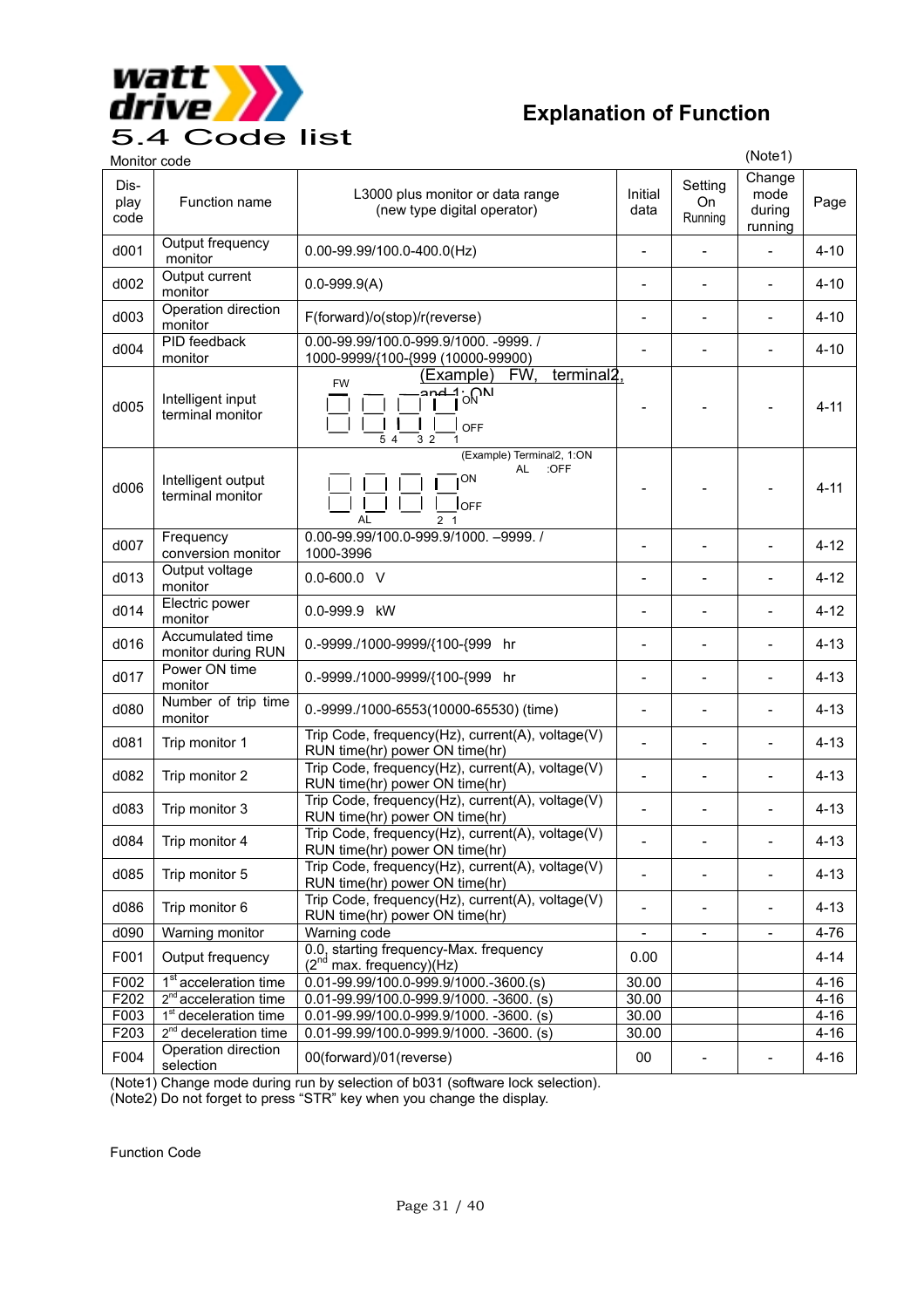

|                                       | Code | Function name                                       | Setting range                                                                                                                                                                                                                                                                                                                            | Initial<br>data                                                                                                                                                                                                                                                                                                                                                                                                                                                                                                                                                                                                                                                               | Setting<br>on run        | Change<br>mode on<br>run | Page     |
|---------------------------------------|------|-----------------------------------------------------|------------------------------------------------------------------------------------------------------------------------------------------------------------------------------------------------------------------------------------------------------------------------------------------------------------------------------------------|-------------------------------------------------------------------------------------------------------------------------------------------------------------------------------------------------------------------------------------------------------------------------------------------------------------------------------------------------------------------------------------------------------------------------------------------------------------------------------------------------------------------------------------------------------------------------------------------------------------------------------------------------------------------------------|--------------------------|--------------------------|----------|
|                                       | A001 | Frequency setting selection                         | 00(VR)/01(terminal)/02(operator)/03(RS485)/04<br>(option1)/05(option2)                                                                                                                                                                                                                                                                   | 00<br>02<br>$\overline{\phantom{a}}$<br>$\overline{\phantom{a}}$<br>60.<br>60.<br>$\overline{\phantom{a}}$<br>$\overline{a}$<br>60.<br>$\blacksquare$<br>60.<br>$\overline{a}$<br>00<br>00<br>÷,<br>$\blacksquare$<br>0.00<br>0.00<br>$\overline{a}$<br>0.<br>$\blacksquare$<br>100<br>$\overline{\phantom{a}}$<br>01<br>$\overline{a}$<br>8.<br>$\overline{\phantom{a}}$<br>00<br>$\overline{a}$<br>0.00<br>0.00<br>0.00<br>0.00, starting frequency-maximum frequency(Hz)<br>0.00<br>0.00<br>0.00<br>0.00<br>0.00<br>0.00<br>0.00<br>0.00<br>0.00<br>0.00<br>0.00<br>0.00<br>0.00<br>0.00<br>1.00<br>00<br>00<br>00<br>$\overline{\phantom{a}}$<br>$\overline{\phantom{a}}$ | $4 - 14$                 |                          |          |
|                                       | A002 | Operation setting selection                         | 01(terminal)/02(operator)/03(RS485)/04(option1)/05(option2)                                                                                                                                                                                                                                                                              |                                                                                                                                                                                                                                                                                                                                                                                                                                                                                                                                                                                                                                                                               |                          |                          | $4 - 15$ |
| Base setting                          | A003 | Base frequency                                      | 30. - Maximum. frequency(Hz)                                                                                                                                                                                                                                                                                                             |                                                                                                                                                                                                                                                                                                                                                                                                                                                                                                                                                                                                                                                                               |                          |                          | $4 - 17$ |
|                                       | A203 | Base frequency, 2nd motor                           | 30. - 2 <sup>nd</sup> Maximum. frequency (Hz)                                                                                                                                                                                                                                                                                            |                                                                                                                                                                                                                                                                                                                                                                                                                                                                                                                                                                                                                                                                               |                          |                          | $4 - 17$ |
|                                       | A004 | Maximum frequency                                   | 30. - 400. (Hz)                                                                                                                                                                                                                                                                                                                          |                                                                                                                                                                                                                                                                                                                                                                                                                                                                                                                                                                                                                                                                               |                          |                          | $4 - 18$ |
|                                       | A204 | Maximum frequency, 2nd<br>motor                     | 30. - 400. (Hz)                                                                                                                                                                                                                                                                                                                          |                                                                                                                                                                                                                                                                                                                                                                                                                                                                                                                                                                                                                                                                               |                          |                          | $4 - 18$ |
|                                       | A005 | AT terminal selection                               | 00( Changing of O and OI with AT terminal)/01(Changing of O and O2 with AT<br>terminal)                                                                                                                                                                                                                                                  |                                                                                                                                                                                                                                                                                                                                                                                                                                                                                                                                                                                                                                                                               |                          |                          | $4 - 19$ |
|                                       | A006 | 02 selection                                        | 00(single)/01(auxiliary speed of O, OI) [no reversible]<br>/02(auxiliary speed of O, OI [reversible]                                                                                                                                                                                                                                     |                                                                                                                                                                                                                                                                                                                                                                                                                                                                                                                                                                                                                                                                               |                          |                          | $4 - 19$ |
| Analog input setting                  | A011 | 0 start                                             | 0.00-99.99/100.0-400.0 (Hz)                                                                                                                                                                                                                                                                                                              |                                                                                                                                                                                                                                                                                                                                                                                                                                                                                                                                                                                                                                                                               |                          |                          | $4 - 20$ |
|                                       | A012 | 0 end                                               | 0.00-99.99/100.0-400.0 (Hz)                                                                                                                                                                                                                                                                                                              |                                                                                                                                                                                                                                                                                                                                                                                                                                                                                                                                                                                                                                                                               |                          |                          | $4 - 20$ |
|                                       | A013 | 0 start rate                                        | $0.-100.0$ (%)                                                                                                                                                                                                                                                                                                                           |                                                                                                                                                                                                                                                                                                                                                                                                                                                                                                                                                                                                                                                                               |                          |                          | $4 - 20$ |
|                                       | A014 | 0 end rate                                          | $0.-100.0(%)$                                                                                                                                                                                                                                                                                                                            |                                                                                                                                                                                                                                                                                                                                                                                                                                                                                                                                                                                                                                                                               |                          |                          | $4 - 20$ |
|                                       | A015 | 0 start selection                                   | 00 (external starting frequency)/01(OHz)                                                                                                                                                                                                                                                                                                 |                                                                                                                                                                                                                                                                                                                                                                                                                                                                                                                                                                                                                                                                               |                          |                          | $4 - 20$ |
|                                       | A016 | O, OI, O2 sampling                                  | $1.-30.(times)$                                                                                                                                                                                                                                                                                                                          |                                                                                                                                                                                                                                                                                                                                                                                                                                                                                                                                                                                                                                                                               |                          |                          | $4 - 21$ |
|                                       | A019 | Multi-speed selection                               | 00(binary: range is to 16 stage speed with 4 terminals)/01(bit: range is to 6<br>stage speed with 5 terminals)                                                                                                                                                                                                                           |                                                                                                                                                                                                                                                                                                                                                                                                                                                                                                                                                                                                                                                                               |                          |                          | $4 - 43$ |
|                                       | A020 | Multi-speed 0                                       | 0.00, starting frequency-maximum. frequency(Hz)                                                                                                                                                                                                                                                                                          |                                                                                                                                                                                                                                                                                                                                                                                                                                                                                                                                                                                                                                                                               |                          |                          | $4 - 43$ |
|                                       | A220 | Multi-speed 0, 2 <sup>nd</sup> motor                | 0.00, starting frequency-2 <sup>nd</sup> maximum frequency(Hz)                                                                                                                                                                                                                                                                           |                                                                                                                                                                                                                                                                                                                                                                                                                                                                                                                                                                                                                                                                               |                          |                          | $4 - 43$ |
|                                       | A021 | Multi-speed1                                        | 0.00, starting frequency-maximum frequency(Hz)                                                                                                                                                                                                                                                                                           |                                                                                                                                                                                                                                                                                                                                                                                                                                                                                                                                                                                                                                                                               |                          |                          | $4 - 43$ |
|                                       | A022 | Multi-speed2                                        |                                                                                                                                                                                                                                                                                                                                          |                                                                                                                                                                                                                                                                                                                                                                                                                                                                                                                                                                                                                                                                               |                          |                          | $4 - 43$ |
|                                       | A023 | Multi-speed3                                        |                                                                                                                                                                                                                                                                                                                                          |                                                                                                                                                                                                                                                                                                                                                                                                                                                                                                                                                                                                                                                                               |                          |                          | $4 - 43$ |
|                                       |      |                                                     | 0.00, starting frequency-maximum frequency(Hz)                                                                                                                                                                                                                                                                                           |                                                                                                                                                                                                                                                                                                                                                                                                                                                                                                                                                                                                                                                                               |                          |                          | $4 - 43$ |
|                                       | A024 | Multi-speed4                                        | 0.00, starting frequency-maximum frequency(Hz)                                                                                                                                                                                                                                                                                           |                                                                                                                                                                                                                                                                                                                                                                                                                                                                                                                                                                                                                                                                               |                          |                          |          |
|                                       | A025 | Multi-speed5                                        | 0.00, starting frequency-maximum frequency(Hz)                                                                                                                                                                                                                                                                                           |                                                                                                                                                                                                                                                                                                                                                                                                                                                                                                                                                                                                                                                                               |                          |                          | $4 - 43$ |
| bumes Aouenbeu Buibbol peeds ebepsiun | A026 | Multi-speed6                                        | 0.00, starting frequency-maximum frequency(Hz)                                                                                                                                                                                                                                                                                           |                                                                                                                                                                                                                                                                                                                                                                                                                                                                                                                                                                                                                                                                               |                          |                          | $4 - 43$ |
|                                       | A027 | Multi-speed7                                        | 0.00, starting frequency-maximum frequency(Hz)                                                                                                                                                                                                                                                                                           |                                                                                                                                                                                                                                                                                                                                                                                                                                                                                                                                                                                                                                                                               |                          |                          | $4 - 43$ |
|                                       | A028 | Multi-speed8                                        | 0.00, starting frequency-maximum frequency(Hz)                                                                                                                                                                                                                                                                                           |                                                                                                                                                                                                                                                                                                                                                                                                                                                                                                                                                                                                                                                                               |                          |                          | $4 - 43$ |
|                                       | A029 | Multi-speed9                                        | 0.00, starting frequency-maximum frequency(Hz)                                                                                                                                                                                                                                                                                           |                                                                                                                                                                                                                                                                                                                                                                                                                                                                                                                                                                                                                                                                               |                          |                          | $4 - 43$ |
|                                       | A030 | Multi-speed10                                       | 0.00, starting frequency-maximum frequency(Hz)                                                                                                                                                                                                                                                                                           |                                                                                                                                                                                                                                                                                                                                                                                                                                                                                                                                                                                                                                                                               |                          |                          | $4 - 43$ |
|                                       | A031 | Multi-speed11                                       | 0.00, starting frequency-maximum frequency(Hz)                                                                                                                                                                                                                                                                                           |                                                                                                                                                                                                                                                                                                                                                                                                                                                                                                                                                                                                                                                                               |                          |                          | $4 - 43$ |
|                                       | A032 | Multi-speed12                                       | 0.00, starting frequency-maximum frequency(Hz)                                                                                                                                                                                                                                                                                           |                                                                                                                                                                                                                                                                                                                                                                                                                                                                                                                                                                                                                                                                               |                          |                          | $4 - 43$ |
|                                       | A033 | Multi-speed13                                       | 0.00, starting frequency-maximum frequency(Hz)                                                                                                                                                                                                                                                                                           |                                                                                                                                                                                                                                                                                                                                                                                                                                                                                                                                                                                                                                                                               |                          |                          | $4 - 43$ |
|                                       | A034 | Multi-speed14                                       | 0.00, starting frequency-maximum frequency(Hz)                                                                                                                                                                                                                                                                                           |                                                                                                                                                                                                                                                                                                                                                                                                                                                                                                                                                                                                                                                                               |                          |                          | $4 - 43$ |
|                                       | A035 | Multi-speed15                                       | 0.00, starting frequency-maximum frequency(Hz)                                                                                                                                                                                                                                                                                           |                                                                                                                                                                                                                                                                                                                                                                                                                                                                                                                                                                                                                                                                               |                          |                          | $4 - 43$ |
|                                       | A038 | Jogging frequency                                   | 0.00, starting frequency-9.99(Hz)                                                                                                                                                                                                                                                                                                        |                                                                                                                                                                                                                                                                                                                                                                                                                                                                                                                                                                                                                                                                               |                          |                          | $4 - 44$ |
|                                       | A039 | Jogging selection                                   | 00(free-run on JG stop / invalid on running) / 01(stop decelerating on JG stop /<br>invalid on running) / 02(DC braking on JG stop/invalid on running) / 03(free-run<br>on JG stop/valid on running[JG after stop decelerating]) / 04 (stop decelerating<br>on JG stop/valid on running) / 05 (DC braking on JG stop/valid on operating) |                                                                                                                                                                                                                                                                                                                                                                                                                                                                                                                                                                                                                                                                               |                          |                          | $4 - 44$ |
|                                       | A041 | Torque boost selection                              | 00 (manual torque boost) / 01 (automatic torque boost)                                                                                                                                                                                                                                                                                   |                                                                                                                                                                                                                                                                                                                                                                                                                                                                                                                                                                                                                                                                               |                          |                          | $4 - 24$ |
|                                       | A241 | Torque boost selection, 2 <sup>nd</sup> motor       | 00 (manual torque boost) / 01 (automatic torque boost)                                                                                                                                                                                                                                                                                   |                                                                                                                                                                                                                                                                                                                                                                                                                                                                                                                                                                                                                                                                               |                          |                          | $4 - 24$ |
|                                       | A042 | Manual torque boost                                 | $0.0 - 20.0(%)$                                                                                                                                                                                                                                                                                                                          | 1.0                                                                                                                                                                                                                                                                                                                                                                                                                                                                                                                                                                                                                                                                           |                          |                          | $4 - 24$ |
|                                       | A242 | Manual torque boost, 2 <sup>nd</sup> motor          | $0.0 - 20.0(%)$                                                                                                                                                                                                                                                                                                                          | 1.0                                                                                                                                                                                                                                                                                                                                                                                                                                                                                                                                                                                                                                                                           |                          |                          | $4 - 24$ |
|                                       | A043 | Manual torque boost point                           | $0.0 - 50.0$ (%)                                                                                                                                                                                                                                                                                                                         | 5.0                                                                                                                                                                                                                                                                                                                                                                                                                                                                                                                                                                                                                                                                           |                          |                          | $4 - 24$ |
| V/f characteristic                    | A243 | Manual torque boost point, 2 <sup>nd</sup><br>motor | $0.0 - 50.0(%)$                                                                                                                                                                                                                                                                                                                          | 5.0                                                                                                                                                                                                                                                                                                                                                                                                                                                                                                                                                                                                                                                                           |                          |                          | $4 - 24$ |
|                                       | A044 | 1 <sup>st</sup> control                             | 00/(VC)/01(VP1.7power)/02(free V/f setting)                                                                                                                                                                                                                                                                                              | 00                                                                                                                                                                                                                                                                                                                                                                                                                                                                                                                                                                                                                                                                            | $\overline{\phantom{a}}$ |                          | $4 - 22$ |
|                                       | A244 | $2nd$ control                                       | 00/(VC)/01(VP1.7power)/02(free V/f setting)                                                                                                                                                                                                                                                                                              | 00                                                                                                                                                                                                                                                                                                                                                                                                                                                                                                                                                                                                                                                                            | $\overline{\phantom{a}}$ | $\overline{\phantom{a}}$ | $4 - 22$ |
|                                       | A045 | Output voltage gain                                 | $20. - 100.$                                                                                                                                                                                                                                                                                                                             | 100.                                                                                                                                                                                                                                                                                                                                                                                                                                                                                                                                                                                                                                                                          |                          |                          | $4 - 21$ |
|                                       | A051 | DC braking selection                                | 00(invalid)/01(valid)                                                                                                                                                                                                                                                                                                                    | 00                                                                                                                                                                                                                                                                                                                                                                                                                                                                                                                                                                                                                                                                            |                          |                          | $4 - 25$ |
|                                       | A052 | DC braking frequency                                | $0.00 - 60.00$ (Hz)                                                                                                                                                                                                                                                                                                                      |                                                                                                                                                                                                                                                                                                                                                                                                                                                                                                                                                                                                                                                                               | $\overline{\phantom{a}}$ |                          | $4 - 25$ |
|                                       | A053 | DC braking wait time                                | $0.0 - 5.0(s)$                                                                                                                                                                                                                                                                                                                           | 0.0                                                                                                                                                                                                                                                                                                                                                                                                                                                                                                                                                                                                                                                                           |                          |                          | $4 - 25$ |
|                                       | A054 | DC braking power                                    | $0. - 70.$ (%)                                                                                                                                                                                                                                                                                                                           | 0.                                                                                                                                                                                                                                                                                                                                                                                                                                                                                                                                                                                                                                                                            | $\overline{\phantom{a}}$ |                          | $4 - 25$ |
|                                       | A055 | DC braking time                                     | $0.0 - 60.0(s)$                                                                                                                                                                                                                                                                                                                          | 0.0                                                                                                                                                                                                                                                                                                                                                                                                                                                                                                                                                                                                                                                                           | $\overline{\phantom{a}}$ |                          | $4 - 25$ |
| Direct current braking                | A056 | DC braking edge/level<br>selection                  | 00(edge action)/01(level action)                                                                                                                                                                                                                                                                                                         | 01                                                                                                                                                                                                                                                                                                                                                                                                                                                                                                                                                                                                                                                                            | $\overline{a}$           |                          | $4 - 25$ |
|                                       | A057 | DC braking power<br>(starting time)                 | $0. - 70.$ (%)                                                                                                                                                                                                                                                                                                                           | 0.                                                                                                                                                                                                                                                                                                                                                                                                                                                                                                                                                                                                                                                                            | $\overline{a}$           |                          | $4 - 25$ |
|                                       | A058 | DC braking time<br>(starting time)                  | $0.00 - 60.0(s)$                                                                                                                                                                                                                                                                                                                         | 0.0                                                                                                                                                                                                                                                                                                                                                                                                                                                                                                                                                                                                                                                                           | $\overline{a}$           |                          | $4 - 25$ |
|                                       | A059 | DC carrier frequency                                | 3.0                                                                                                                                                                                                                                                                                                                                      | $\overline{\phantom{a}}$                                                                                                                                                                                                                                                                                                                                                                                                                                                                                                                                                                                                                                                      |                          | $4 - 25$                 |          |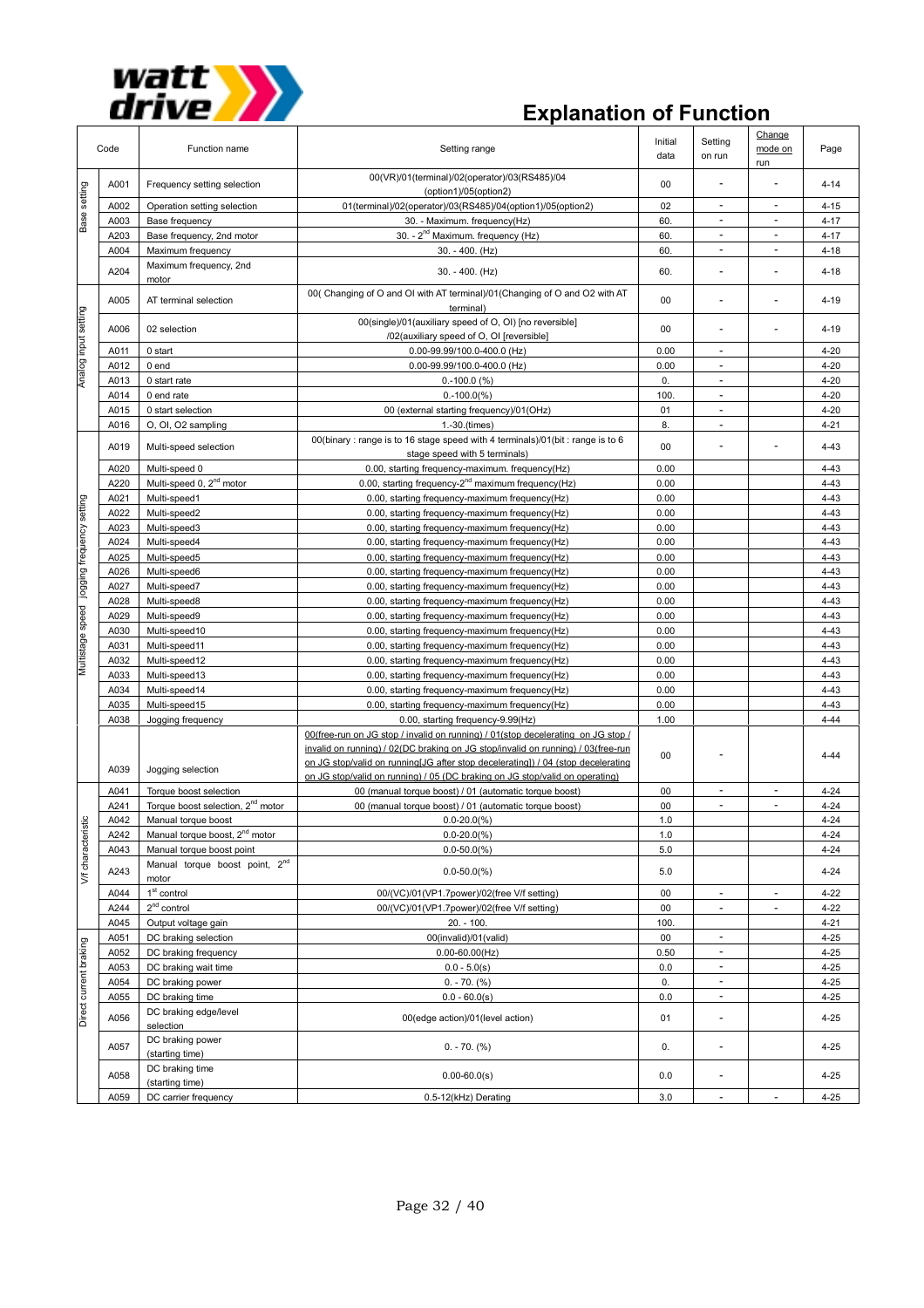

| Code                                   |              | Function name                                                               | Setting range                                                                                                      | Initial data                    | Change<br>Setting on<br>mode on<br>run<br>run |                          |                      |  |
|----------------------------------------|--------------|-----------------------------------------------------------------------------|--------------------------------------------------------------------------------------------------------------------|---------------------------------|-----------------------------------------------|--------------------------|----------------------|--|
|                                        | A061         | 1 <sup>st</sup> frequency upper limiter                                     | 0.00, 1 <sup>st</sup> frequency lower limiter-maximum frequency(Hz)                                                | 0.00                            | $\overline{\phantom{a}}$                      |                          | $4 - 28$             |  |
| Upper and lower limiter / jump         | A261         | 2 <sup>nd</sup> frequency upper limiter                                     | 0.00, 2 <sup>nd</sup> frequency lower limiter-2 <sup>nd</sup> setting maximum frequency(Hz)                        | 0.00                            |                                               |                          | $4 - 28$             |  |
|                                        | A062         | 1 <sup>st</sup> frequency lower limiter                                     | 0.00, start frequency-maximum frequency(Hz)                                                                        | 0.00                            | ÷,                                            |                          | $4 - 28$             |  |
|                                        | A262         | 2 <sup>nd</sup> frequency lower limiter                                     | 0.00, start frequency-2 <sup>nd</sup> setting maximum frequency(Hz)                                                | 0.00                            | $\overline{\phantom{a}}$                      |                          | $4 - 28$             |  |
|                                        | A063         | Jump frequency1                                                             | $0.00 - 99.99/100.0 - 400.0$ (Hz)                                                                                  | 0.00                            | $\overline{a}$                                |                          | $4 - 29$             |  |
|                                        | A064         | Jump frequency Width 1                                                      | $0.00 - 10.00$ (Hz)                                                                                                | 0.50                            | $\overline{\phantom{a}}$                      |                          | $4 - 29$             |  |
|                                        | A065         | Jump frequency2                                                             | 0.00-99.99/100.0-400.0(Hz)                                                                                         | 0.00                            | $\overline{a}$                                |                          | $4 - 29$             |  |
|                                        | A066         | Jump frequency Width 2                                                      | $0.00 - 10.00$ (Hz)                                                                                                | 0.50                            | $\overline{\phantom{a}}$                      |                          | $4 - 29$             |  |
| frequency                              | A067         | Jump frequency3                                                             | 0.00-99.99/100.0-400.0(Hz)                                                                                         | 0.00                            | ÷,                                            |                          | $4 - 29$             |  |
|                                        | A068         | Jump frequency Width 3<br>$0.00 - 10.00$ (Hz)                               |                                                                                                                    | 0.50                            | ÷,                                            |                          | $4 - 29$             |  |
|                                        | A069         | Acceleration stop frequency                                                 | 0.00-99.99/100.0-400.0(Hz)                                                                                         |                                 | 0.00<br>$\sim$                                |                          | $4 - 29$             |  |
|                                        | A070         | Acceleration stop time                                                      | $0.00 - 60.0(s)$                                                                                                   | 0.0                             | $\overline{a}$                                |                          | $4 - 29$             |  |
|                                        | A071         | PID selection                                                               | 00(invalid)/01(valid)                                                                                              | 00                              | $\overline{\phantom{a}}$                      |                          | $4 - 30$             |  |
| PID control                            | A072         | PID-P gain                                                                  | $0.2 - 5.0$                                                                                                        | 1.0                             |                                               |                          | $4 - 30$             |  |
|                                        | A073         | PID-I gain                                                                  | $0.0 - 3600.$ (s)                                                                                                  | 1.0                             |                                               |                          | $4 - 30$             |  |
|                                        | A074         | PID-D gain                                                                  | $0.00 - 100.0(s)$                                                                                                  | 0.00                            |                                               |                          | $4 - 30$             |  |
|                                        | A075         | PID scale                                                                   | $0.01 - 99.99(%)$                                                                                                  | 1.00                            | $\overline{\phantom{a}}$                      |                          | $4 - 30$             |  |
|                                        | A076         | PID feedback selection                                                      | 00(feedback: OI)/01(feedback: O)                                                                                   | 00                              | $\overline{\phantom{a}}$                      |                          | $4 - 30$             |  |
|                                        | A081         | <b>AVR</b> selection                                                        | 00(ON always)/01(OFF always)/02(OFF on decelerating)                                                               | 02                              | $\overline{\phantom{a}}$                      | $\overline{\phantom{a}}$ | $4 - 17$             |  |
| <b>WR</b>                              | A082         | Motor voltage selection                                                     | 200/215/220/230/240, 380/400/415/440/460/480, 575/600(V)                                                           | 200/400                         | $\overline{\phantom{a}}$                      | $\overline{\phantom{a}}$ | $4 - 17$             |  |
|                                        | A085         | Operation mode selection                                                    | 00(normal operation)/01(energy-saving operation)                                                                   | 00                              | $\overline{\phantom{a}}$                      | $\overline{\phantom{a}}$ | $4 - 31$             |  |
|                                        | A086         | Energy-saving response-                                                     | $0.0 - 100.0(s)$                                                                                                   | 50.0                            |                                               |                          | $4 - 31$             |  |
|                                        |              | accuracy adjustment                                                         |                                                                                                                    |                                 |                                               |                          |                      |  |
|                                        | A092         | Acceleration time2                                                          | 0.01-99.99/100.0-999.9/1000.-3600.(s)                                                                              | 15.00                           |                                               |                          | $4 - 32$             |  |
| Operation mode/adjustable function     | A292         | Acceleration time2(2 <sup>nd</sup> motor)<br>Deceleration time2             | 0.01-99.99/100.0-999.9/1000.-3600.(s)<br>0.01-99.99/100.0-999.9/1000.-3600.(s)                                     | 15.00                           |                                               |                          | $4 - 32$<br>$4 - 32$ |  |
|                                        | A093<br>A293 | Deceleration time2(2 <sup>nd</sup> motor)                                   | 0.01-99.99/100.0-999.9/1000.-3600.(s)                                                                              | 15.00<br>15.00                  |                                               |                          | $4 - 32$             |  |
|                                        | A094         | 2 <sup>nd</sup> stage adjustable selection                                  | 00(change with 2CH terminal)/01(change with setting)                                                               | 00                              | $\overline{\phantom{a}}$                      | $\overline{\phantom{a}}$ | 4-32                 |  |
|                                        |              | 2 <sup>nd</sup> stage adjustable                                            |                                                                                                                    |                                 |                                               |                          |                      |  |
|                                        | A294         | selection(2 <sup>nd</sup> motor)                                            | 00(change with 2CH terminal)/01(change with setting)                                                               | 00                              |                                               | ÷,                       | $4 - 32$             |  |
|                                        | A095         | 2 <sup>nd</sup> acceleration frequency                                      | 0.00-99.99/100.0-400.0(Hz)                                                                                         | 0.00                            | $\overline{\phantom{a}}$                      | $\overline{\phantom{a}}$ | $4 - 32$             |  |
|                                        |              | $2nd$ acceleration                                                          |                                                                                                                    |                                 |                                               |                          |                      |  |
|                                        | A295         | frequency(2 <sup>nd</sup> motor)                                            | 0.00-99.99/100.0-400.0(Hz)                                                                                         | 0.00                            | $\overline{a}$                                | $\overline{a}$           | $4 - 32$             |  |
|                                        | A096         | 2 <sup>nd</sup> deceleration frequency                                      | 0.00-99.99/100.0-400.0(Hz)                                                                                         | 0.00                            | $\overline{\phantom{a}}$                      | $\overline{\phantom{a}}$ | $4 - 32$             |  |
|                                        | A296         | 2 <sup>nd</sup> deceleration frequency                                      | $0.00 - 99.99/100.0 - 400.0$ (Hz)                                                                                  | 0.00                            |                                               |                          | $4 - 32$             |  |
|                                        |              | (2 <sup>nd</sup> motor)                                                     |                                                                                                                    |                                 |                                               |                          |                      |  |
|                                        | A097         | Acceleration pattern selection                                              | 00(straight line)/01(S-curve)/02(U-curve)/03(reverse U-curve)                                                      | 00                              | $\overline{a}$                                | $\overline{\phantom{a}}$ | $4 - 33$             |  |
|                                        | A098         | Deceleration pattern selection                                              | 00(straight line)/01(S-curve)/02(U-curve)/03(reverse U-curve)                                                      | 00                              | $\overline{a}$                                | $\overline{a}$           | $4 - 33$             |  |
|                                        | A101         | OI start                                                                    | 0.00-99.99/100.0-400.0(Hz)                                                                                         | 0.00                            | ÷,                                            |                          | $4 - 20$             |  |
|                                        | A102         | OI end                                                                      | $0.00 - 99.99/100.0 - 400.0$ (Hz)                                                                                  | 0.00                            | $\overline{\phantom{a}}$                      |                          | $4 - 20$             |  |
| External frequency<br>adiustment       | A103         | OI start rate                                                               | $0.-100.$ (%)                                                                                                      | 20.                             | $\overline{\phantom{a}}$                      |                          | $4 - 20$             |  |
|                                        | A104<br>A105 | OI end rate<br>OI start selection                                           | $0.-100.$ (%)<br>00(external start frequency)/01(0Hz)                                                              | 100<br>01                       | $\overline{\phantom{a}}$<br>$\sim$            |                          | $4 - 20$<br>$4 - 20$ |  |
|                                        | A111         | -400 .-- 100 ./-99 .9-0 .00-99 .9/100 .- 400 . (Hz)<br>O <sub>2</sub> start |                                                                                                                    | 0.00                            | $\overline{\phantom{a}}$                      |                          | $4 - 20$             |  |
|                                        | A112         | O <sub>2</sub> end                                                          | -400 .-- 100 ./-99.9-0.00-99.9/100 .- 400 .(Hz)                                                                    | 0.00                            | $\overline{\phantom{a}}$                      |                          | $4 - 20$             |  |
|                                        | A113         | O2 start rate<br>$-100. - 100.$ (%)                                         |                                                                                                                    | $-100$                          | $\overline{\phantom{a}}$                      |                          | $4 - 20$             |  |
|                                        | A114         | O2 end rate                                                                 | $-100. - 100.$ (%)                                                                                                 | 100                             | $\overline{\phantom{a}}$                      |                          | $4 - 20$             |  |
|                                        | A131         | Acceleration curve constant                                                 | 01(small swelling)-10(large swelling)                                                                              | 02                              | $\overline{a}$                                |                          | $4 - 33$             |  |
| Adjustable<br>speed                    | A132         | Deceleration curve constant                                                 | 01(small swelling-10(large swelling)                                                                               | 02                              |                                               |                          | $4 - 33$             |  |
|                                        | b001         | Retry selection                                                             | 00(trip)/01(Ohz start)/02(start after equal frequency)/<br>03(trip after equaling frequency and deceleration stop) | 00                              |                                               |                          | $4 - 34$             |  |
|                                        |              | Allowable under-voltage power                                               |                                                                                                                    |                                 |                                               |                          |                      |  |
|                                        | <b>b002</b>  | failure time                                                                | $0.3 - 1.0(s)$                                                                                                     | 1.0                             | $\overline{a}$                                |                          | $4 - 34$             |  |
|                                        | <b>b003</b>  | Retry wait time                                                             | $0.3 - 100(s)$                                                                                                     | 1.0                             | $\sim$                                        |                          | $4 - 34$             |  |
|                                        | b004         | Instantaneous power failure/<br>under-voltage trip during stop              | 00(invalid/01(valid)                                                                                               | 00                              |                                               |                          | $4 - 34$             |  |
| Instantaneous power failure<br>restart | <b>b005</b>  | Instantaneous power failure/<br>under-voltage retry time<br>selection       | 00(16 times)/01(free)                                                                                              | 00                              |                                               |                          | $4 - 34$             |  |
|                                        | b006         | Open-phase selection                                                        | 00(invalid)/01(valid)                                                                                              | 00                              | $\overline{\phantom{a}}$                      |                          | $4 - 35$             |  |
|                                        | <b>b007</b>  | Frequency setting to match                                                  | 0.00-99.99/100.0-400.0(Hz)                                                                                         | 0.00                            | $\overline{\phantom{a}}$                      |                          | $4 - 34$             |  |
|                                        | b012         | Electronic thermal level                                                    | 0.2*constant current-1.20*constant current(A)                                                                      | Rated<br>Current of<br>inverter |                                               |                          | 4-36                 |  |
|                                        | b212         | Electronic thermal level<br>(2 <sup>nd</sup> motor)                         | 0.2*constant current-1.20*constant current(A)                                                                      | Rated<br>Current of             |                                               |                          | 4-36                 |  |
|                                        | b013         | Electronic thermal<br>characteristic selection                              | 00/(reduced characteristic)01(constant characteristic)/02(free setting)                                            | inverter<br>00                  |                                               |                          | $4 - 36$             |  |
|                                        | b213         | Electronic thermal<br>characteristic selection<br>$(2^{nd}$ motor)          | 00/(reduced characteristic)01(constant torque characteristic)/<br>02(free setting)                                 | 00                              |                                               |                          | $4 - 36$             |  |
|                                        | b015         | Free electronic thermal<br>frequency 1                                      | $0.-400.(Hz)$                                                                                                      | 0.                              | ٠                                             |                          | $4 - 37$             |  |
| Electronic thermal                     | b016         | Free electronic thermal<br>current 1                                        | $0.0 - 1000(A)$                                                                                                    | 0.0                             |                                               |                          | $4 - 37$             |  |
|                                        | b017         | Free electronic thermal<br>frequency 2                                      | $0.-400.(Hz)$                                                                                                      | 0.                              | $\overline{\phantom{a}}$                      |                          | 4-37                 |  |
|                                        | b018         | Free electronic thermal<br>current 2                                        | $0.0 - 1000.$ (A)                                                                                                  | 0.0                             |                                               |                          | 4-37                 |  |
|                                        | b019         | Free electronic thermal                                                     | $0.-400.(Hz)$                                                                                                      | 0.                              |                                               |                          |                      |  |
|                                        | b020         | frequency 3<br>Free electronic thermal                                      | $0.0 - 1000(A)$                                                                                                    | 0.0                             | $\overline{\phantom{a}}$                      |                          | 4-37<br>$4 - 37$     |  |
|                                        |              | current 3                                                                   |                                                                                                                    |                                 |                                               |                          |                      |  |

Function code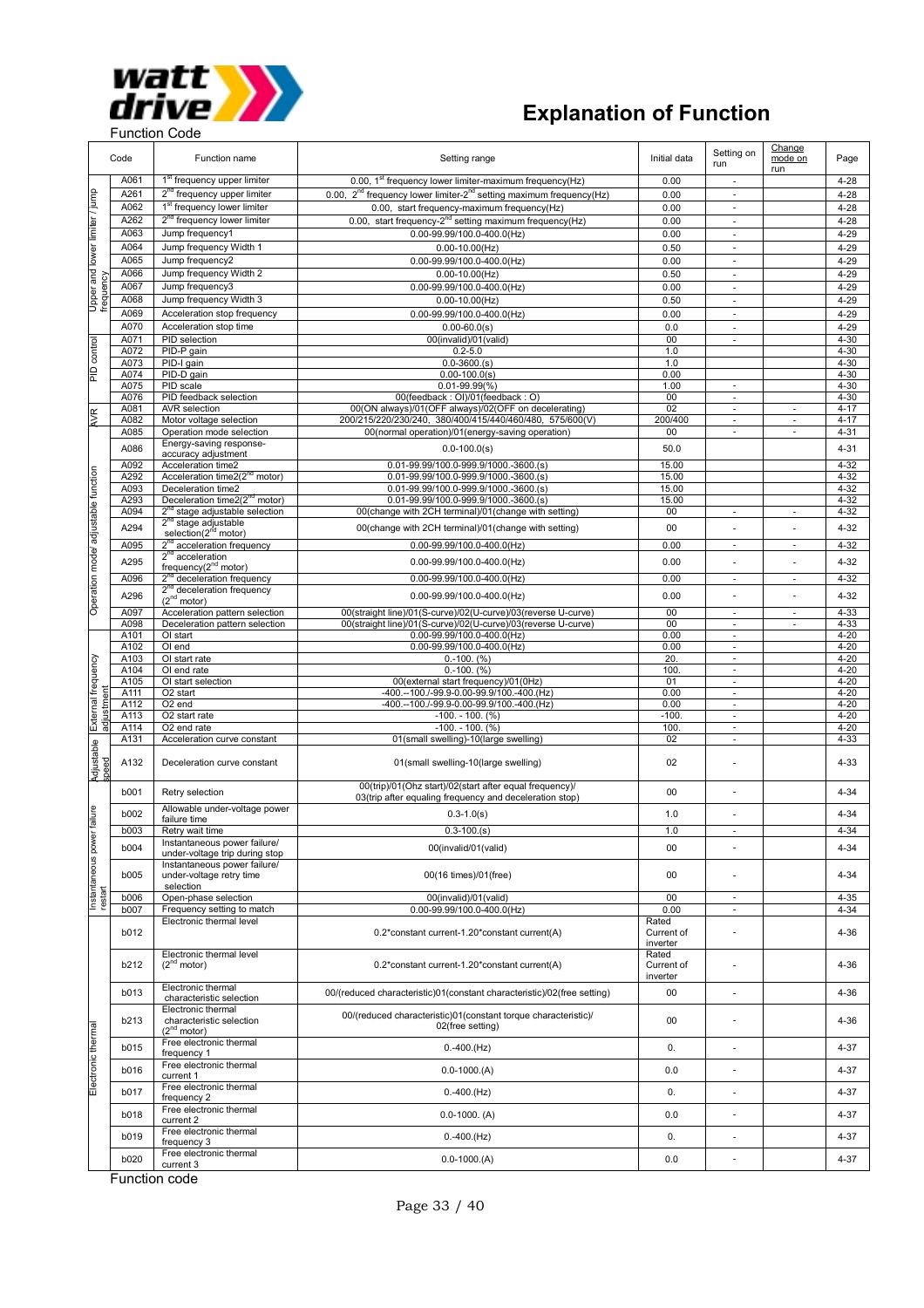

| Code                                |              | Function name                                                  | Setting range                                                                                                                                                                                                                                                                                                                                 |                           | Setting<br>on<br>run                                                                                                                          | Change on<br>run mode                                | Page                 |
|-------------------------------------|--------------|----------------------------------------------------------------|-----------------------------------------------------------------------------------------------------------------------------------------------------------------------------------------------------------------------------------------------------------------------------------------------------------------------------------------------|---------------------------|-----------------------------------------------------------------------------------------------------------------------------------------------|------------------------------------------------------|----------------------|
|                                     | b021         | Overload restriction selection                                 | 00(invalid)/01(enabled on acceleration / constant speed)/02(enabled on<br>constant speed)                                                                                                                                                                                                                                                     | 01                        |                                                                                                                                               |                                                      | 4-38                 |
|                                     |              |                                                                |                                                                                                                                                                                                                                                                                                                                               | Rated                     |                                                                                                                                               |                                                      |                      |
|                                     | b022         | Overload restriction level                                     | 0.50* rated current-1.50* rated current(A)                                                                                                                                                                                                                                                                                                    | current<br>of<br>inverter |                                                                                                                                               |                                                      | 4-38                 |
| Overload limit                      | b023         | Overload restriction limit<br>constant                         | $0.10 - 30.00(s)$                                                                                                                                                                                                                                                                                                                             | x 1.20<br>1.00            |                                                                                                                                               |                                                      | 4-38                 |
|                                     | b024         | Overload restriction 2                                         | 00(invalid)/01(valid on acceleration / constant speed)/02(valid on constant                                                                                                                                                                                                                                                                   | 01                        |                                                                                                                                               |                                                      | 4-38                 |
|                                     |              | selection                                                      | speed)                                                                                                                                                                                                                                                                                                                                        | Rated                     |                                                                                                                                               |                                                      |                      |
|                                     | b025         | Overload restriction level 2                                   | current of<br>inverter<br>x1.20                                                                                                                                                                                                                                                                                                               |                           |                                                                                                                                               | 4-38                                                 |                      |
|                                     | <b>b026</b>  | Overload restriction constant 2                                | $0.10 - 30.00(s)$                                                                                                                                                                                                                                                                                                                             | 1.00                      |                                                                                                                                               |                                                      | 4-38                 |
| Lock                                | b031         | Software lock mode selection                                   | 00(impossible to change the data except this item when SFT terminal is ON)/<br>01(impossible to change the data except setting frequency item when SFT<br>terminal is ON)/02(impossible to change the data except this item)/<br>03(impossible to change the data except setting frequency item)/<br>10(possible to change data on operating) | 01                        |                                                                                                                                               |                                                      | $4 - 45$             |
|                                     | b100         | Free V/f frequency 1                                           | 0.- Free V/f frequency2(Hz)                                                                                                                                                                                                                                                                                                                   | 0.                        |                                                                                                                                               | $\overline{\phantom{a}}$                             | $4 - 23$             |
|                                     | b101<br>b102 | Free V/f voltage 1<br>Free V/f frequency 2                     | $0.-800.0($ V)<br>0.- Free V/f frequency3(Hz)                                                                                                                                                                                                                                                                                                 | 0.0<br>0.                 | $\overline{\phantom{a}}$<br>$\blacksquare$                                                                                                    | $\overline{\phantom{a}}$<br>$\overline{\phantom{a}}$ | $4 - 23$<br>$4 - 23$ |
|                                     | b103         | Free V/f voltage 2                                             | $0.-800.0(V)$                                                                                                                                                                                                                                                                                                                                 | 0.0                       | $\overline{\phantom{a}}$                                                                                                                      | $\overline{\phantom{a}}$                             | $4 - 23$             |
|                                     | <b>b104</b>  | Free V/f frequency 3                                           | 0.- Free V/f frequency4(Hz)                                                                                                                                                                                                                                                                                                                   | 0.                        | $\blacksquare$                                                                                                                                | $\overline{\phantom{a}}$                             | $4 - 23$             |
|                                     | b105         | Free V/f voltage 3                                             | $0.-800.0(V)$                                                                                                                                                                                                                                                                                                                                 | 0.0                       | $\overline{\phantom{a}}$                                                                                                                      | $\overline{\phantom{a}}$                             | $4 - 23$             |
| Free V/f setting                    | b106<br>b107 | Free V/f frequency 4<br>Free V/f voltage 4                     | 0.- Free V/f frequency5(Hz)<br>$0.-800.0(V)$                                                                                                                                                                                                                                                                                                  | 0.                        | $\overline{\phantom{a}}$                                                                                                                      | $\sim$                                               | $4 - 23$<br>$4 - 23$ |
|                                     | <b>b108</b>  | Free V/f frequency 5                                           | 0.- Free V/f frequency6(Hz)                                                                                                                                                                                                                                                                                                                   | 0.                        | $\omega$                                                                                                                                      | $\omega$                                             | $4 - 23$             |
|                                     | b109         | Free V/f voltage 5                                             | $0.-800.0($ V)                                                                                                                                                                                                                                                                                                                                | 0.0                       | $\overline{\phantom{a}}$                                                                                                                      | $\overline{\phantom{a}}$                             | $4 - 23$             |
|                                     | b110         | Free V/f frequency 6                                           | 0.- Free V/f frequency7(Hz)                                                                                                                                                                                                                                                                                                                   | $\mathbf{0}$              | $\omega$                                                                                                                                      | $\omega$                                             | $4 - 23$             |
|                                     | b111         | Free V/f voltage 6                                             | $0.-800.0(V)$                                                                                                                                                                                                                                                                                                                                 |                           | $\overline{\phantom{a}}$                                                                                                                      | $\overline{\phantom{a}}$                             | $4 - 23$             |
|                                     | b112<br>b113 | Free V/f frequency 7<br>Free V/f voltage 7                     | $0.-400.(Hz)$<br>$0.-800.0($ V)                                                                                                                                                                                                                                                                                                               |                           |                                                                                                                                               |                                                      | $4 - 23$<br>$4 - 23$ |
|                                     |              |                                                                |                                                                                                                                                                                                                                                                                                                                               |                           |                                                                                                                                               |                                                      |                      |
|                                     | C001         | Intelligent input 1 setting                                    | 01/(RV:Reverse is valid)/02(CF1:Multi-speed1)/ 03(CF2:Multi-speed2)/<br>04(CF3:Multi-speed3)/ 05(CF4:Multi-speed4)/ 06(JG:Jogging)/<br>07(DB:External DC braking)/ 08(SET:2 <sup>nd</sup> control)/                                                                                                                                           | 18                        | 0.0<br>$\overline{\phantom{a}}$<br>$\overline{\phantom{a}}$<br>0.0<br>0.<br>$\omega$<br>$\omega$<br>0.0<br>$\overline{\phantom{a}}$<br>$\sim$ |                                                      | $4 - 42$             |
|                                     | C002         | Intelligent input 2 setting                                    | 09(2CH:two-stage adjustable speed)/ 11(FRS:Free-run)/ 12(EXT:External trip)/<br>13(USP: Unattended start protection)/ 14(CS: commercial change)/<br>15(SFT:software lock)/ 16(AT:Analog input voltage/current select)/                                                                                                                        | 16                        |                                                                                                                                               |                                                      | $4 - 42$             |
|                                     | C003         | Intelligent input 3 setting                                    | 18(RS:Reset inverter)/ 20(STA:3wire run)/ 21(STP:3wire keep)/<br>22(F/R:3wire forward/reverse)/ 23(PID:PID selection valid/invalid)/<br>24(PIDC:PID integrating reset)/                                                                                                                                                                       | 03                        |                                                                                                                                               |                                                      | $4 - 42$             |
| lntelligent input terminal setting  | C004         | Intelligent input 4 setting                                    | 27(UP:Remote control UP function)/ 28(DWN:Remote control DOWN function)/<br>29(UDC:Remote control data clear)/ 32(SF1:Multi-speed bit1)/<br>33(SF2:Multi-speed bit2)/ 34(SF3:Multi-speed bit3)/ 35(SF4:Multi-speed bit4)/<br>36(SF5:Multi speed bit5)/ 37(SF6:Multi-speed bit6)/ 38(SF7:Multi-speed bit7)/                                    | 02                        |                                                                                                                                               |                                                      | 4-42                 |
|                                     | C005         | Intelligent input 5 setting                                    | 39(OLR:Overload restriction change)/no(NO:No assign)                                                                                                                                                                                                                                                                                          | 01                        |                                                                                                                                               |                                                      | 4-42                 |
|                                     | C011         | Intelligent input1 a/b (NO/NC)<br>selection                    | 00(NO)/01(NC)                                                                                                                                                                                                                                                                                                                                 | 00                        |                                                                                                                                               |                                                      | $4 - 42$             |
| Input terminal setting              | C012         | Intelligent input2 a/b (NO/NC)<br>selection                    | 00(NO)/01(NC)                                                                                                                                                                                                                                                                                                                                 | 00                        | ÷,                                                                                                                                            |                                                      | 4-42                 |
| Tent                                | C013         | Intelligent input3 a/b (NO/NC)<br>selection                    | 00(NO)/01(NC)                                                                                                                                                                                                                                                                                                                                 | 00                        | ä,                                                                                                                                            |                                                      | 4-42                 |
| ellie<br>t                          | C014         | Intelligent input4 a/b (NO/NC)<br>selection                    | 00(NO)/01(NC)                                                                                                                                                                                                                                                                                                                                 | 00                        |                                                                                                                                               |                                                      | 4-42                 |
|                                     | C015         | Intelligent input5 a/b (NO/NC)<br>selection                    | 00(NO)/01(NC)                                                                                                                                                                                                                                                                                                                                 | 00                        |                                                                                                                                               |                                                      | $4 - 42$             |
|                                     | C019         | Input FW a/b (NO/NC)<br>Selection                              | 00(NO)/01(NC)                                                                                                                                                                                                                                                                                                                                 | 00                        |                                                                                                                                               |                                                      | $4 - 42$             |
|                                     | C021         | Intelligent output 11 setting                                  | 00(RUN:running)/01(FA1:Frequency arrivaltype1 signal)/02(FA2:frequency                                                                                                                                                                                                                                                                        | 01                        |                                                                                                                                               |                                                      | $4 - 51$             |
|                                     | C022         | Intelligent output 12 setting                                  | arrival type2 signal)/03(OL:Overload advance notice signal)/04(OD:Output<br>deviation for PID control)/05(AL:Alarm signal)/                                                                                                                                                                                                                   | 00                        |                                                                                                                                               |                                                      | $4 - 51$             |
|                                     | C026         | Alarm relay output                                             | 06(FA3:Only setting frequency)/08(IP:On instantaneous stop/09(UV:Under<br>voltage/11(RNT:RUN time over/12(ONT:ON time over)/13(THM:thermal<br>caution)                                                                                                                                                                                        | 05                        | ä,                                                                                                                                            |                                                      | 4-51                 |
| Intelligent output terminal setting | C027         | FM selection                                                   | 00(Output frequency)/01(Output current) /<br>03(Digital output frequency)/04(Output voltage)/<br>05(Output electric power)/06(thermal load rate)/07(LAD frequency)                                                                                                                                                                            | 00                        |                                                                                                                                               |                                                      | 4-56                 |
|                                     | C028         | AM selection                                                   | 00(Output frequency)/01(Output current)/04(Output voltage)/<br>05(Output electric power)/06(thermal load rate)/07(LAD frequency)                                                                                                                                                                                                              | 00                        | ä,                                                                                                                                            |                                                      | 4-57                 |
|                                     | C029         | AMI selection                                                  | 00(Output frequency)/01(Output current)/04(Output voltage)/<br>05(Output electric power)/06(Thermal load rate)/07(LAD frequency)                                                                                                                                                                                                              | 00                        | ÷,                                                                                                                                            |                                                      | 4-57                 |
|                                     | C031         | Intelligent output 11 a/b                                      | 00(NO)/01(NC)                                                                                                                                                                                                                                                                                                                                 | 00                        | $\overline{\phantom{a}}$                                                                                                                      |                                                      | $4 - 52$             |
|                                     | C032<br>C036 | Intelligent output 12 a/b<br>Alarm relay output a/b            | 00(NO)/01(NC)<br>00(NO)/01(NC)                                                                                                                                                                                                                                                                                                                | 00<br>01                  | $\overline{\phantom{a}}$                                                                                                                      |                                                      | $4 - 52$<br>$4 - 52$ |
|                                     | C040         | Overload advance notice                                        | 00(On accel. And decel, constant speed)/01(Only constant speed)                                                                                                                                                                                                                                                                               | 01                        | ä,                                                                                                                                            |                                                      | 4-39                 |
|                                     |              | signal output mode                                             |                                                                                                                                                                                                                                                                                                                                               | Inverter                  |                                                                                                                                               |                                                      |                      |
| Output terminal state               | C041         | Overload advance notice level<br>Frequency arrival setting for | 0.0-2.0*rated current(A)                                                                                                                                                                                                                                                                                                                      | rated<br>current          |                                                                                                                                               |                                                      | 4-38                 |
|                                     | C042         | acceleration.<br>Arrival frequency setting for                 | $0.00 - 99.99/100.0 - 400.0$ (Hz)                                                                                                                                                                                                                                                                                                             | 0.00                      | ä,                                                                                                                                            |                                                      | 4-53                 |
|                                     | C043         | deceleration.                                                  | $0.00 - 99.99/100.0 - 400.0$ (Hz)                                                                                                                                                                                                                                                                                                             | 0.00                      | ÷,                                                                                                                                            |                                                      | 4-53                 |
|                                     | C044         | PID deviation setting level                                    | $0.0 - 100.0(%)$                                                                                                                                                                                                                                                                                                                              | 3.0                       |                                                                                                                                               |                                                      | $4 - 31$             |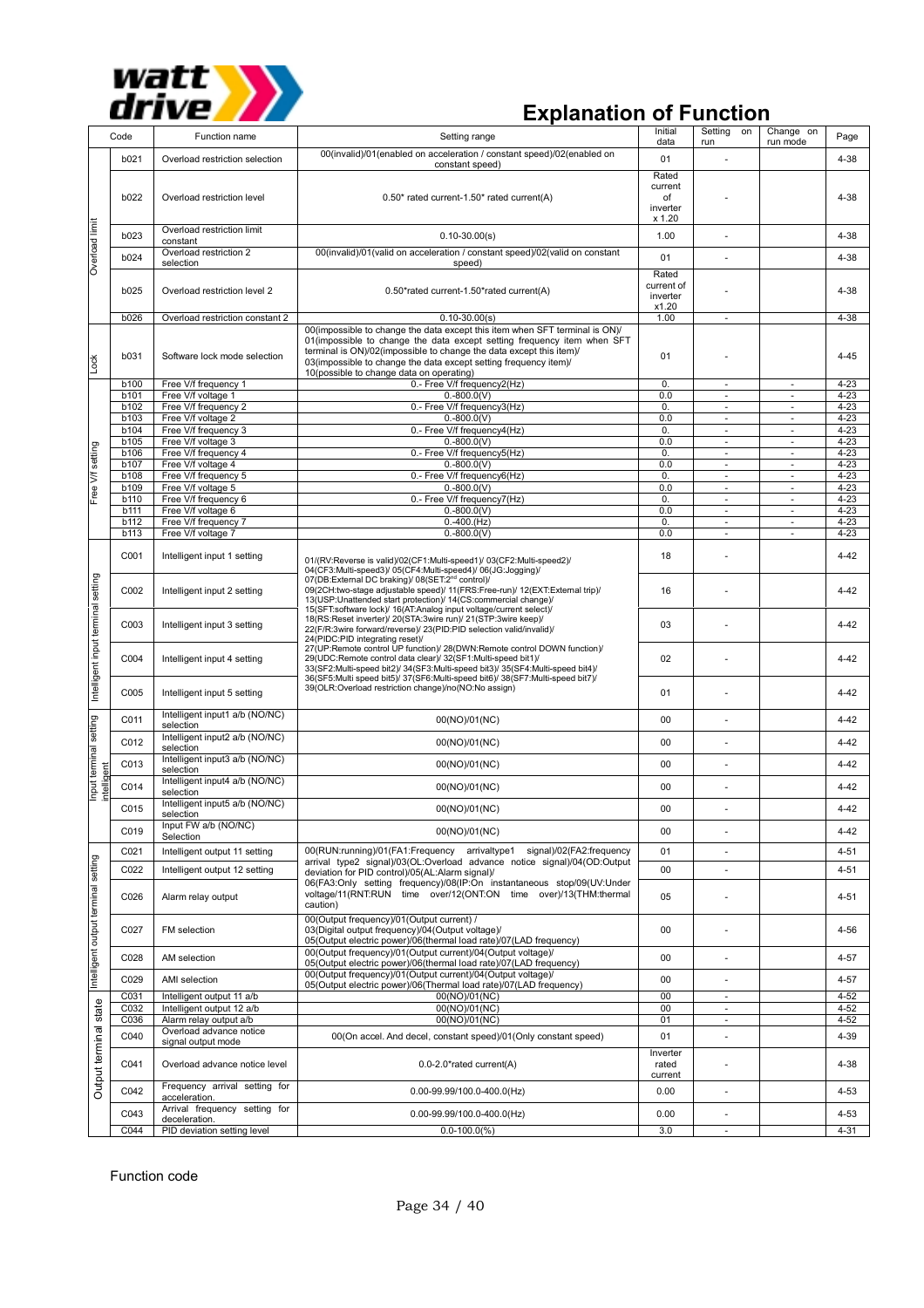

| Code                       |                            | Function name                                                             | Setting range                                                                                                                         | Initial data             | Setting on<br>run                  | Change<br>mode on<br>run | Page                     |
|----------------------------|----------------------------|---------------------------------------------------------------------------|---------------------------------------------------------------------------------------------------------------------------------------|--------------------------|------------------------------------|--------------------------|--------------------------|
|                            | C070                       | Data command                                                              | 02(operator)/03(RS485)/04(option1)/05(option2)                                                                                        | 02                       | $\bar{a}$                          |                          | $4 - 61$                 |
| function adjustment<br>ion | C071                       | Communicating transmission<br>speed                                       | 03(2400bps)/04(4800bps)/05(9600bps)/06(19200bps)                                                                                      | 04                       |                                    |                          | $4 - 61$                 |
|                            | C072                       | Communication code                                                        | $1. -32.$                                                                                                                             | 1.                       | $\sim$                             |                          | $4 - 61$                 |
|                            | C073                       | Communication bit                                                         | 7(7bit)/8(8bit)                                                                                                                       | $\overline{7}$           | ÷,                                 |                          | $4 - 61$                 |
|                            | C074<br>C075               | Communication parity<br>Communication stop bit                            | 00(no parity name)/01(even parity)/02(odd parity)<br>1(bit)/2(bit)                                                                    | 00<br>1                  | ÷,<br>$\overline{\phantom{a}}$     |                          | $4 - 61$<br>$4 - 61$     |
|                            | C078                       | Communication waiting time                                                | $0.-1000.(ms)$                                                                                                                        | 0.                       | $\sim$                             |                          | $4 - 61$                 |
|                            | C081                       | O adjustment                                                              | 0.-9999./1000-6553(10000-65530)                                                                                                       | Setting on               |                                    |                          | $\overline{\phantom{a}}$ |
|                            |                            |                                                                           |                                                                                                                                       | forwarding<br>Setting on |                                    |                          |                          |
|                            | C082                       | OI adjustment                                                             | 0.-9999./1000-6553(10000-65530)                                                                                                       | forwarding               |                                    |                          | ÷,                       |
|                            | C083                       | O2 adjustment                                                             | 0.-9999./1000-6553(10000-65530)                                                                                                       | Setting on<br>forwarding |                                    |                          | $\overline{\phantom{m}}$ |
|                            | C085                       | Thermistor adjustment                                                     | $0.0 - 1000$                                                                                                                          | 105.0                    |                                    |                          | $4 - 57$                 |
|                            | C086                       | AM offset adjustment                                                      | $0.0 - 10.0(V)$                                                                                                                       | 0.0                      |                                    |                          | $4 - 57$                 |
| Analog meter setting       | C087                       | AMI adjustment                                                            | $0. - 255.$                                                                                                                           | 50<br>Setting on         |                                    |                          | $4 - 57$                 |
|                            | C088                       | AMI offset adjustment                                                     | $0. - 20.0$ (mA)                                                                                                                      | forwarding               |                                    |                          | $4 - 57$                 |
|                            | <b>b034</b>                | RUN time/Power ON time level                                              | 0.-9999./1000-6553(10000-65530)hr                                                                                                     | 0.                       | $\sim$                             | $\times$                 | $4 - 55$                 |
|                            | b035<br><b>b036</b>        | Operation direction restrict<br>Start reduced voltage                     | 00(Reverse is valid)/01(Only forward)/02(Only reverse)<br>00 (Start reduced voltage time small)-06 (Start reduced voltage time large) | 00<br>06                 | $\overline{\phantom{a}}$<br>$\sim$ |                          | $4 - 14$<br>$4 - 40$     |
|                            | <b>b037</b>                | Display selection                                                         | 00(all display)/01(each function display)/02(User setting / main setting)                                                             | 00                       | $\blacksquare$                     |                          | $4 - 59$                 |
|                            | b080                       | AM adjustment                                                             | $0. - 255$                                                                                                                            | 150                      |                                    |                          | $4 - 57$                 |
|                            | b081                       | FM adjustment                                                             | $0. - 255$                                                                                                                            | 60                       |                                    |                          | $4 - 56$                 |
|                            | <b>b082</b><br><b>b083</b> | Start frequency adjustment<br>Carrier frequency setting                   | $0.10 - 9.99$ (Hz)<br>0.5-15.0(kHz) Derating enable,                                                                                  | 0.50<br>3.0              | $\overline{\phantom{a}}$<br>÷,     |                          | $4 - 40$<br>$4 - 18$     |
|                            |                            |                                                                           | 00(Trip history clear)/01(Data initialization)/02(Trip history clear + data                                                           |                          |                                    |                          |                          |
|                            | <b>b084</b>                | Initialize mode                                                           | initialization)                                                                                                                       | 00                       |                                    |                          | $4 - 58$                 |
|                            | b085                       | Country code for initialization                                           | 00(Interior)/01(EC)/02(USA)                                                                                                           | 00                       | $\overline{\phantom{a}}$           |                          | $4 - 58$                 |
|                            | <b>b086</b>                | Frequency scalar conversion<br>factor                                     | $0.1 - 99.9$                                                                                                                          | 1.0                      |                                    |                          | $4 - 12$                 |
|                            | <b>b087</b>                | STOP key enable                                                           | 00(valid)/01(invalid)                                                                                                                 | 00                       | $\overline{\phantom{a}}$           |                          | $4 - 15$                 |
|                            | <b>b088</b>                | Resume on FRS cancellation                                                | 00(Ohz start)/01(Start f-equaling)                                                                                                    | 00                       | $\overline{\phantom{a}}$           |                          | $4 - 46$                 |
|                            | b090                       | mode                                                                      | $0.0 - 100.0(%$                                                                                                                       | 0.0                      | ÷.                                 |                          | $4 - 41$                 |
|                            | b091                       | BRD usage ratio<br>Stop mode selection                                    | 00(deceleration stop)/01(Free-run stop)                                                                                               | 00                       | $\overline{\phantom{a}}$           | $\overline{\phantom{a}}$ | $4 - 15$                 |
|                            |                            |                                                                           | 00(Always ON)/01(ON during run, After power ON, then for 5 minutes on stop                                                            | 00                       |                                    |                          |                          |
|                            | b092                       | Cooling fan control                                                       | is implied.)                                                                                                                          |                          | $\overline{\phantom{a}}$           |                          | $4 - 41$                 |
|                            | b095<br>b096               | <b>BRD</b> selection<br><b>BRD ON level</b>                               | 00(invalid)/01(valid <invalid during="" stop="">)/02(valid<valid during="" stop="">)<br/>330-380/660-760(V</valid></invalid>          | 00<br>360/720            | $\overline{\phantom{m}}$<br>÷,     |                          | $4 - 41$<br>$4 - 41$     |
|                            | <b>b098</b>                | Thermistor selection                                                      | 00(invalid)/01(Positive temperature coefficient enable)/02 (NTC enable)                                                               | 00                       | $\overline{\phantom{a}}$           |                          | $4 - 57$                 |
|                            | b099                       | Thermistor error level                                                    | $0. - 9999.$ (ohm)                                                                                                                    | 3000                     | ÷.                                 |                          | $4 - 57$                 |
|                            | C061                       | Thermal warning level                                                     | $0. - 100.$ (%)                                                                                                                       | 80                       | ٠                                  |                          | $4 - 36$                 |
|                            | C091                       | Debug mode selection                                                      | 00(No display)/01(Display)                                                                                                            | 00                       | $\bar{a}$                          |                          | $\sim$                   |
|                            | C101                       | UP/DWN selection                                                          | 00(No frequency data)/01(Keep frequency data)<br>00(Trip cancel during ON)/01(Trip cancel during OFF)/                                | 00                       | $\overline{\phantom{a}}$           |                          | $4 - 49$                 |
| The others                 | C102                       | Reset selection                                                           | 02(Valid only during trip <cancel during="" on="">)</cancel>                                                                          | 00                       |                                    |                          | 4-48                     |
|                            | C103                       | Reset f frequency matching                                                | 00(0Hz start)/01(Start f-equaling)                                                                                                    | 00                       |                                    |                          | $4 - 48$                 |
|                            |                            | selection                                                                 |                                                                                                                                       |                          |                                    |                          |                          |
|                            | C121                       | O zero adjustment                                                         | 0.-9999./1000-6553(10000-65530)                                                                                                       | Set on<br>forwarding     |                                    |                          | -                        |
|                            | C122                       | OI zero adjustment                                                        | 0.-9999./1000-6553(10000-65530)                                                                                                       | Set on<br>forwarding     |                                    |                          |                          |
|                            | C123                       | O2 zero adjustment                                                        | 0.-9999./1000-6553(10000-65530)                                                                                                       | Set on                   |                                    |                          |                          |
|                            |                            |                                                                           |                                                                                                                                       | forwarding<br>Set on     |                                    |                          |                          |
|                            | H003                       | 1 <sup>st</sup> allowable motor selection                                 | $0.20 - 75.0$ (kW)                                                                                                                    | forwarding               |                                    |                          | $4 - 60$                 |
|                            | H203                       | 2 <sup>nd</sup> allowable motor selection                                 | $0.20 - 75.0$ (kW)                                                                                                                    | Set on<br>forwarding     |                                    |                          | $4 - 60$                 |
|                            | H004                       | 1 <sup>st</sup> motor pole selection                                      | 2/4/6/8(pole)                                                                                                                         | 4                        | ٠                                  | ×.                       | $4 - 60$                 |
|                            | H <sub>204</sub><br>H006   | 2 <sup>nd</sup> motor pole selection<br>1 <sup>st</sup> stabilized factor | $2/4/6/8$ (pole)<br>$0. - 255.$                                                                                                       | 4<br>100.                |                                    |                          | $4 - 60$<br>$4 - 60$     |
|                            | H206                       | 2 <sup>nd</sup> stabilized factor                                         | $0. - 255.$                                                                                                                           | 100.                     |                                    |                          | $4 - 60$                 |
|                            | P001                       | Option1 operation selection on                                            | 00(TRP)/01(RUN)                                                                                                                       | 00                       |                                    |                          | $4 - 60$                 |
|                            |                            | error                                                                     |                                                                                                                                       |                          |                                    |                          |                          |
|                            | P002                       | Option2 operation selection on<br>error                                   | 00(TRP)/01(RUN)                                                                                                                       | 00                       |                                    |                          | $4 - 60$                 |
|                            | P011                       | Encoder pulse setting                                                     | 128.-9999.1 1000-8500 (10000-65000) Pulse                                                                                             | 1024.                    |                                    |                          |                          |
|                            |                            |                                                                           |                                                                                                                                       |                          |                                    |                          |                          |
|                            | P012                       | Control mode selection<br>Pulse line Input mode                           | OOIASR Model / 01 (APR Mode)                                                                                                          | 00                       |                                    |                          |                          |
|                            | P013                       | selection                                                                 | 00 (Mode 0) / OIIMode 1) / 02 (Mode 2)                                                                                                | 00                       |                                    |                          |                          |
|                            | P014                       | Stop position setting<br>for                                              | $0. -4095$                                                                                                                            | $\mathbf 0$              |                                    |                          |                          |
|                            |                            | Orientation                                                               |                                                                                                                                       |                          |                                    |                          |                          |
|                            | P015                       | Frequency<br>setting<br>fot<br>orientation                                | $0.00 - 99.99 / 100.0 - 120.0$ (1*)                                                                                                   | 5.00                     |                                    |                          |                          |
|                            |                            | Direction<br>setting<br>for                                               | 00 #8Forward) / 0t (Reverse)                                                                                                          |                          |                                    |                          |                          |
|                            | P016                       | Orientation                                                               | $\sim$ -9999./ $\sim$                                                                                                                 | $00\,$                   |                                    |                          |                          |
|                            | P017                       | Completion range setting for<br>orientation                               |                                                                                                                                       | 5                        |                                    | $\mathbf{1}$             |                          |
|                            |                            | Completion delay time setting                                             |                                                                                                                                       |                          |                                    |                          |                          |
|                            | P018                       | for orientation                                                           | $0.00 - 9.99$ (s)                                                                                                                     | 0.00                     |                                    |                          |                          |
|                            | P019                       | Position<br>selection<br>for<br>electronic gear                           | 00 (Position teed back side)<br>I Ot (Position command side)                                                                          | 00                       |                                    |                          |                          |
|                            | P020                       | Numerator of ratio setting for                                            | $0. - 9999.$                                                                                                                          |                          |                                    |                          |                          |
|                            |                            | etec. Tronic_gear<br>Denominator of ratio setting                         |                                                                                                                                       |                          |                                    |                          |                          |
|                            | P021                       | for elec-tronic gear                                                      |                                                                                                                                       | $\mathbf{1}$             |                                    |                          |                          |
|                            | P022                       | Feed forward gain setting for                                             | 0.00-99.99 lt 00.0~655.3                                                                                                              | 0,00                     |                                    |                          |                          |
|                            |                            | position con rot<br>Loop gain selling for position                        |                                                                                                                                       |                          |                                    |                          |                          |
|                            | P023                       | control                                                                   | 0,00-99.99 / 100.0                                                                                                                    | 0,50                     |                                    |                          |                          |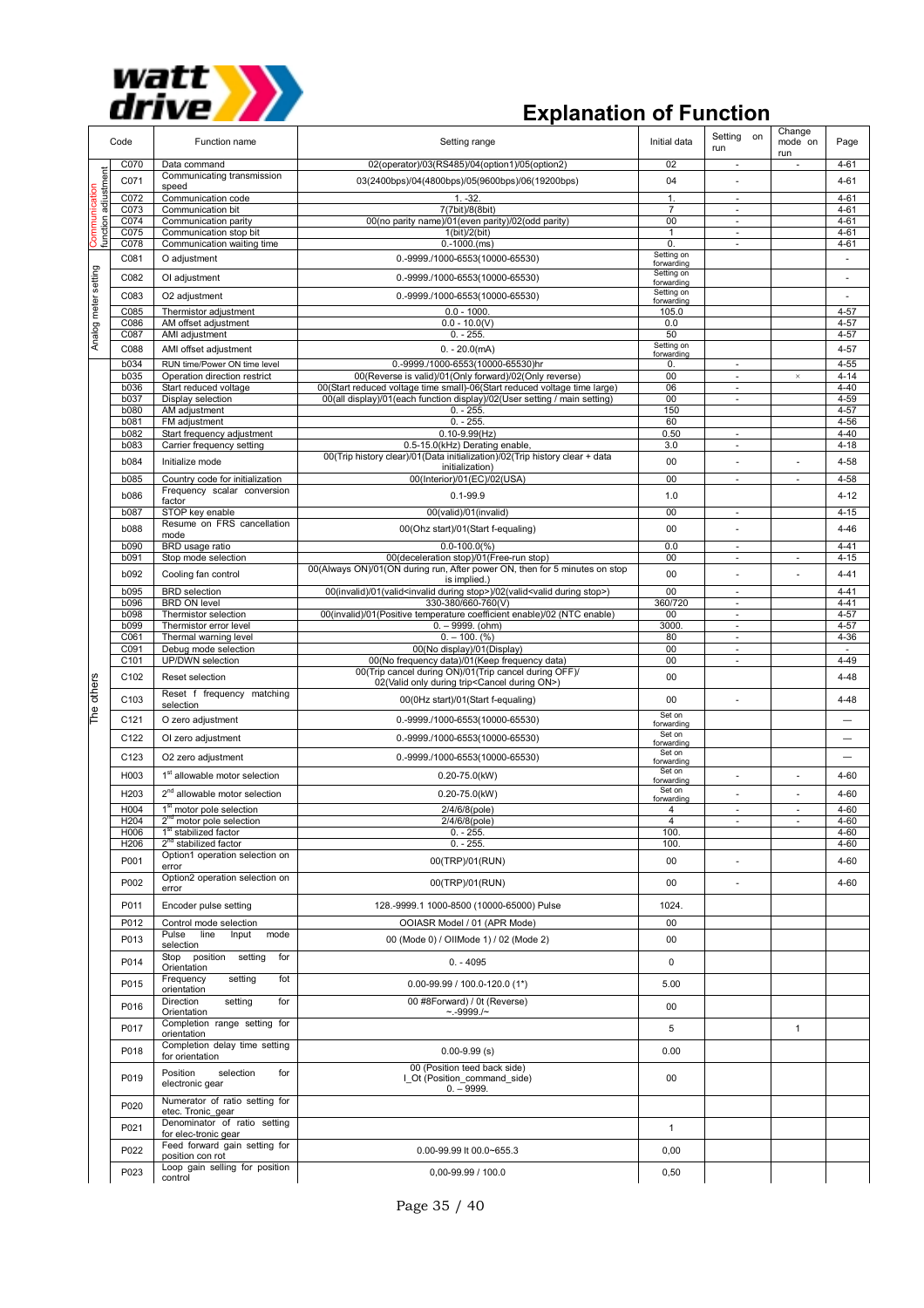

| P025 | Tt.e 2 nest resistance revision<br>presence selection | 00 (Diaabie) / 01 (Enabis)           | 00    |                          |          |
|------|-------------------------------------------------------|--------------------------------------|-------|--------------------------|----------|
| P026 | abnormal<br>speed<br>Over<br>detection level          | $0.00 - 99.99 / 100.0 - f 50.0$ ) %) | 135.0 |                          |          |
| P027 | detection<br>Speed error over<br>evel                 | $0.00 - 99.99 / 100.0 - 120.0$ (1*)  | 7.50  |                          |          |
| U001 | User1 selection                                       | no/d001-P002                         | no    |                          | $4 - 59$ |
| U002 | User2 selection                                       | no/d001-P002                         | no    |                          | $4 - 59$ |
| U003 | User3 selection                                       | no/d001-P002                         | no    | $\overline{\phantom{a}}$ | $4 - 59$ |
| U004 | User4 selection                                       | no/d001-P002                         | no    | $\overline{\phantom{a}}$ | 4-59     |
| U005 | User5 selection                                       | No/d001-P002                         | no    | $\overline{\phantom{a}}$ | $4 - 59$ |
| U006 | User <sub>6</sub> selection                           | no/d001-P002                         | no    | $\overline{\phantom{a}}$ | $4 - 59$ |
| U007 | User7 selection                                       | no/d001-P002                         | no    | $\overline{\phantom{a}}$ | $4 - 59$ |
| U008 | User8 selection                                       | no/d001-P002                         | no    | $\overline{\phantom{a}}$ | $4 - 59$ |
| U009 | User9 selection                                       | no/d001-P002                         | no    | $\overline{\phantom{a}}$ | $4 - 59$ |
| U010 | User10 selection                                      | no/d001-P002                         | no    | $\overline{\phantom{a}}$ | $4 - 59$ |
| U011 | User11 selection                                      | no/d001-P002                         | no    | $\overline{\phantom{a}}$ | $4 - 59$ |
| U012 | User12 selection                                      | no/d001-P002                         | no    | $\overline{\phantom{a}}$ | $4 - 59$ |

# 6.1 Protection function list

6.1.1 Protection function

| Name                                    | Description                                                                                                                                                                                                                                                                                                                                                                                       |                          |                 | Display of remote<br>operator/<br>Copy unit ERR1*** |
|-----------------------------------------|---------------------------------------------------------------------------------------------------------------------------------------------------------------------------------------------------------------------------------------------------------------------------------------------------------------------------------------------------------------------------------------------------|--------------------------|-----------------|-----------------------------------------------------|
|                                         | Motor is restricted and decelerates<br>rapidly, excessive current is drawn                                                                                                                                                                                                                                                                                                                        | At constant<br>Speed     | E 0 -           | OC. Drive                                           |
| Over-current protection                 | through the inverter and there is a risk<br>of damage. Current protection circuit<br>operates and the inverter output is                                                                                                                                                                                                                                                                          | On decelertion<br>speed  | E 0 2           | OC. Drive                                           |
|                                         | switched off.                                                                                                                                                                                                                                                                                                                                                                                     | On acceleration<br>speed | E 0 3           | OC. Acce1                                           |
| Overload protection (note1)             | When the Inverter detects an overload in the motor, the<br>internal electronic thermal overload operates and the<br>inverter output is switched off.                                                                                                                                                                                                                                              |                          | E 0 S           | Over. L                                             |
| Braking resistor overload<br>protection | When BRD exceeds the usage ratio of the regenerative<br>braking resistor, the over-voltage circuit operates and the<br>inverter output is switched off.                                                                                                                                                                                                                                           |                          | E06             | OL. BRD                                             |
| Over-voltage protection                 | When regenerative energy from the motor exceeds the<br>maximum level, the over-voltage circuit operates and the<br>inverter output is switched off.                                                                                                                                                                                                                                               |                          | E 0 7           | Over. L                                             |
| EEPROM error (note2)                    | When EEPROM in the inverter is subject to radiated noise<br>or unusual temperature rises, the inverter output is<br>switched off.                                                                                                                                                                                                                                                                 |                          | E08             | <b>EEPROM</b>                                       |
| Under-voltage                           | When the incoming voltage of inverter is low, the control<br>circuit can't operate correctly. The under-voltage circuit<br>operates and the inverter output is switched off.                                                                                                                                                                                                                      | E 0 9                    | Under. V        |                                                     |
| CT error                                | When an abnormality occurs to a CT (current detector) in<br>the inverter, the inverter output is switched off.                                                                                                                                                                                                                                                                                    |                          | Բ<br>! $\Gamma$ | СT                                                  |
| CPU error                               | When a mistaken action causes an error to the inbuilt<br>CPU, the inverter output is switched off.                                                                                                                                                                                                                                                                                                |                          | ႕               | CPU1                                                |
| <b>External trip</b>                    | When a signal is given to the EXT intelligent input<br>terminal, the inverter output is switched off.<br>(on external trip function select)                                                                                                                                                                                                                                                       |                          | F               | <b>EXTERNAL</b>                                     |
| USP error                               | This is the error displayed when the inverter power is<br>restored while still in the RUN mode.<br>(Valid when the USP function is selected)                                                                                                                                                                                                                                                      |                          | F               | <b>USP</b>                                          |
| Ground fault protection                 | When power is turned ON, this detects ground faults<br>between the inverter output and the motor.                                                                                                                                                                                                                                                                                                 |                          | Ч<br>۴          | GND. F1t                                            |
| Incoming over-voltage<br>protection     | When the incoming voltage is higher than the specification<br>value, this detects it for 100 seconds then the over-voltage<br>circuit operates and the inverter output is switched off.                                                                                                                                                                                                           |                          | ۴<br>15         | OV. SRC                                             |
| Temporary power loss<br>protection      | When an instantaneous power failure occurs for more<br>than 15ms, the inverter output is switched off. Once the<br>instantaneous power failure wait time has elapsed and the<br>power has not been restored it is regarded as a normal<br>power failure.<br>However, when the operation command is still ON with<br>restart selection the inverter will restart. So please be<br>careful of this. |                          | E 161           | Inst. P-F                                           |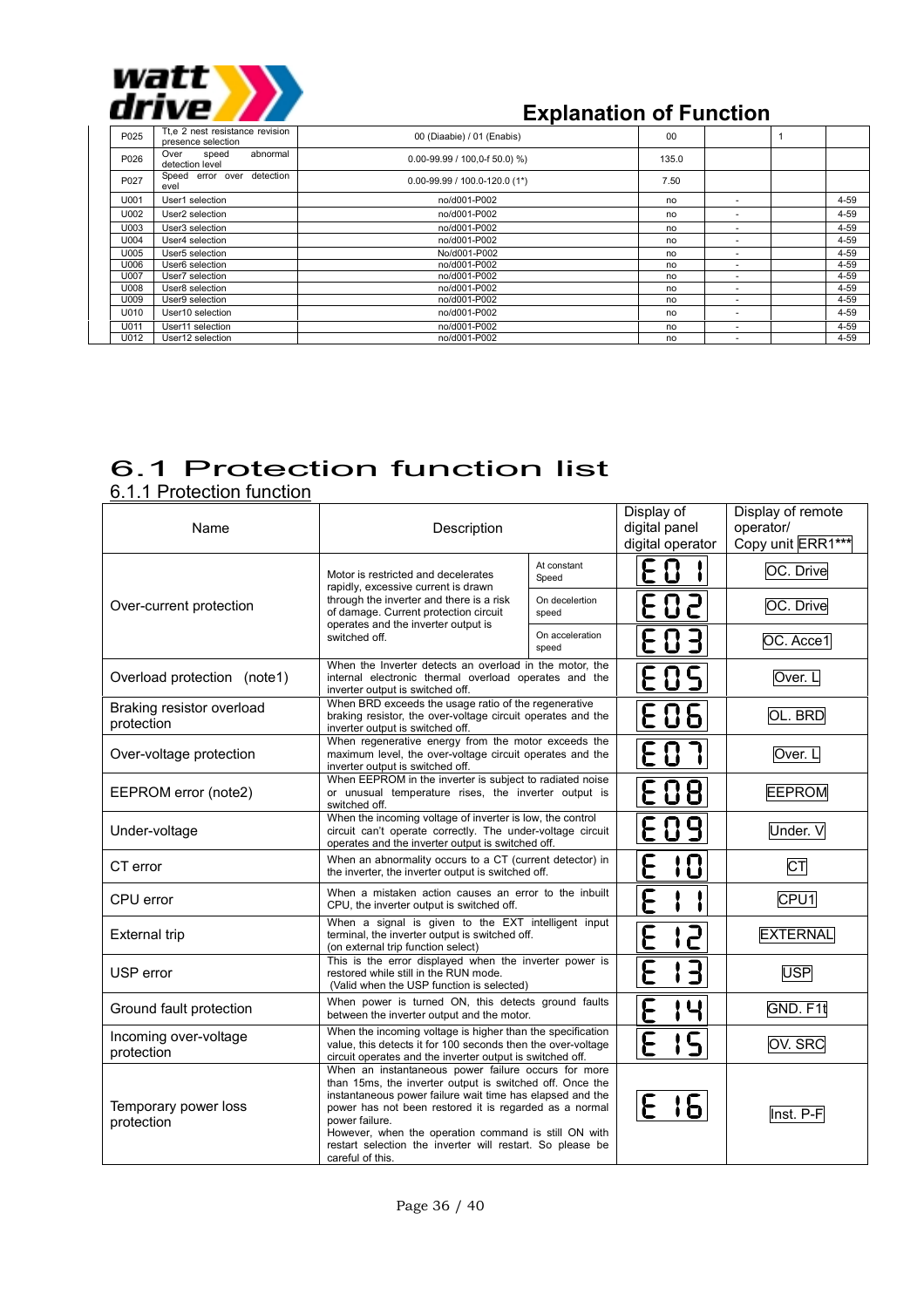

## **Protection of Function**

| Abnormal temperature         | When main circuit temperature raises by stopping of<br>cooling fan, the inverter output is switched off.                            | ہم - | OH. FIN  |
|------------------------------|-------------------------------------------------------------------------------------------------------------------------------------|------|----------|
| Open-phase protection        | When an open-phase on the input supply occurs the<br>inverter output is switched off.                                               | コロ   | PH. Fail |
| <b>IGBT</b> error            | When an instantaneous over-current is detected on the<br>output the inverter output is switched off to protect the<br>main devices. | E 30 | IIGB1    |
| Thermistor error             | When the Inverter detects a high resistance on the<br>thermistor input from the motor the inverter output is<br>switched off.       |      | TН       |
| During under-voltage waiting | When the incoming voltage of the inverter has dropped,<br>the inverter output is switched off and the inverter waits.               |      | UV. WAIT |

Note1: After a trip occurs and 10 minutes pass, restart with reset operation.

Note2: When EEPROM error  $\boxed{E \cdot B}$  occurs, confirm the setting data again.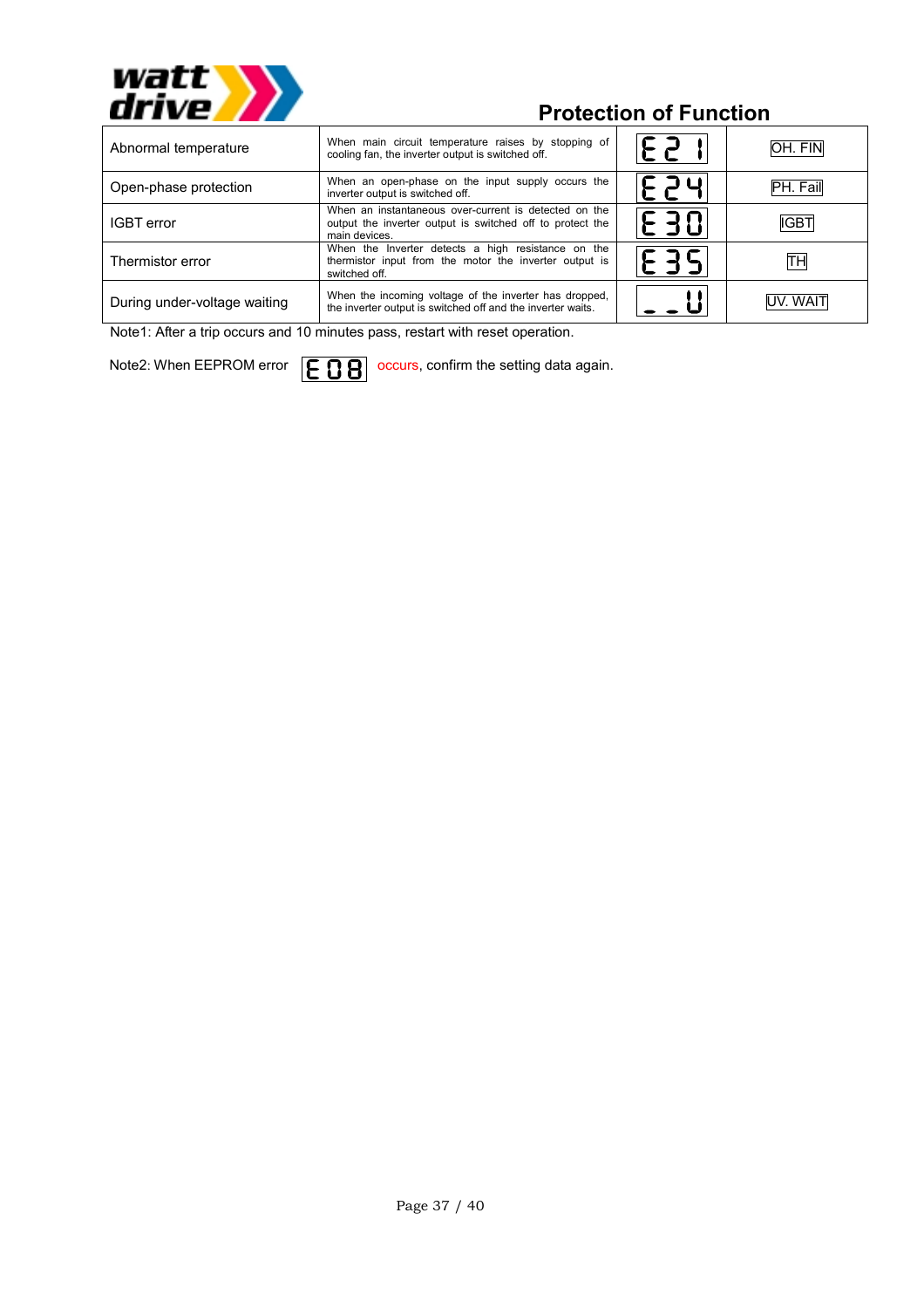

### 6.1.2 Trip monitor display

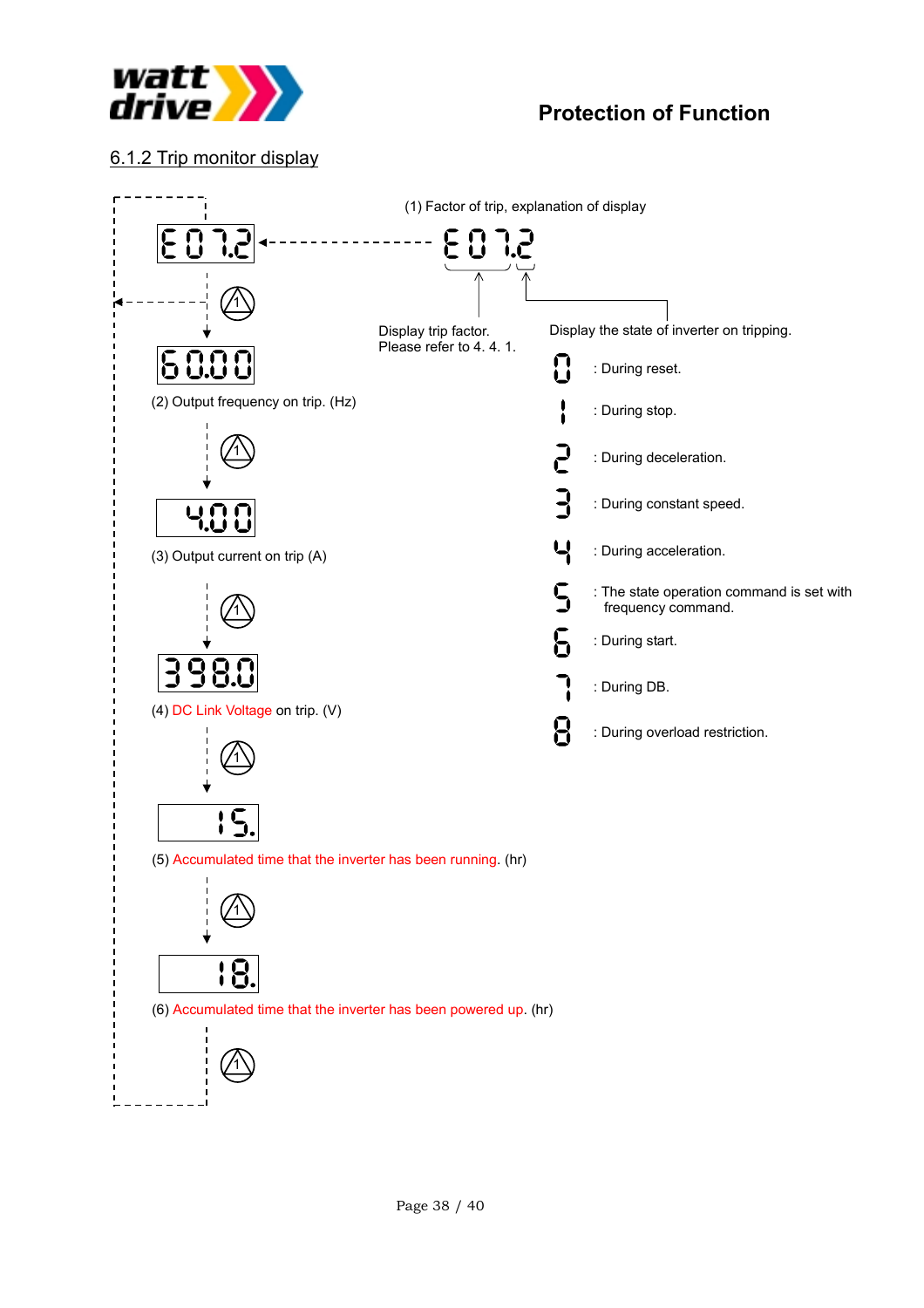

### **Protection of Function**

d090 : Warning Monitor Relation code

### 6.1.3 Warning Monitor display

Warning messages will appear when the data set is contradicting to others. Program lamp (PRG) turns ON during the warning (until the data is changed). Below is the description of the warnings.

| Warning                     | Codes                                                     | $\lt$ , $>$              | Basic code                                      |
|-----------------------------|-----------------------------------------------------------|--------------------------|-------------------------------------------------|
| $001/ $ <sup>-</sup> $ 201$ | frequency upper limiter A061/A261                         | $\geq$                   |                                                 |
| $002/$  -  202              | frequency lower limiter A062/A262                         | >                        | Maximum frequency                               |
| $004/ - 204 $               | Base frequency A003/A203                                  | $\,$                     | A004/A204                                       |
| $005/ - 205 $               | Output frequency F001, Multi stage speed 0 A020/A220      | $\,$                     |                                                 |
| $006/$  - $206$             | Multi stage speed 1~15 A021~A035                          | $\,>$                    |                                                 |
| $012/ - 212 $               | frequency upper limiter A062/A262                         | $\,$                     |                                                 |
| $015/$ $\frac{1}{2}$ 215    | Output frequency F001, Multi stage speed 0 A020/A220      | $\,$                     | frequency upper limiter                         |
| $016/ -216$                 | Multi stage speed 1~15 A021~A035                          | $\,$                     | A061/A261                                       |
| 021/  1221                  | frequency upper limiter A061/A261                         | $\,<\,$                  | frequency lower limiter                         |
| $025/ - 225 $               | Output frequency F001, Multi stage speed 0 A020/A220      | $\,<\,$                  | A062/A262                                       |
| $031/ -231$                 | frequency upper limiter A061/A261                         | $\,<\,$                  |                                                 |
| $032/$  -  232              | frequency lower limiter A062/A262                         | $\overline{\phantom{a}}$ |                                                 |
| $035/$ - $235$              | Output frequency F001, Multi stage speed 0 A020/A220      | $\,<\,$                  | Starting frequency b082                         |
| $\lfloor$ -1036             | Multi stage speed 1~15 A021~A035                          | $\,<\,$                  |                                                 |
| $ $ -1037                   | Jogging frequency A038                                    | $\,<\,$                  |                                                 |
| 님 085/닌 285                 | Output frequency F001, Multi stage speed 0 A020/A220      | <>                       | Jump frequency 1/2/3<br>+- Jump width           |
| $\lfloor$ 086               | Multi stage speed 1~15 A021~A035                          | $\dot{\sim}$             | A063+-A064<br>A065+-A066<br>A067+-A068 (note 1) |
| $091/ -291$                 | frequency upper limiter A061/A261                         | $\mathbf{r}$             |                                                 |
| $092/$  -  292              | frequency lower limiter A062/A262                         | $\, > \,$                |                                                 |
| $095/ -295$                 | Output frequency F001, Multi stage speed 0 A020/A220      | $\,$                     | Free v/f frequency 7 b112                       |
| $\lfloor$ -1096             | Multi stage speed 1~15 A021~A035                          | $\, >$                   |                                                 |
|                             | Free v/f frequency 1~6 b100, b102, b104, b106, b108, b110 | $\,$                     |                                                 |
|                             | Free v/f frequency 2~6 b102, b104, b106, b108, b110       | $\,<\,$                  | Free v/f frequency 1 b100                       |
|                             | Free v/f frequency 1 b100                                 | $\,$                     | Free v/f frequency 2 b102                       |
|                             | Free v/f frequency 3~6 b104, b106, b108, b110             | $\,<$                    |                                                 |
|                             | Free v/f frequency 1, 2 b100, b102                        | $\,$                     | Free v/f frequency 3 b104                       |
| $\mathsf{L}$ 110            | Free v/f frequency 4~6 b106, b108, b110                   | $\overline{\phantom{a}}$ |                                                 |
|                             | Free v/f frequency 1~3 b100, b102, b104                   | $\,$                     | Free v/f frequency 4 b106                       |
|                             | Free v/f frequency 5, 6 b108~b110                         | $\,<\,$                  |                                                 |
|                             | Free v/f frequency 1~4 b100, b102, b104, b106             | $\,$                     | Free v/f frequency 5 b108                       |
|                             | Free v/f frequency 6 b110                                 | $\,<$                    |                                                 |
|                             | Free v/f frequency 1~5 b100, b102, b104, b106, b108       | $\, > \,$                | Free v/f frequency 6 b110                       |
|                             | Free electronic thermal frequency 2, 3 b017, b019         |                          | Free electronic thermal<br>frequency 1 b015     |
| $\mathsf{L}$ 120            | Free electronic thermal frequency 1 b015                  | $\,>$                    | Free electronic thermal                         |
|                             | Free electronic thermal frequency 3 b019                  | $\overline{\phantom{a}}$ | frequency 2 b017                                |
|                             | Free electronic thermal frequency 1, 2 b015, b017         | $\,$                     | Free electronic thermal<br>frequency 3 b019     |

Warning is cleared when the setting fulfils the above condition. Data will be changed automatically to the basic code.

(Note 1) The jump frequency will be automatically re-written to the lowest jump frequency (= Jump frequency – jump width)